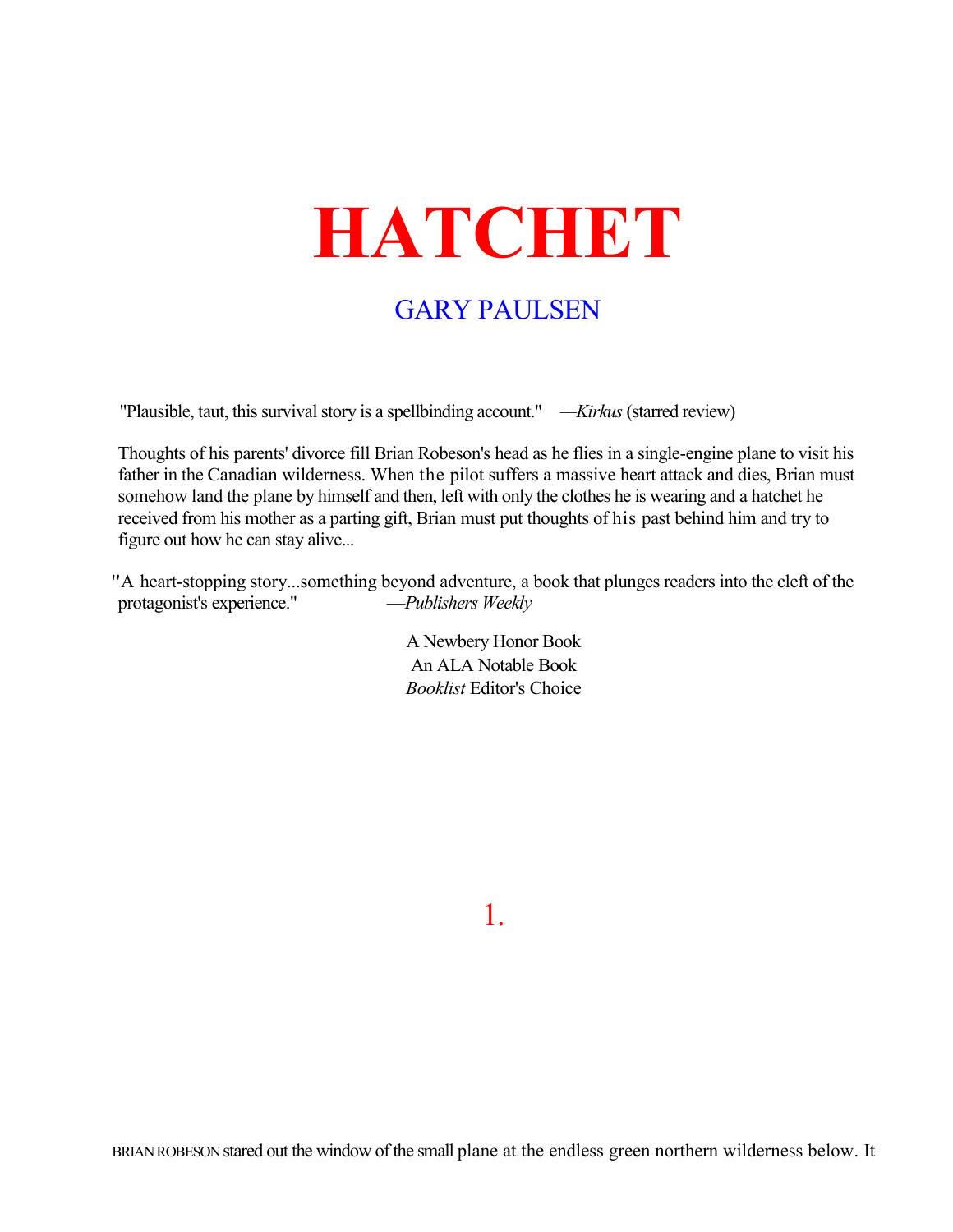was a small plane, a Cessna 406—a bush-plane—and the engine was so loud, so roaring and consuming and loud, that it ruined any chance for conversation.

Not that he had much to say. He was thirteen and the only passenger on the plane with a pilot named—what was it? Jim or Jake or something— who was in his mid-forties and who had been silent as he worked to prepare for take-off. In feet since Brian had come to the small airport in Hampton, New York to meet the plane—driven by his mother—the pilot had spoken only five words to him.

"Get in the copilot's seat." Which Brian had done. They had taken off and that was the last of the conversation. There had been the initial excitement, of course. He had never flown in a single-engine plane before and to be sitting in the copilot's seat with all the controls right there in front of him, all the instruments in his face as the plane clawed for altitude, jerking and sliding on the wind currents as the pilot took off, had been interesting and exciting. But in five minutes they had leveled off at six thousand feet and headed northwest and from then on the pilot had been silent, staring out the front, and the drone of the engine had been all that was left. The drone and the sea of green trees that lay before the plane's nose and flowed to the horizon, spread with lakes, swamps, and wandering streams and rivers.

Now Brian sat, looking out the window with the roar thundering through his ears, and tried to catalog what had led up to his taking this flight. The thinking started. Always it started with a single word. Divorce.

It was an ugly word, he thought. A tearing, ugly word that meant fights and yelling, lawyers—God, he thought, how he hated lawyers who sat with their comfortable smiles and tried to explain to him in legal terms how all that he lived in was coming apart—and the breaking and shattering of all the solid things. His home, his life—all the solid things. Divorce. A breaking word, an ugly breaking word.

Divorce.

Secrets.

No, not secrets so much as just the Secret. What he knew and had not told anybody, what he knew about his mother that had caused the divorce, what he knew, what he knew—the Secret.

Divorce.

The Secret.

Brian felt his eyes beginning to bum and knew there would be tears. He had cried for a time, but that was gone now. He didn't cry now. Instead his eyes burned and tears came, the seeping tears that burned, but he didn't cry. He wiped his eyes with a finger and looked at the pilot out of the corner of his eye to make sure he hadn't noticed the burning and tears.

The pilot sat large, his hands lightly on the wheel, feet on the rudder pedals. He seemed more a machine than a man, an extension of the plane. On the dashboard in front of him Brian saw dials, switches, meters, knobs, levers, cranks, lights, handles that were wiggling and flickering, all indicating nothing that he understood and the pilot seemed the same way. Part of the plane, not human.

When he saw Brian look at him, the pilot seemed to open up a bit and he smiled. "Ever fly in the copilot's seat before?" He leaned over and lifted the headset off his right ear and put it on his temple, yelling to overcome the sound of the engine.

Brian shook his head. He had never been in any kind of plane, never seen the cockpit of a plane except in films or on television. It was loud and confusing. "First time."

"It's not as complicated as it looks. Good plane like this almost flies itself." The pilot shrugged. "Makes my job easy." He took Brian's left arm. "Here, put your hands on the controls, your feet on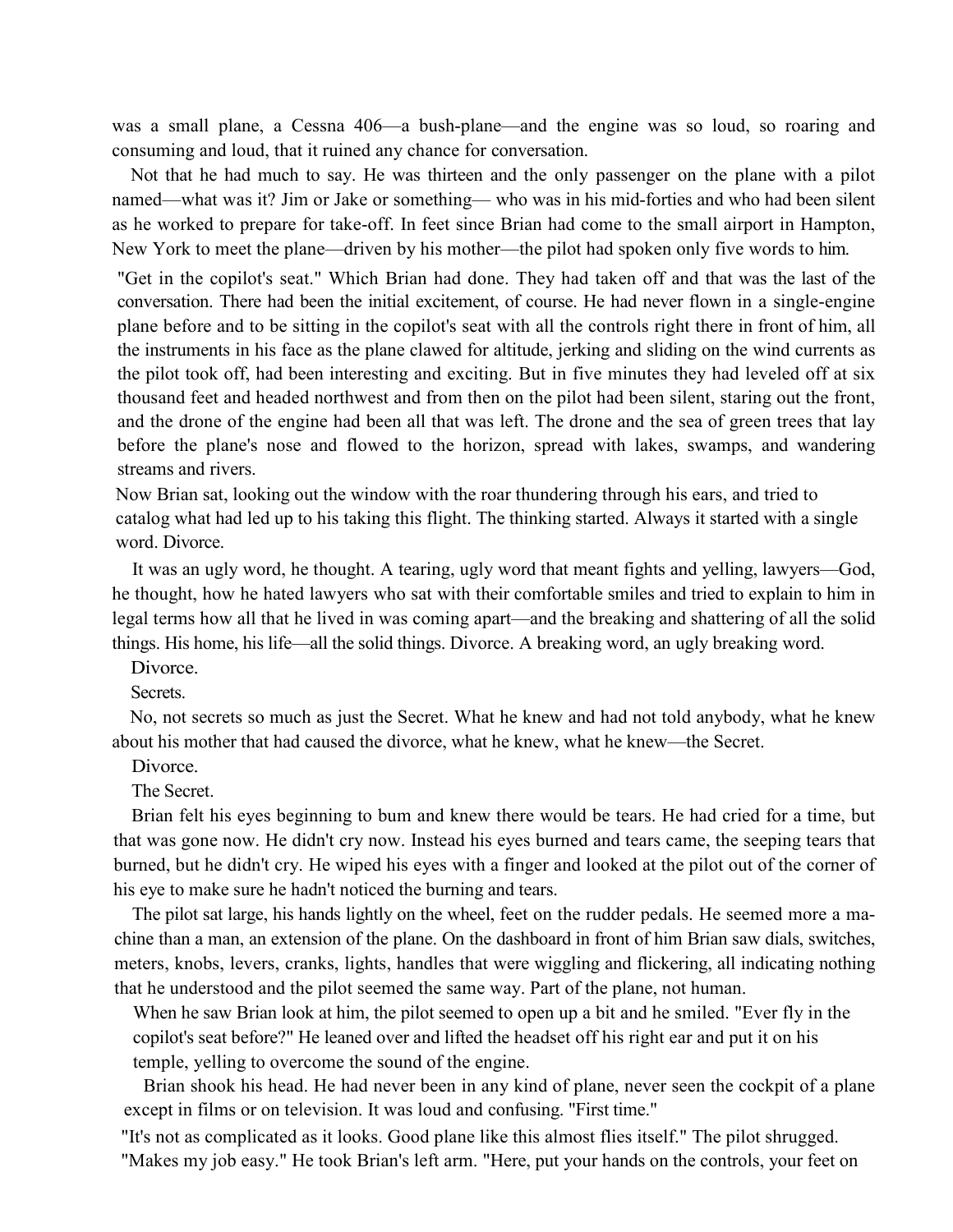the rudder pedals, and I'll show you what I mean." Brian shook his head. "I'd better not." "Sure. Try it..."

Brian reached out and took the wheel in a grip so tight his knuckles were white. He pushed his feet down on the pedals. The plane slewed suddenly to the right.

"Not so hard. Take her light, take her light." Brian eased oft", relaxed his grip. The burning in his eyes was forgotten momentarily as the vibration of the plane came through the wheel and the pedals. It seemed almost alive.

"See?" The pilot let go of his wheel, raised his hands in the air and took his feet oft" the pedals to show Brian he was actually flying the plane alone.

"Simple. Now turn the wheel a little to the right and push on the right rudder pedal a small amount."

Brian turned the wheel slightly and the plane immediately banked to the right, and when he pressed on the right rudder pedal the nose slid across the horizon to the right. He left off on the pressure and straightened the wheel and the plane righted itself.

"Now you can turn. Bring her back to the left a little."

Brian turned the wheel left, pushed on the left pedal, and the plane came back around. "It's easy." He smiled. "At least this part."

The pilot nodded. "All of flying is easy. Just takes learning. Like everything else. Like everything else." He took the controls back, then reached up and rubbed his left shoulder. "Aches and pains—must be getting old."

Brian let go of the controls and moved his feet away from the pedals as the pilot put his hands on the wheel. "Thank you..."

But the pilot had put his headset back on and the gratitude was lost in the engine noise and things went back to Brian looking out the window at the ocean of trees and lakes. The burning eyes did not come back, but memories did, came flooding in. The words. Always the words.

Divorce.

The Secret.

Fights.

Split.

The big split. Brian's father did not understand as Brian did, knew only that Brian's mother wanted to break the marriage apart. The split had come and then the divorce, all so fast, and the court had left him with his mother except for the summers and what the judge called "visitation rights." So formal. Brian hated judges as he hated lawyers. Judges that leaned over the bench and asked Brian if he understood where he was to live and why. Judges who did not know what had really happened. Judges with the caring look that meant nothing as lawyers said legal phrases that meant nothing.

In the summer Brian would live with his father. In the school year with his mother. That's what the judge said after looking at papers on his desk and listening to the lawyers talk. Talk. Words.

Now the plane lurched slightly to the right and Brian looked at the pilot. He was rubbing his shoulder again and there was the sudden smell of body gas in the plane. Brian turned back to avoid embarrassing the pilot, who was obviously in some discomfort. Must have stomach troubles. So this summer, this first summer when he was allowed to have "visitation rights" with his father, with the divorce only one month old, Brian was heading north. His father was a mechanical engineer who had designed or invented a new drill bit for oil drilling, a self-cleaning, self-sharpening bit. He was working in the oil fields of Canada, up on the tree line where the tundra started and the forests ended.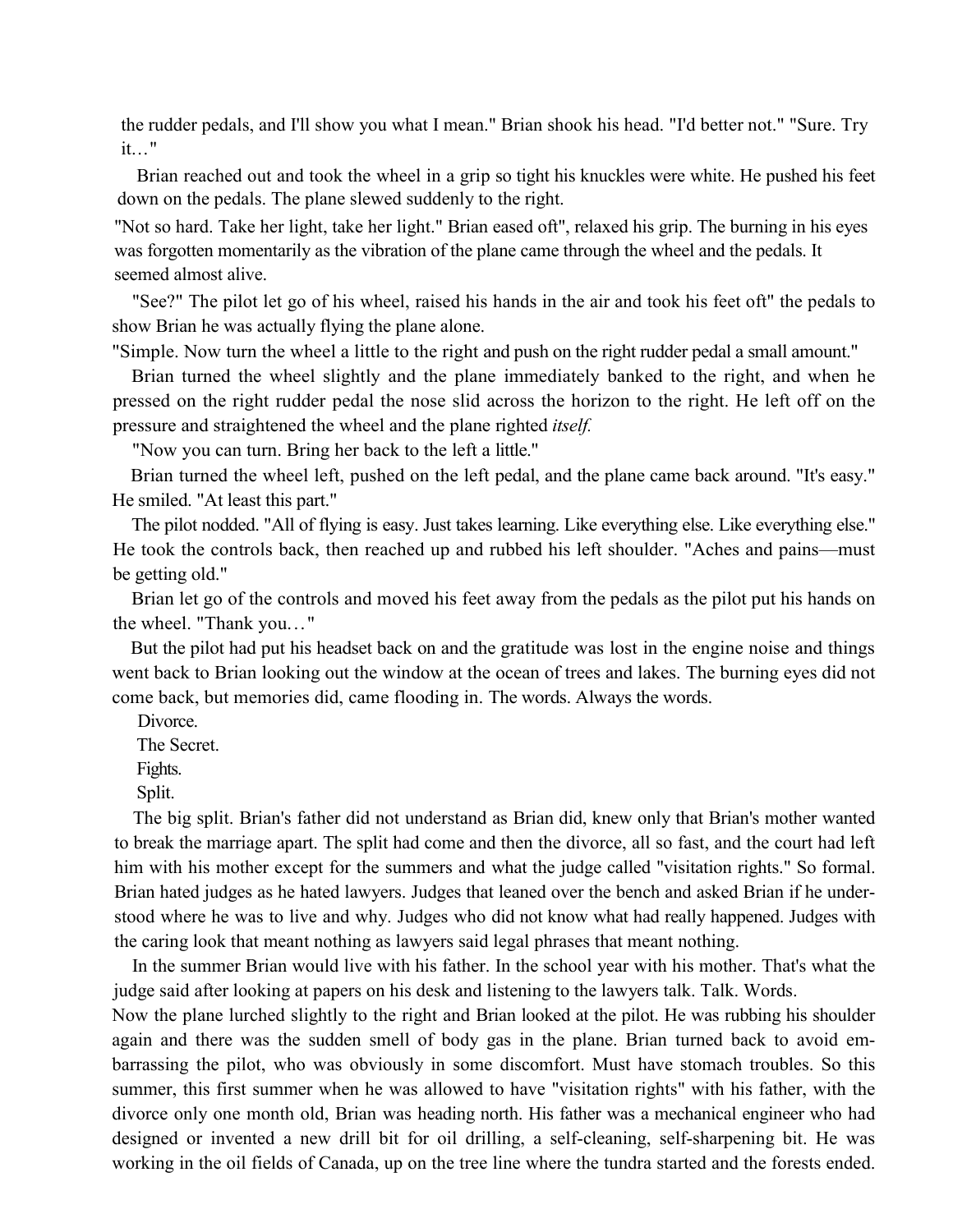Brian was riding up from New York with some drilling equipment—it was lashed down in the rear of the plane next to a fabric bag the pilot had called a survival pack, which had emergency supplies in case they had to make an emergency landing—that had to be specially made in the city, riding in a bush plane with the pilot named Jim or Jake or something who had turned out to be an all right guy, letting him fly and all.

Except for the smell. Now there was a constant odor, and Brian took another look at the pilot, found him rubbing the shoulder and down the arm now, die left arm, letting go more gas and wincing. Probably something he ate, Brian thought.

His mother had driven him from the city to meet the plane at Hampton where it came to pick up the drilling equipment. A drive in silence, a long drive in silence. Two and a half hours of sitting in the car, staring out the window just as he was now staring out the window of the plane. Once, after an hour, when they were out of the city she turned to him.

"Look, can't we talk this over? Can't we talk this out? Can't you tell me what's bothering you?"

And there were the words again. Divorce. Split. The Secret. How could he tell her what he knew? So he had remained silent, shook his head and continued to stare unseeing at the countryside, and his mother had gone back to driving only to speak to him one more time when they were close to Hampton.

She reached over the back of the seat and brought up a paper sack. "I got something for you, for the trip."

Brian took the sack and opened the top. Inside there was a hatchet, the kind with a steel handle and a rubber handgrip. The head was in a stout leather case that had a brass-riveted belt loop.

"It goes on your belt." His mother spoke now without looking at him. There were some farm trucks on the road now and she had to weave through them and watch traffic. "The man at the store said you could use it. You know. In the woods with your father."

Dad, he thought. Not "my father." My dad. "Thanks. It's really nice." But the words sounded hollow, even to Brian.

"Try it on. See how it looks on your belt."

And he would normally have said no, would normally have said no that it looked too hokey to have a hatchet on your belt. Those were the normal things he would say. But her voice was thin, had a sound like something thin that would break if you touched it, and he felt bad for not speaking to her. Knowing what he knew, even with the anger, the hot white hate of his anger at her, he still felt bad for not speaking to her, and so to humor her he loosened his belt and pulled the right side out and put the hatchet on and rethreaded the belt.

"Scootch around so I can see."

He moved around in the seat, feeling only slightly ridiculous.

She nodded. "Just like a scout. My little scout." And there was the tenderness in her voice that she had when he was small, the tenderness that she had when he was small and sick, with a cold, and she put her hand on his forehead, and the burning came into his eyes again and he had turned away from her and looked out the window, forgotten the hatchet on his belt and so arrived at the plane with the hatchet still on his belt.

Because it was a bush flight from a small airport there had been no security and the plane had been waiting, with the engine running when he arrived and he had grabbed his suitcase and pack bag and run for the plane without stopping to remove the hatchet.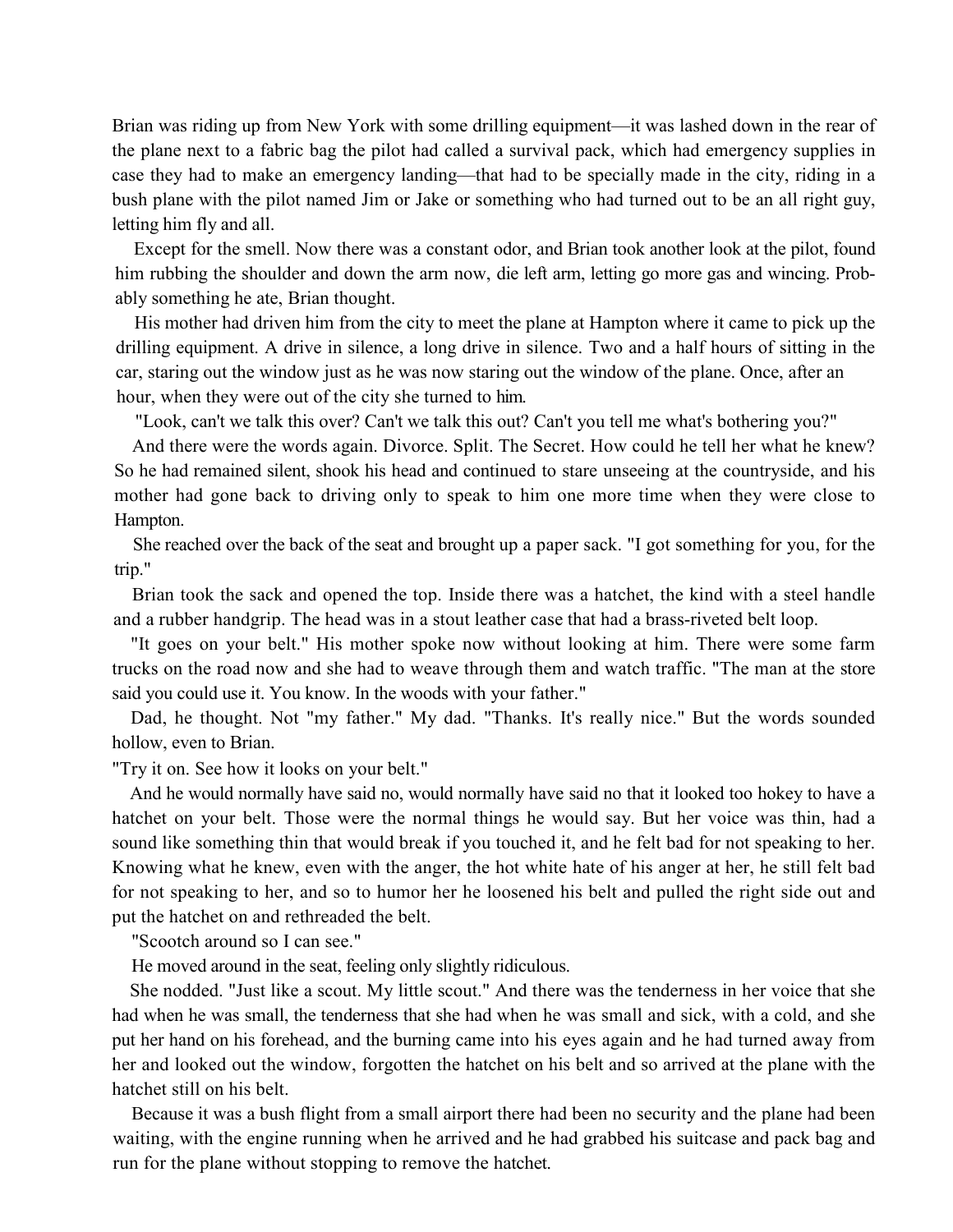So it was still on his belt. At first he had been embarrassed but the pilot had said nothing about it and Brian forgot it as they took off and began flying.

More smell now. Bad. Brian turned again to glance at the pilot, who had both hands on his stomach and was grimacing in pain, reaching for the left shoulder again as Brain watched.

"Don't know, kid..." The pilot's words were a hiss, barely audible. "Bad aches here. Bad aches. Thought it was something I ate but..."

He stopped as a fresh spasm of pain hit him. Even Brian could see how bad it was—the pain drove the pilot back into the seat, back and down.

"I've never had anything like this..."

The pilot reached for the switch on his mike cord, his hand coming up in a small arc from his stomach, and he flipped the switch and said, "This is flight four six..."

And now a jolt took him like a hammer blow, so forcefully that he seemed to crush back into the seat, and Brian reached for him, could not understand at first what it was, could not know.

And then knew.

Brian knew. The pilot's mouth went rigid, he swore and jerked a short series of slams into the seat, holding his shoulder now. Swore and hissed, "Chest! Oh God, my chest is coming apart!" Brian knew now.

The pilot was having a heart attack. Brian had been in the shopping mall with his mother when a man in front of Paisley's store had suffered a heart attack. He had gone down and screamed about his chest. An old man. Much older than the pilot.

Brian knew.

The pilot was having a heart attack and even as the knowledge came to Brian he saw the pilot slam into the seat one more time, one more awful time he slammed back into the seat and his right leg jerked, pulling the plane to the side in a sudden twist and his head fell forward and spit came. Spit came from the comers of his mouth and his legs contracted up, up into the seat, and his eyes rolled back in his head until there was only white.

Only white for his eyes and the smell became worse, filled the cockpit, and all of it so fast, so incredibly fast that Brian's mind could not take it in at first. Could only see it in stages.

The pilot had been talking, just a moment ago, complaining of the pain. He had been talking. Then the jolts had come.

The jolts that took the pilot back had come, and now Brian sat and there was a strange feeling of silence in the thrumming roar of the engine—a strange feeling of silence and being alone. Brian was stopped.

He was stopped. Inside he was stopped. He could not think past what he saw, what he felt. All was stopped. The very core of him, the very center of Brian Robeson was stopped and stricken with a white-flash of horror, a terror so intense that his breathing, his thinking, and nearly his heart had stopped.

Stopped.

Seconds passed, seconds that became all of his life, and he began to know what he was seeing, began to understand what he saw and that was worse, so much worse that he wanted to make his mind freeze again.

He was sitting in a bushplane roaring seven thousand feet above the northern wilderness with a pilot who had suffered a massive heart attack and who was either dead or in something close to a coma.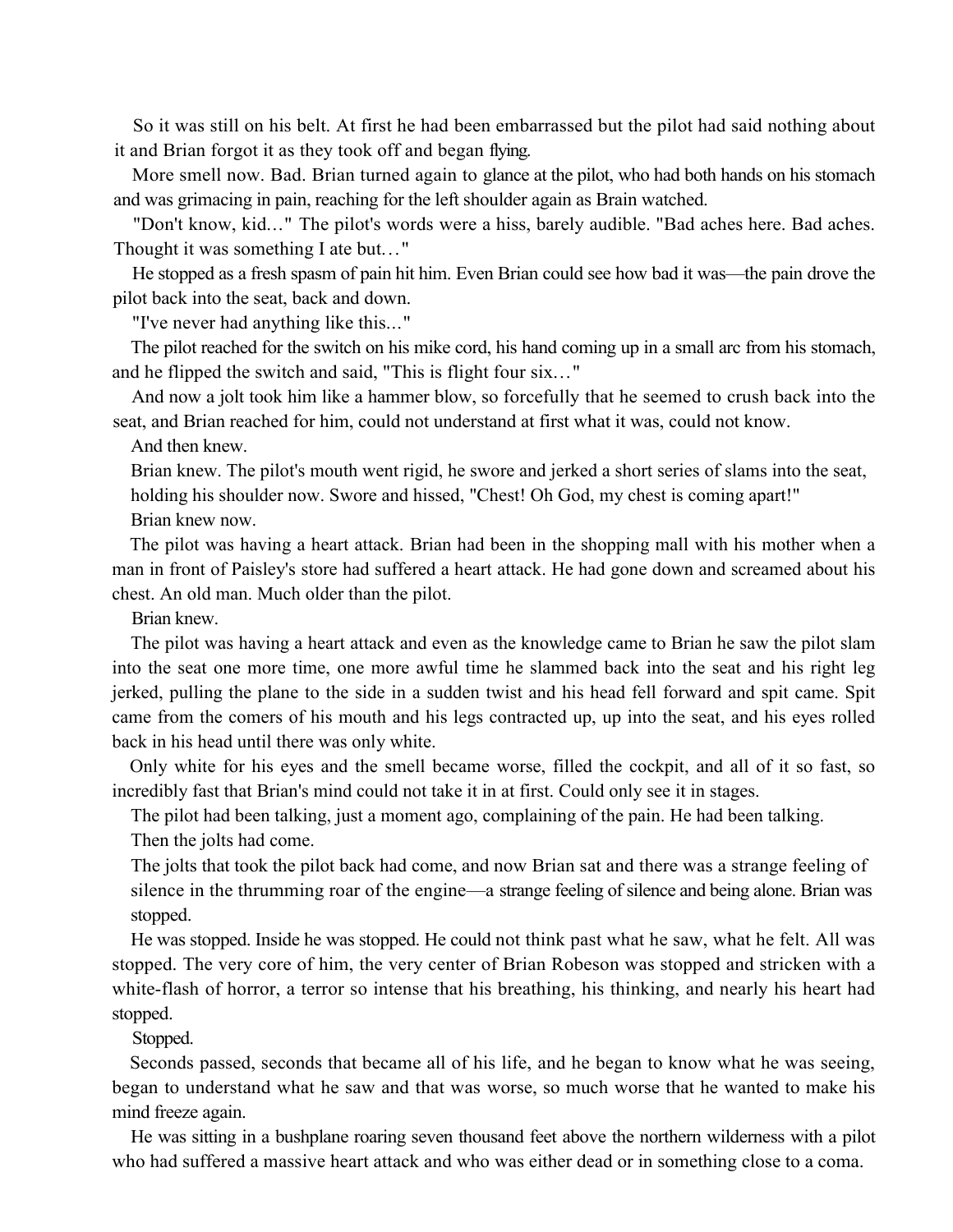He was alone. In the roaring plane with no pilot he was alone. Alone.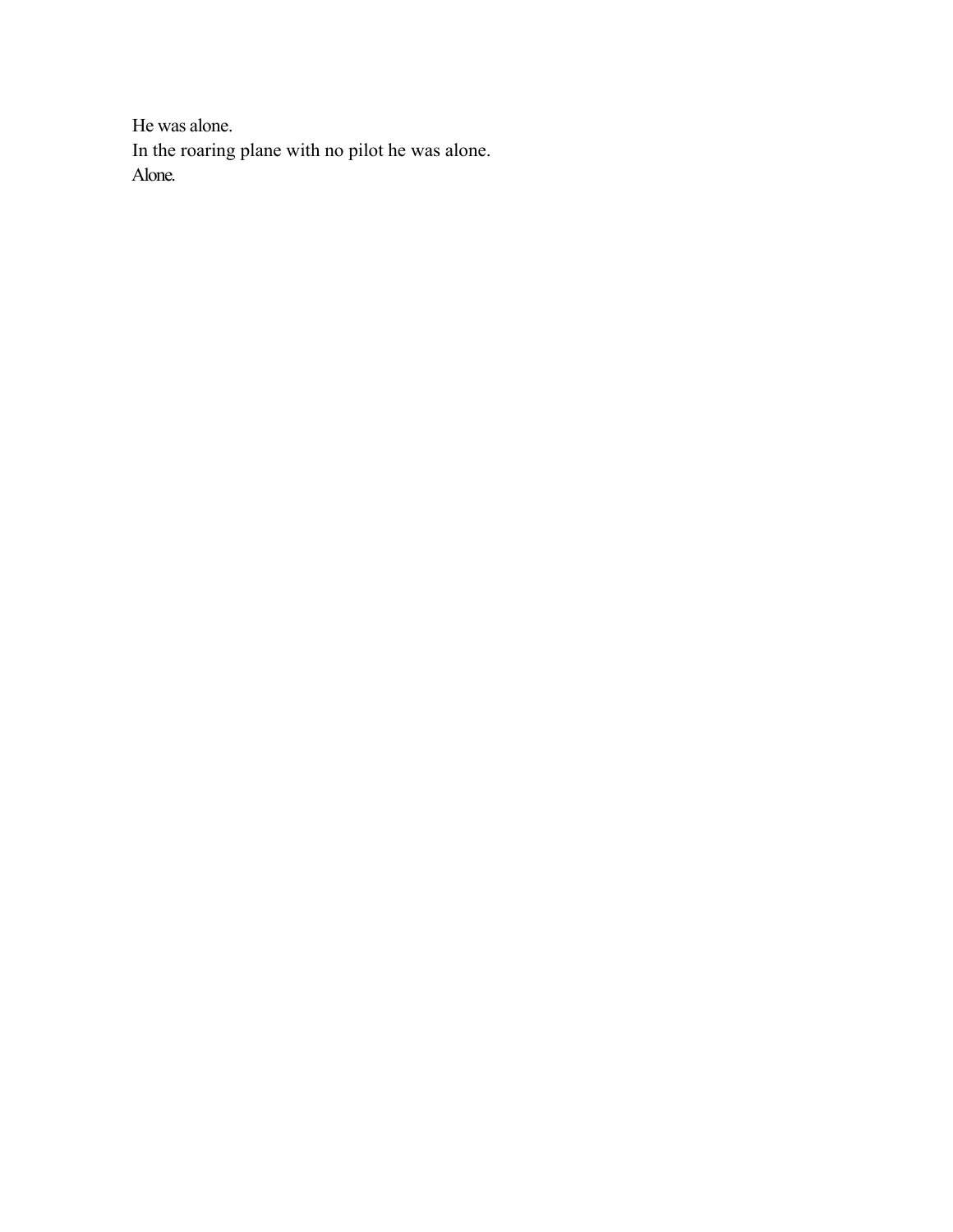FOR A TIME that he could not understand Brian could do nothing. Even after his mind began working and he could see what had happened he could do nothing. It was as if his hands and arms were lead.

Then he looked for ways for it not to have happened. Be asleep, his mind screamed at the pilot. Just be asleep and your eyes will open now and your hands will take the controls and your feet will move to the pedals—but it did not happen.

The pilot did not move except that his head rolled on a neck impossibly loose as the plane hit a small bit of turbulence.

The plane.

Somehow the plane was still flying. Seconds had passed, nearly a minute, and the plane flew on as if nothing had happened and he had to do something, had to do something but did not know what. Help.

He had to help.

He stretched one hand toward the pilot, saw that his fingers were trembling, and touched the pilot on the chest. He did not know what to do. He knew there were procedures, that you could do mouthto-mouth on victims of heart attacks and push their chests—C.P.R.—but he did not know how to do it and in any case could not do it with the pilot, who was sitting up in the seat and still strapped in with his seatbelt. So he touched the pilot with the tips of his fingers, touched him on the chest and could feel nothing, no heartbeat, no rise and fall of breathing. Which meant that the pilot was almost certainly dead.

"Please," Brian said. But did not know what or who to ask. "Please..."

The plane lurched again, hit more turbulence, and Brian felt the nose drop. It did not dive, but the nose went down slightly and the down-angle increased the speed, and he knew that at this angle, this slight angle down, he would ultimately fly into the trees. He could see them ahead on the horizon where before he could see only sky.

He had to fly it somehow. Had to fly the plane. He had to help himself. The pilot was gone, beyond anything he could do. He had to try and fly the plane.

He turned back in the seat, feeing the front, and put his hands—still trembling—on the control wheel, his feet gently on the rudder pedals. You pulled back on the stick to raise the plane, he knew that from reading. You always pulled back on the wheel. He gave it a tug and it slid back toward him easily. Too easily. The plane, with the increased speed from the tilt down, swooped eagerly up and drove Brian's stomach down. He pushed the wheel back in, went too far this time, and the plane's nose went below the horizon and the engine speed increased with the shallow dive.

Too much.

He pulled back again, more gently this time, and the nose floated up again, too far but not as violently as before, then down a bit too much, and up again, very easily, and the front of the engine cowling settled. When he had it aimed at the horizon and it seemed to be steady, he held the wheel where it was, let out his breath—which he had been holding all this time—and tried to think what to do next.

It was a clear, blue-sky day with fluffy bits of clouds here and there and he looked out the window for a moment, hoping to see something, a town or village, but there was nothing. Just the green of the trees, endless green, and lakes scattered more and more thickly as the plane flew—where?

He was flying but did not know where, had no idea where he was going. He looked at the dashboard of the plane, studied the dials and hoped to get some help, hoped to find a compass, but it was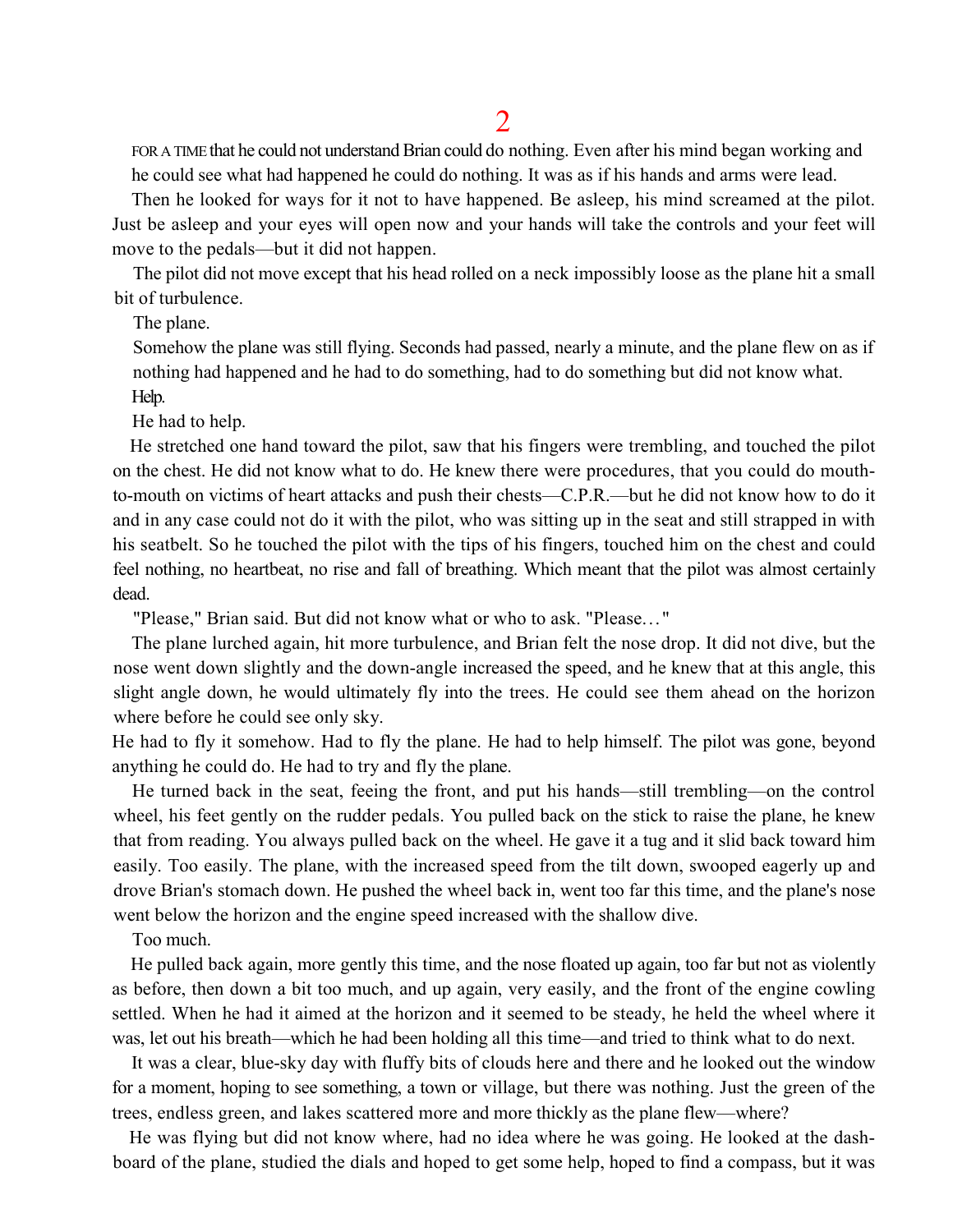all so confusing, a jumble of numbers and lights. One lighted display in the top center of the dashboard said the number 342, another next to it said 22. Down beneath that were dials with lines that seemed to indicate what the wings were doing, tipping or moving, and one dial with a needle pointing to the number 70, which he thought—only thought—might be the altimeter. The device that told him his height above the ground. Or above sea level. Somewhere he had read something about altimeters but he couldn't remember what, or where, or anything about them.

Slightly to the left and below the altimeter he saw a small rectangular panel with a lighted dial and two knobs. His eyes had passed over it two or three times before he saw what was written in tiny letters on top of the panel. TRANSMITTER 221, was stamped in the metal and it hit him, finally, that this was the radio.

The radio. Of course. He had to use the radio. When the pilot had—had been hit that way (he couldn't bring himself to say that the pilot was dead, couldn't think it), he had been trying to use the radio.

Brian looked to the pilot. The headset was still on his head, turned sideways a bit from his jamming back into the seat, and the microphone switch was clipped into his belt.

Brian had to get the headset from the pilot. Had to reach over and get the headset from the pilot or he would not be able to use the radio to call for help. He had to reach over...

His hands began trembling again. He did not want to touch the pilot, did not want to reach for him. But he had to. Had to get the radio. He lifted his hands from the wheel, just slightly, and held them waiting to see what would happen. The plane flew on normally, smoothly.

All right, he thought. Now. Now to do this thing. He turned and reached for the headset, slid it from the pilot's head, one eye on the plane, waiting for it to dive. The headset came easily, but the microphone switch at the pilot's belt was jammed in and he had to pull to get it loose. When he pulled, his elbow bumped the wheel and pushed it in and the plane started down in a shallow dive. Brian grabbed the wheel and pulled it back, too hard again, and the plane went through another series of stomachwrenching swoops up and down before he could get it under control.

When things had settled again he pulled at the mike cord once more and at last jerked the cord free. It took him another second or two to place the headset on his own head and position the small microphone tube in front of his mouth. He had seen the pilot use it, had seen him depress the switch at his belt, so Brian pushed the switch in and blew into the mike.

He heard the sound of his breath in the headset. "Hello! Is there anybody listening on this? Hello..."

He repeated it two or three times and then waited but heard nothing except his own breathing.

Panic came then. He had been afraid, had been stopped with the terror of what was happening, but now panic came and he began to scream into the microphone, scream over and over.

"Help! Somebody help me! I'm in this plane and don't know... don't know... don't know..."

And he started crying with the screams, crying and slamming his hands against the wheel of the plane, causing it to jerk down, then back up. But again, he heard nothing but the sound of his own sobs in die microphone, his own screams mocking him, coming back into his ears.

The microphone. Awareness cut into him. He had used a CB radio in his uncle's pickup once. You had to turn the mike switch off to hear anybody else. He reached to his belt and released die switch.

For a second all he heard was the whusssh of the empty air waves. Then, through the noise and static he heard a voice.

"Whoever is calling on this radio net, I repeat, release your mike switch—you are covering me.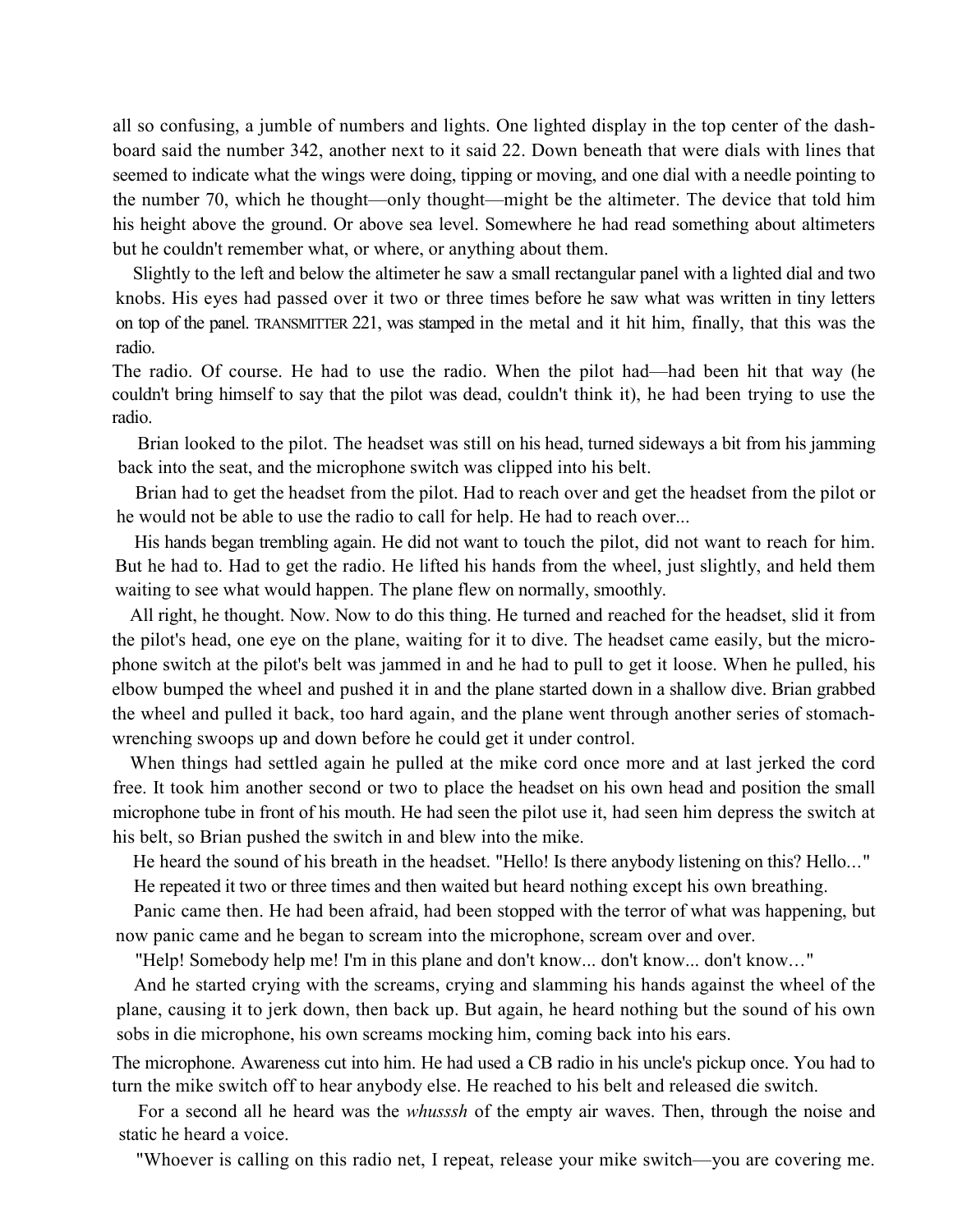You are covering me. Over."

It stopped and Brian hit his mike switch. "I hear you! I hear you. This is me...!" He released the switch.

"Roger. I have you now." The voice was very faint and breaking up. "Please state your difficulty and location. And say over to signal end of transmission. Over."

Please state my difficulty, Brian thought. God. My difficulty. "I am in a plane with a pilot who is—who has had a heart attack or something. He is—he can't fly. And I don't know how to fly. Help me. Help..." He turned his mike off without ending transmission properly.

There was a moment's hesitation before the answer. 'Tour signal is breaking up and I lost most of it. Understand... pilot... you can't fly. Correct? Over."

Brian could barely hear him now, heard mostly noise and static. "That's right. I can't fly. The plane is flying now but I don't know how much longer. Over."

"... lost signal. Your location please. Flight number ... location... ver."

"I don't know my flight number or location. I don't know anything. I told you that, over."

He waited now, waited but there was nothing. Once, for a second, he thought he heard a break in the noise, some part of a word, but it could have been static. Two, three minutes, ten minutes, the plane roared and Brian listened but heard no one. Then he hit the switch again.

"I do not know the flight number. My name is Brian Robeson and we left Hampton, New York headed for the Canadian oil fields to visit my father and I do not know how to fly an airplane and the pilot..."

He let go of the mike. His voice was starting to rattle and he felt as if he might start screaming at any second. He took a deep breath. "If there is anybody listening who can help me fly a plane, please answer."

Again he released the mike but heard nothing but the hissing of noise in the headset. After half an hour of listening and repeating the cry for help he tore the headset off in frustration and threw it to the floor. II all seemed so hopeless. Even if he did get somebody, what could anybody do? Tell him to be careful?

All so hopeless.

He tried to figure out the dials again. He thought he might know which was speed—it was a lighted number that read 160—but he didn't know if that was actual miles an hour, or kilometers, Or if it just meant how fast the plane was moving through the air and not over the ground. He knew airspeed was different from groundspeed but not by how much.

Parts of books he'd read about flying came to him. How wings worked, how the propeller pulled the plane through the sky. Simple things that wouldn't help him now.

Nothing could help him now.

An hour passed. He picked up the headset and tried again—it was, he knew, in the end all he had but there was no answer. He felt like a prisoner, kept in a small cell that was hurtling through the sky at what he thought to be 160 miles an hour, headed—he didn't know where—just headed somewhere until...

There it was. Until what? Until he ran out of fuel. When the plane ran out of fuel it would go down. Period.

Or he could pull the throttle out and make it go down now. He had seen the pilot push the throttle in to increase speed. If he pulled the throttle back out, the engine would slow down and the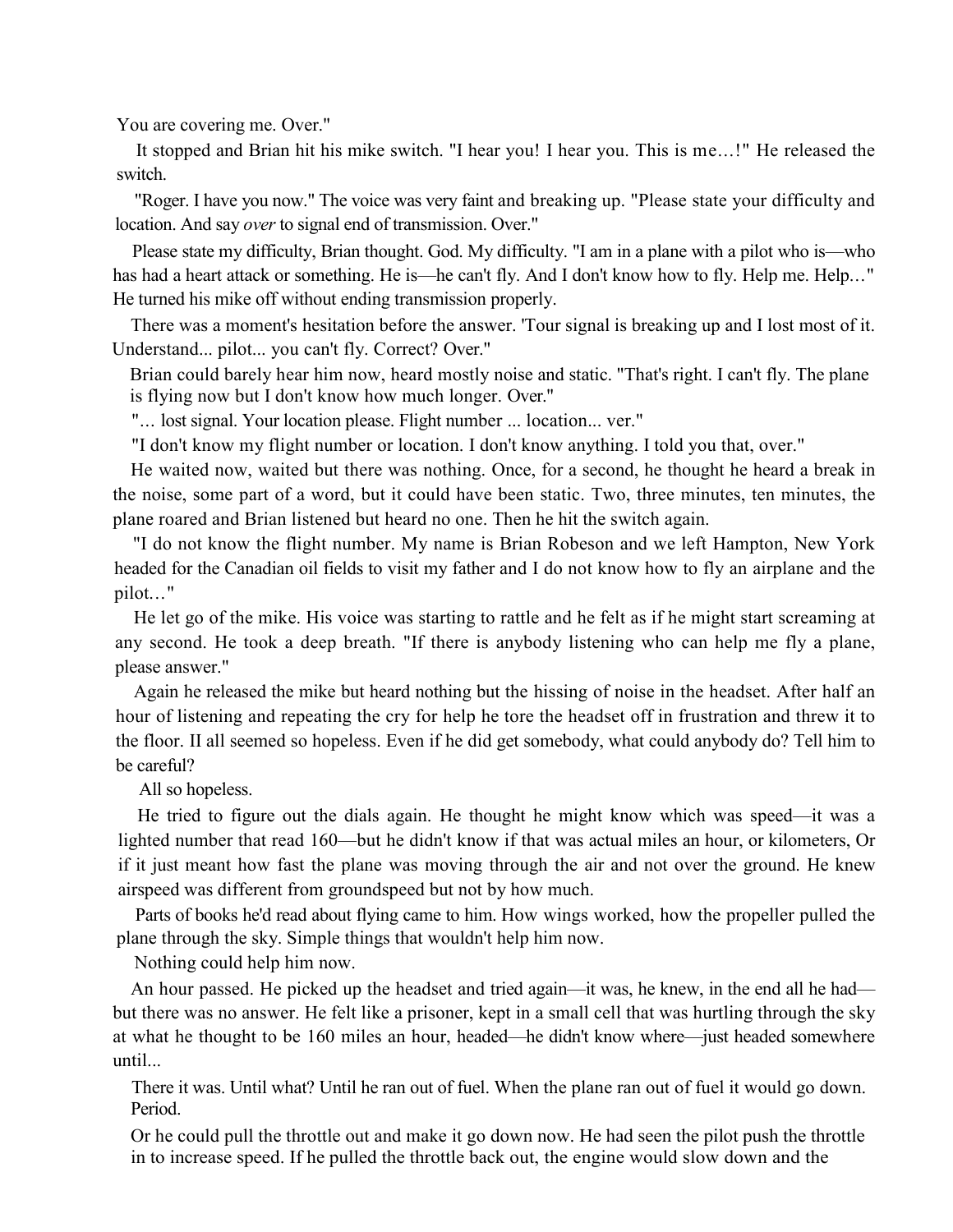plane would go down.

Those were his choices. He could wait for the plane to run out of gas and fall or he could push the throttle in and make it happen sooner. If he waited for the plane to run out of fuel he would go farther—but he did not know which way he was moving. When the pilot had jerked he had moved the plane, but Brian could not remember how much or if it had come back to its original course. Since he did not know the original course anyway and could only guess at which display might be the compass—the one reading 342—he did not know where he had been or where he was going, so it didn't make much difference if he went down now or waited.

Everything in him rebelled against stopping the engine and falling now. He had a vague feeling that he was wrong to keep heading as the plane was heading, a feeling that he might be going off in the wrong direction, but he could not bring himself to stop the engine and fall. Now he was safe, or safer than if he went down—the plane was flying, he was still breathing. When the engine stopped he would go down.

So he left the plane running, holding altitude, and kept trying the radio. He worked out a system. Every ten minutes by the small clock built into the dashboard he tried the radio with a simple message: "I need help. Is there anybody listening to me?"

In the times between transmissions he tried to prepare himself for what he knew was coming. When he ran out of fuel the plane would start down. He guessed that without the propeller pulling he would have to push the nose down to keep the plane flying—he thought he may have read that somewhere, or it just came to him. Either way it made sense. He would have to push the nose down to keep flying speed and then, just before he hit, he would have to pull the nose back up to slow the plane as much as possible.

It all made sense. Glide down, then slow the plane and hit.

Hit.

He would have to find a clearing as he went down. The problem with that was he hadn't seen one clearing since they'd started flying over the forest. Some swamps, but they had trees scattered through them. No roads, no trails, no clearings.

Just the lakes, and it came to him that he would have to use a lake for landing. If he went down in the trees he was certain to die. The trees would tear the plane to pieces as it went into them.

He would have to come down in a lake. No. On

the edge of a lake. He would have to come down near the edge of a lake and try to slow the plane as much as possible just before he hit the water.

Easy to say, he thought, hard to do.

Easy say, hard do. Easy say, hard do. It became a chant that beat with the engine. Easy say, hard do. Impossible to do.

He repeated the radio call seventeen times at the ten-minute intervals, working on what he would do between transmissions. Once more he reached over to the pilot and touched him on the face, but the skin was cold, hard cold, death cold, and Brian turned back to the dashboard. He did what he could, tightened his seatbelt, positioned himself, rehearsed mentally again and again what his procedure should be.

When the plane ran out of gas he should hold the nose down and head for the nearest lake and try to fly the plane kind of onto the water. That's how he thought of it. Kind of fly the plane onto the water. And just before it hit he should pull back on the wheel and slow the plane down to reduce the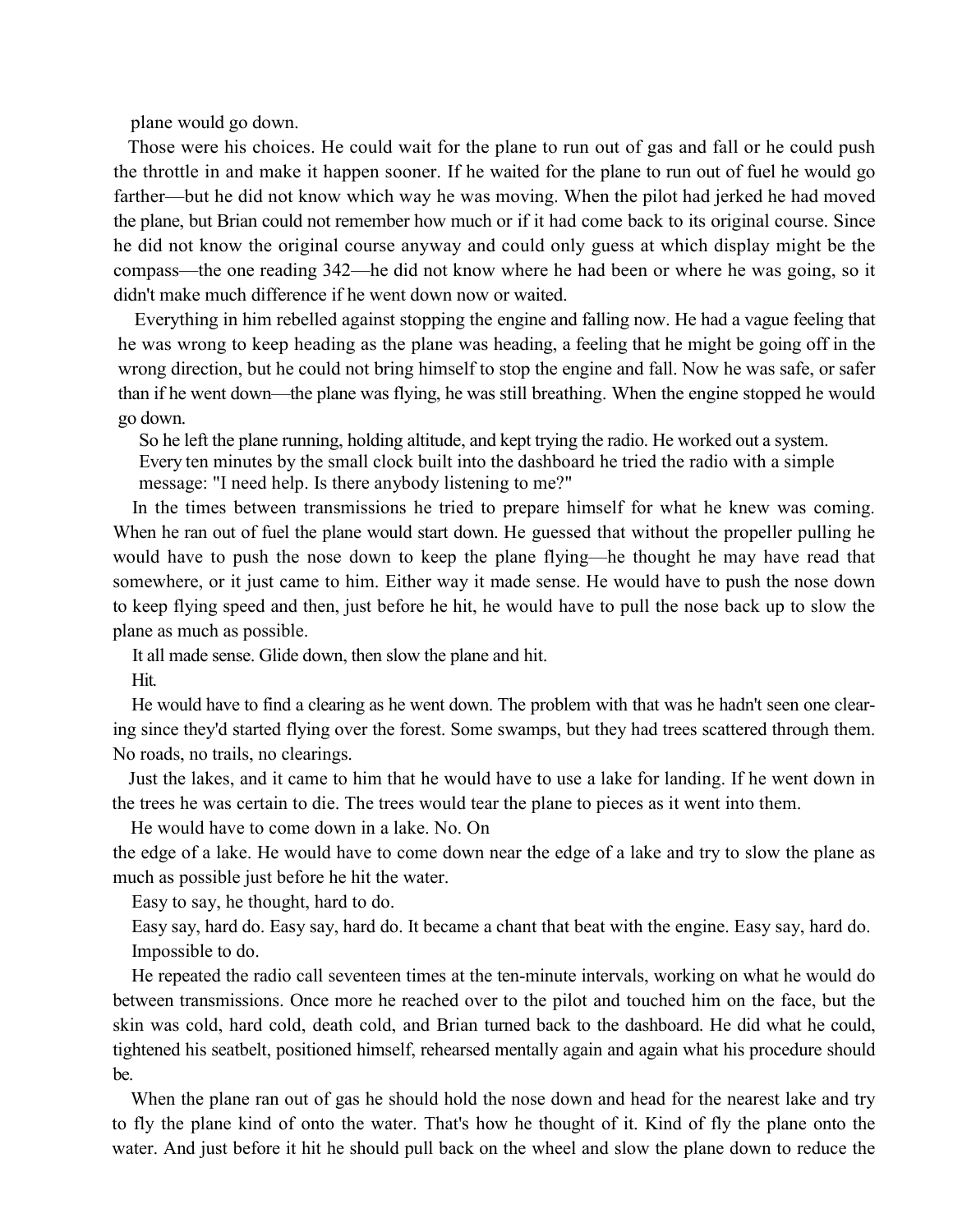impact.

Over and over his mind ran the picture of how it would go. The plane running out of gas, flying the plane onto the water, the crash—from pictures he'd seen on television. He tried to visualize it. He tried to be ready.

But between the seventeenth and eighteenth radio transmissions, without a warning, the engine coughed, roared violently for a second and died. There was sudden silence, cut only by the sound of the wind milling propeller and the wind past the cockpit.

Brian pushed the nose of the plane down and threw up.

## 3

GOING TO DIE, Brian thought. Going to die, gonna die, gonna die—his whole brain screamed it in the sudden silence.

Gonna die.

He wiped his mouth with the back of his arm and held the nose down. The plane went into a glide, a very fast glide that ate altitude, and suddenly there weren't any lakes. All he'd seen since they started flying over the forest was lakes and now they were gone. Gone. Out in front, far away at the horizon, he could see lots of them, off to the right and left more of them, glittering blue in the late afternoon sun.

But he needed one right in front. He desperately needed a lake right in front of the plane and all he saw through the windshield were trees, green death trees. If he had to turn—if he had to turn he didn't think he could keep the plane flying. His stomach tightened into a series of rolling knots and his breath came in short bursts...

There!

Not quite in front but slightly to the right he saw a lake. L-shaped, with rounded corners, and the plane was nearly aimed at the long part of the L, coming from the bottom and heading to the top. Just a tiny bit to the right. He pushed the right rudder pedal gently and the nose moved over.

But the turn cost him speed and now the lake was above the nose. He pulled back on the wheel slightly and the nose came up. This caused the plane to slow dramatically and almost seem to stop and wallow in the air. The controls became very loose-feeling and frightened Brian, making him push the wheel back in. This increased the speed a bit but filled the windshield once more with nothing but trees, and put the lake well above the nose and out of reach.

For a space of three or four seconds things seemed to hang, almost to stop. The plane was flying, but so slowly, so slowly... it would never reach the lake. Brian looked out to the side and saw a small pond and at the edge of the pond some large animal—he thought a moose—standing out in the water. All so still looking, so stopped, the pond and the moose and the trees, as he slid over them now only three or four hundred feet off the ground—all like a picture.

Then everything happened at once. Trees suddenly took on detail, filled his whole field of vision with green, and he knew he would hit and die, would die, but his luck held and just as he was to hit he came into an open lane, a channel of (alien trees, a wide place leading to the lake.

The plane, committed now to landing, to crashing, fell into the wide place like a stone, and Brian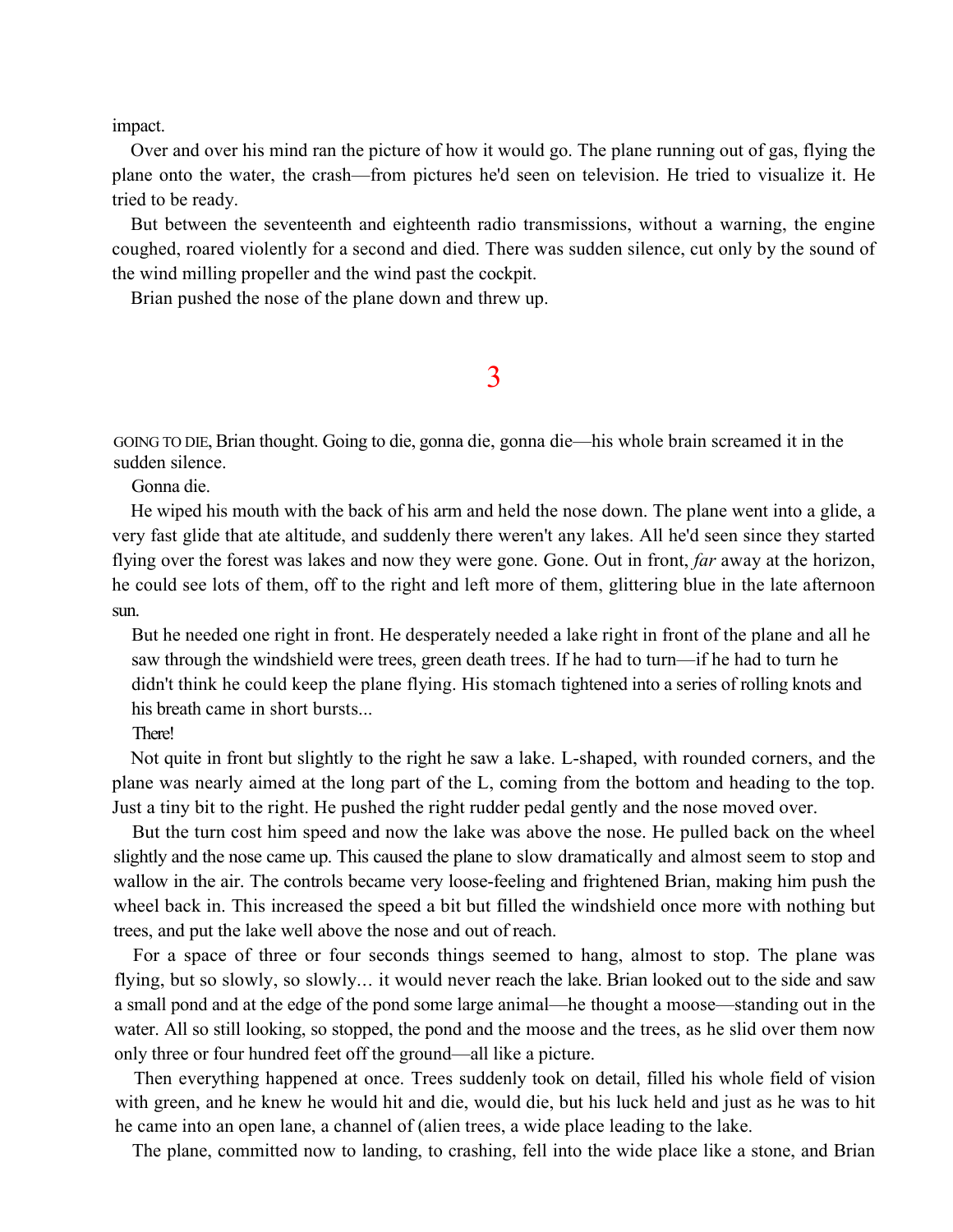eased back on the wheel and braced himself for the crash. But there was a tiny bit of speed left and when he pulled on the wheel the nose came up and he saw in front the blue of the lake and at that instant the plane hit the trees.

There was a great wrenching as the wings caught the pines at the side of the clearing and broke back, ripping back just outside the main braces. Dust and dirt blew off the floor into his face so hard he thought there must have been some kind of explosion. He was momentarily blinded and slammed forward in the seat, smashing his head on the wheel.

Then a wild crashing sound, ripping of metal, and the plane rolled to the right and blew through the trees, out over the water and down, down to slam into the lake, skip once on water as hard as concrete, water that tore the windshield out and shattered the side windows, water that drove him back into the seat. Somebody was screaming, screaming as the plane drove down into the water. Someone screamed tight animal screams of fear and pain and he did not know that it was his sound, that he roared against the water that took him and the plane still deeper, down in the water. He saw nothing but sensed blue, cold blue-green, and he raked at the seatbelt catch, tore his nails loose on one hand. He ripped at it until it released and somehow—the water trying to kill him, to end him somehow he pulled himself out of the shattered front window and clawed up into the blue, felt something hold him back, felt his windbreaker tear and he was free. Tearing free. Ripping free.

But so far! So far to the surface and his lungs could not do this thing, could not hold and were through, and he sucked water, took a great pull of water that would—finally—win, finally take him, and his head broke into light and he vomited and swam, pulling without knowing what he was, what he was doing. Without knowing anything. Pulling until his hands caught at weeds and muck, pulling and screaming until his hands caught at last in grass and brush and he felt his chest on land, felt his face in the coarse blades of grass and he stopped, everything stopped. A color came that he had never seen before, a color that exploded in his mind with the pain and he was gone, gone from it all, spiraling out into the world, spiraling out into nothing. Nothing.

### 4

THE MEMORY was like a knife cutting into him. Slicing deep into him with hate.

The Secret. He had been riding his ten-speed with a friend named Terry. They had been taking a run on a bike trail and decided to come back a different way, a way that took them past the Amber Mall. Brian remembered everything in incredible detail. Remembered the time on the bank clock in the mall, flashing 3:31, then the temperature, 82, and the date. All the numbers were part of the memory, all of his life was part of the memory.

Terry had first turned to smile at him about something and Brian looked over Terry's head and saw her. His mother.

She was sitting in a station wagon, a strange wagon. He saw her and she did not see him. Brian was going to wave or call out, but something stopped him. There was a man in the car.

Short blond hair, the man had. Wearing some kind of white pullover tennis shirt.

Brian saw this and more, saw the Secret and saw more later, but the memory came in pieces, came in scenes like this—Terry smiling, Brian looking over his head to see the station wagon and his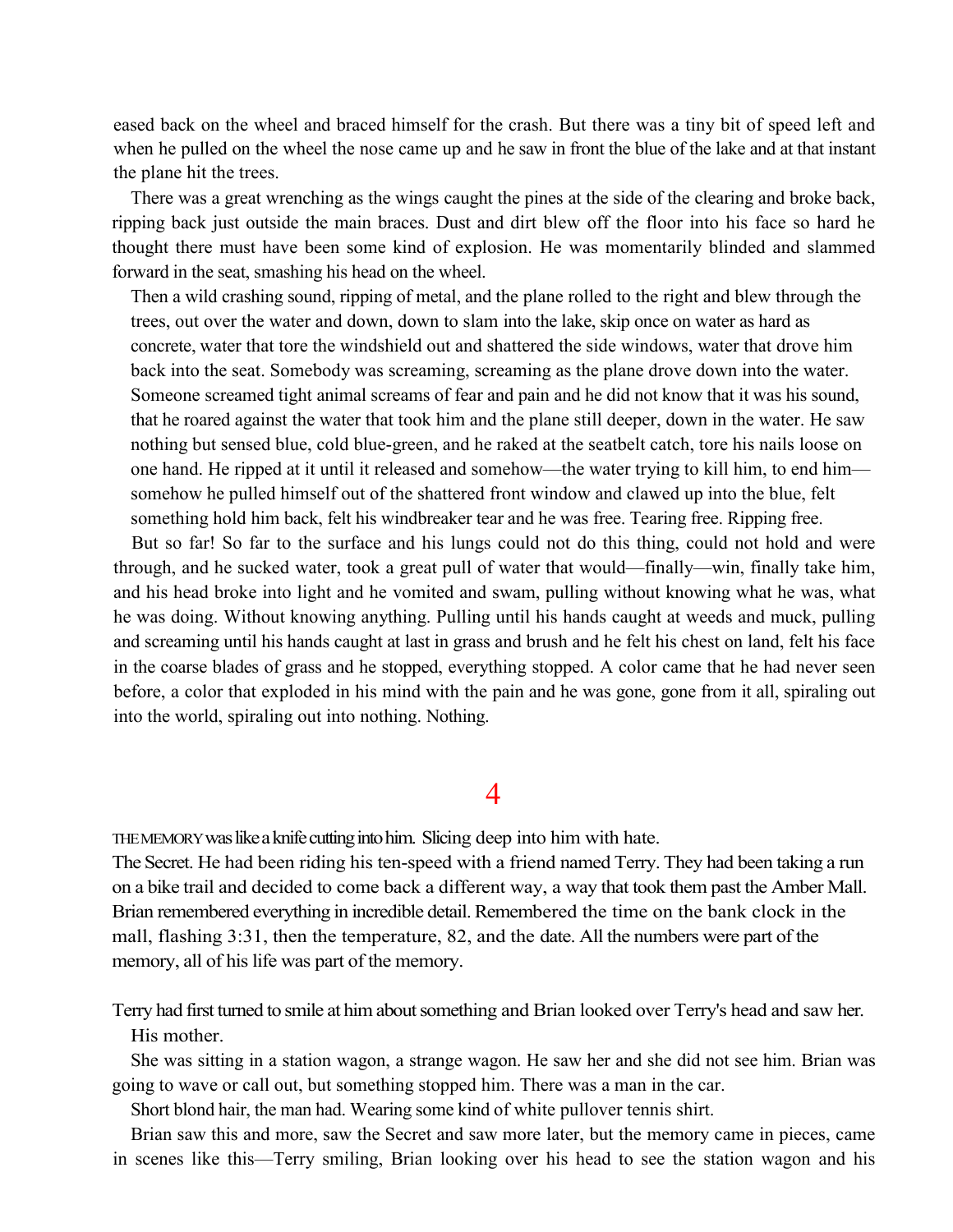mother sitting with the man, the time and temperature clock, the front wheel of his bike, the short blond hair of the man, the white shirt of the man, the hot-hate slices of the memory were exact.

The Secret.

Brian opened his eyes and screamed.

For seconds he did not know where he was, only that the crash was still happening and he was going to die, and he screamed until his breath was gone.

Then silence, filled with sobs as he pulled in air, half crying. How could it be so quiet? Moments ago there was nothing but noise, crashing and tearing, screaming, now quiet.

Some birds were singing.

How could birds be singing?

His legs felt wet and he raised up on his hands and looked back down at them. They were in the lake. Strange. They went down into the water. He tried to move, but pain hammered into him and made his breath shorten into gasps and he stopped, his legs still in the water.

Pain.

Memory.

He turned again and sun came across the water, late sun, cut into his eyes and made him turn away. It was over then. The crash.

He was alive.

The crash is over and I am alive, he thought. Then his eyes closed and he lowered his head for minutes that seemed longer. When he opened them again it was evening and some of the sharp pain had abated—there were many dull aches—and the crash came back to him fully.

Into the trees and out onto the lake. The plane had crashed and sunk in the lake and he had somehow pulled free.

He raised himself and crawled out of the water, grunting with the pain of movement. His legs were on fire, and his forehead felt as if somebody had been pounding on it with a hammer, but he could move. He pulled his legs out of the lake and crawled on his hands and knees until he was away from the wet-soft shore and near a small stand of brush of some kind.

Then he went down, only this time to rest, to save something of himself. He lay on his side and put his head on his arm and closed his eyes because that was all he could do now, all he could think of being able to do. He closed his eyes and slept, dreamless, deep and down.

There was almost no light when he opened his eyes again. The darkness of night was thick and for a moment he began to panic again. To see, he thought. To see is everything. And he could not see. But he turned his head without moving his body and saw that across the lake the sky was a light gray, that the sun was starting to come up, and he remembered that it had been evening when he went to sleep.

"Must be morning now..." He mumbled it, almost in a hoarse whisper. As the thickness of sleep left him the world came back.

He was still in pain, all-over pain. His legs were cramped and drawn up, tight and aching, and his back hurt when he tried to move. Worst was a keening throb in his head that pulsed with every beat of his heart. It seemed that the whole crash had happened to his head.

He rolled on his back and felt his sides and his legs, moving things slowly. He rubbed his arms; nothing seemed to be shattered or even sprained all that badly. When he was nine he had plowed his small dirt bike into a parked car and broken his ankle, had to wear a cast for eight weeks, and there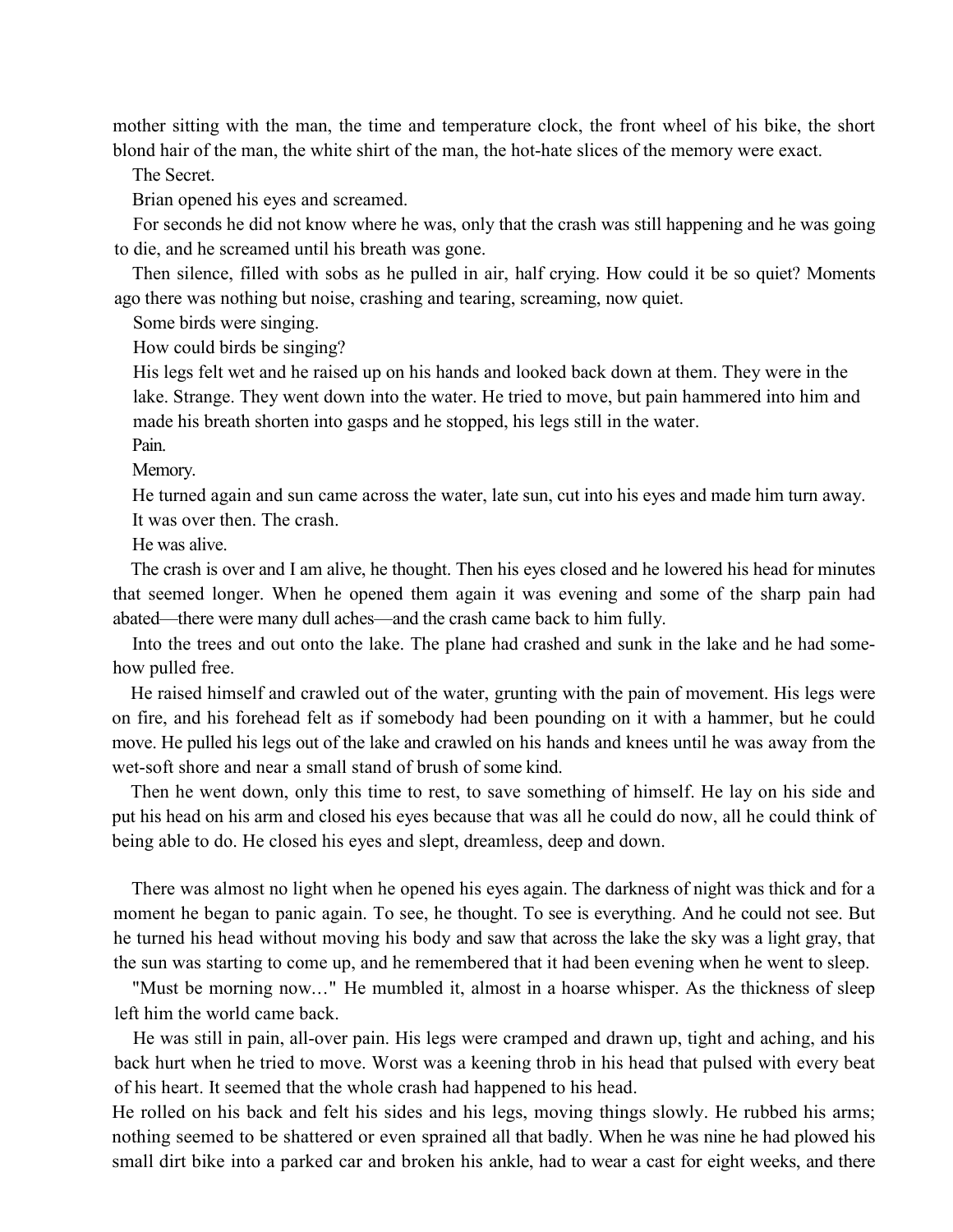was nothing now like that. Nothing broken. Just battered around a bit.

His forehead felt massively swollen to the touch, almost like a mound out over his eyes, and it was so tender that when his fingers grazed it he nearly cried. But there was nothing he could do about it and, like the rest of him, it seemed to be bruised more than broken.

I'm alive, he thought. I'm alive. It could have been different. There could have been death. I could have been done.

Like the pilot, he thought suddenly. The pilot in the plane, down into the water, down into the blue water strapped in the seat...

He sat up—or tried to. The first time he fell back. But on the second attempt, grunting with the effort, he managed to come to a sitting position and scrunched sideways until his back was against a small tree where he sat feeing the lake, watching the sky get lighter and lighter with the coming dawn.

His clothes were wet and clammy and there was a feint chill. He pulled the torn remnants of his windbreaker, pieces really, around his shoulders and tried to hold what heat his body could find. He could not think, could not make thought patterns work right. Things seemed to go back and forth between reality and imagination—except that it was all reality. One second he seemed only to have imagined that there was a plane crash that he had fought out of the sinking plane and swum to shore; that it had all happened to some other person or in a movie playing in his mind. Then he would feel his clothes, wet and cold, and his forehead would slash a pain through his thoughts and he would know it was real, that it had really happened. But all in a haze, all in a haze-world. So he sat and stared at the lake, felt the pain come and go in waves, and watched the sun come over the end of the lake.

It took an hour, perhaps two—he could not measure time yet and didn't care—for the sun to get halfway up. With it came some warmth, small bits of it at first, and with the heat came clouds of insects—thick, swarming hordes of mosquitoes that flocked to his body, made a living coat on his exposed skin, clogged his nostrils when he inhaled, poured into his mouth when he opened it to take a breath.

It was not possibly believable. Not this. He had come through the crash, but the insects were not possible. He coughed them up, spat them out, sneezed them out, closed his eyes and kept brushing his face, slapping and crushing them by the dozens, by the hundreds. But as soon as he cleared a place, as soon as he killed them, more came, thick, whining, buzzing masses of them. Mosquitoes and some small black flies he had never seen before. All biting, chewing, taking from him.

In moments his eyes were swollen shut and his face puny and round to match his battered forehead. He pulled the torn pieces of his windbreaker over his head and tried to shelter in it but the jacket was full of rips and it didn't work. In desperation he pulled his T-shirt up to cover his face, but that exposed the skin of his lower back and the mosquitoes and flies attacked the new soft flesh of his back so viciously that he pulled the shirt down.

In the end he sat with the windbreaker pulled up, brushed with his hands and took it, almost crying in frustration and agony. There was nothing left to do. And when the sun was fully up and heating him directly, bringing steam off of his wet clothes and bathing him with warmth, the mosquitoes and flies disappeared. Almost that suddenly. One minute he was sitting in the middle of a swarm; the next, they were gone and the sun was on him.

Vampires, he thought. Apparently they didn't like

His clothes were wet and clammy and there was a feint chill. He pulled the torn remnants of his windbreaker, pieces really, around his shoulders and tried to hold what heat his body could find. He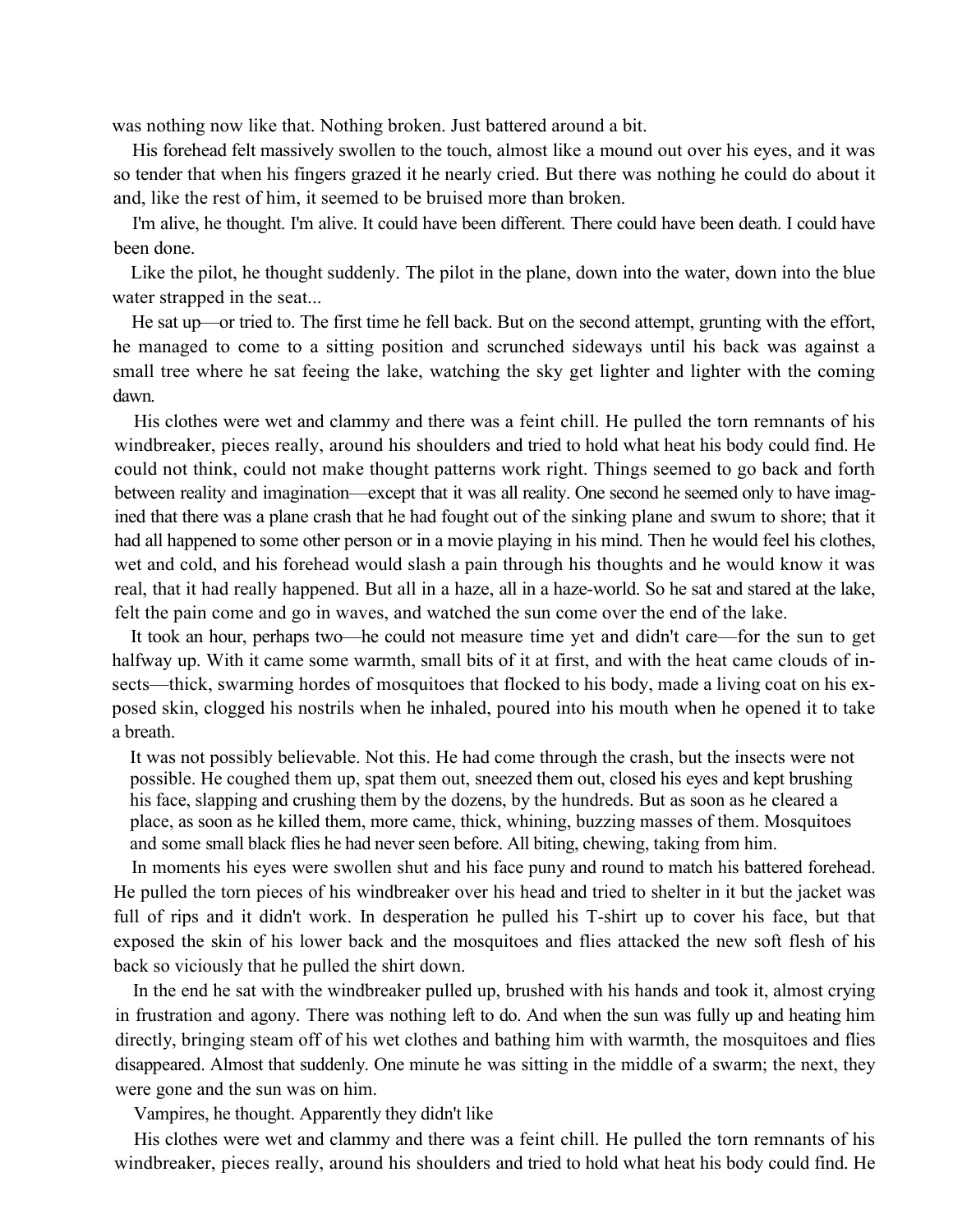could not think, could not make thought patterns work right. Things seemed to go back and forth between reality and imagination—except that it was all reality. One second he seemed only to have imagined that there was a plane crash, that he had fought out of the sinking plane and swum to shore; that it had all happened to some other person or in a movie playing in his mind. Then he would feel his clothes, wet and cold, and his forehead would slash a pain through his thoughts and he would know it was real, that it had really happened. But all in a haze, all in a haze-world. So he sat and stared at the lake, felt the pain come and go in waves, and watched the sun come over the end of the lake.

It took an hour, perhaps two—he could not measure time yet and didn't care—for the sun to get halfway up. With it came some warmth, small bits of it at first, and with the heat came clouds of insects—thick, swarming hordes of mosquitoes that flocked to his body, made a living coat on his exposed skin, clogged his nostrils when he inhaled, poured into his mouth when he opened it to take a breath.

It was not possibly believable. Not this. He had come through the crash, but the insects were not possible. He coughed them up, spat them out, sneezed them out, closed his eyes and kept brushing his face, slapping and crushing them by the dozens, by the hundreds. But as soon as he cleared a place, as soon as he killed them, more came, thick, whining, buzzing masses of them. Mosquitoes and some small black flies he had never seen before. All biting, chewing, taking from him.

In moments his eyes were swollen shut and his face puny and round to match his battered forehead. He pulled the torn pieces of his windbreaker over his head and tried to shelter in it but the jacket was full of rips and it didn't work. In desperation he pulled his T-shirt up to cover his face, but that exposed the skin of his lower back and the mosquitoes and flies attacked the new soft flesh of his back so viciously that he pulled the shirt down.

In the end he sat with the windbreaker pulled up, brushed with his hands and took it, almost crying in frustration and agony. There was nothing left to do. And when the sun was fully up and heating him directly, bringing steam off of his wet clothes and bathing him with warmth, the mosquitoes and flies disappeared. Almost that suddenly. One minute he was sitting in the middle of a swarm; the next, they were gone and the sun was on him.

Vampires, he thought. Apparently they didn't like the deep of night, perhaps because it was too cool, and they couldn't take the direct sunlight. But in that gray time in the morning, when it began to get warm and before the sun was mil up and hot—he couldn't believe them. Never, in all the reading, in the movies he had watched on television about the outdoors, never once had they mentioned the mosquitoes or flies. All they ever showed on the naturalist shows was beautiful scenery or animals jumping around having a good time. Nobody ever mentioned mosquitoes and flies.

"Unnnhhh." He pulled himself up to stand against the tree and stretched, bringing new aches and pains. His back muscles must have been hurt as well—they almost seemed to tear when he stretched—and while the pain in his forehead seemed to be abating somewhat, just trying to stand made him weak enough to nearly collapse.

The backs of his hands were puffy and his eyes were almost swollen shut from the mosquitoes, and he saw everything through a narrow squint.

Not that there was much to see, he thought, scratching the bites. In front of him lay the lake, blue and deep. He had a sudden picture of the plane, sunk in the lake, down and down in the blue with the pilot's body still strapped in the seat, his hair waving...

He shook his head. More pain. That wasn't something to think about.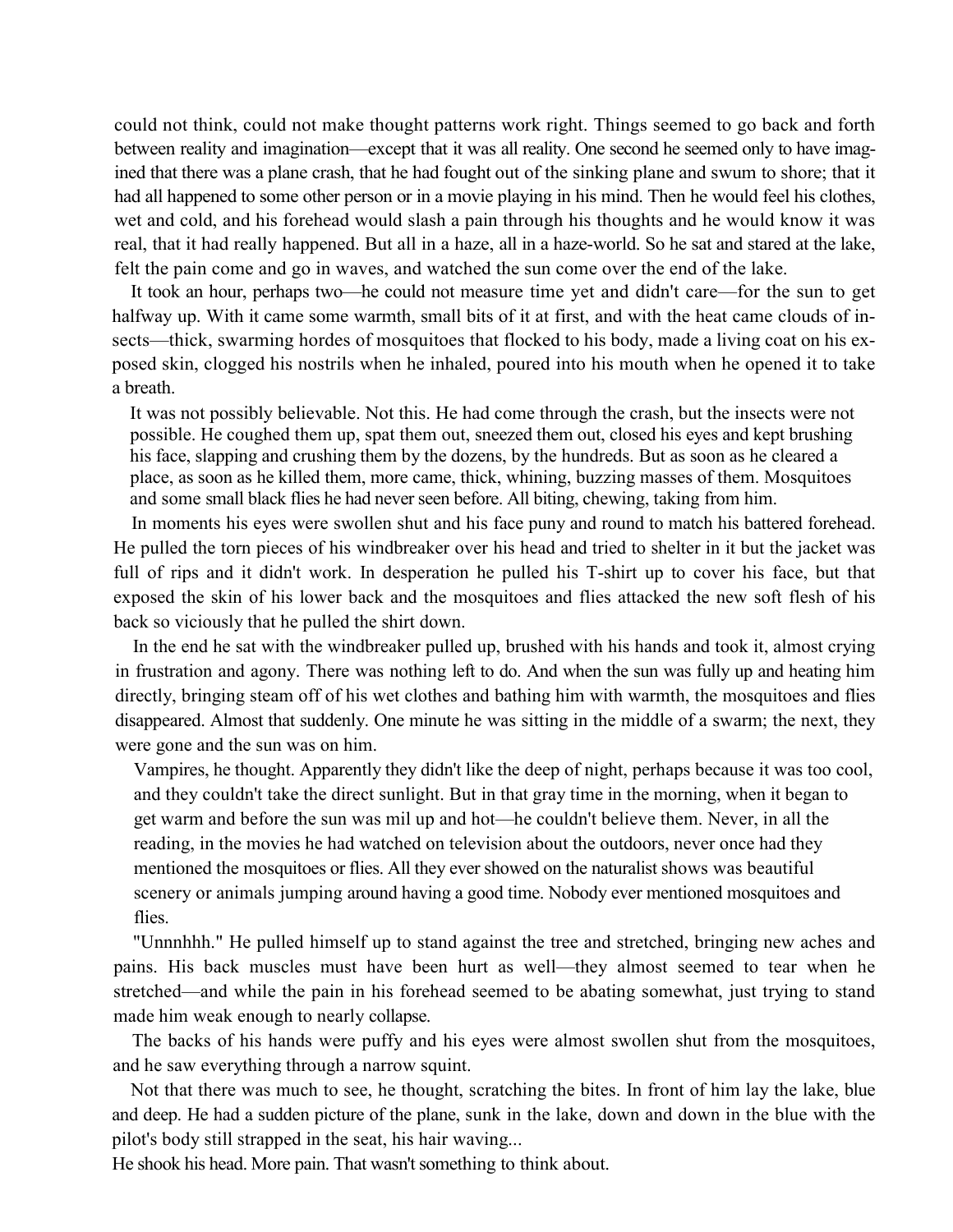He looked at his surroundings again. The lake stretched out slightly below him. He was at the base of the L, looking up the long part with the short part out to his right. In the morning light and calm the water was absolutely, perfectly still. He could see the reflections of the trees at the other end of the lake. Upside down in the water they seemed almost like another forest, an upside-down forest to match the real one. As he watched, a large bird— he thought it looked like a crow but it seemed larger—flew from the top, real forest, and die reflection-bird matched it, both flying out over the water.

Everything was green, so green it went into him. The forest was largely made up of pines and spruce, with stands of some low brush smeared here and there and thick grass and some other kind of very small brush all over. He couldn't identify most of it—except the evergreens—and some leafy trees he thought might be aspen. He'd seen pictures of aspens in the mountains on television. The country around the lake was moderately hilly, but the hills were small—almost hummocks—and there were very few rocks except to his left. There lay a rocky ridge that stuck out overlooking the lake, about twenty feet high.

If the plane had come down a little to the left it would have hit the rocks and never made the lake. He would have been smashed.

Destroyed.

The word came. I would have been destroyed and torn and smashed. Driven into the rocks and destroyed.

Luck, he thought. I have luck, I had good luck there. But he knew that was wrong. If he had had good luck his parents wouldn't have divorced because of the Secret and he wouldn't have been flying with a pilot who had a heart attack and he wouldn't be here where he had to have good luck to keep from being destroyed.

If you keep walking back from good luck, he thought, you'll come to bad luck.

He shook his head again—wincing. Another thing not to think about.

The rocky ridge was rounded and seemed to be of some kind of sandstone with bits of darker stone layered and stuck into it. Directly across the lake from it, at the inside corner of the L, was a mound of sticks and mud rising up out of the water a good eight or ten feet. At first Brian couldn't place it but knew that he somehow knew what it was—had seen it in films. Then a small brown head popped to the surface of the water near the mound and began swimming off down the short leg of the L leaving a V of ripples behind and he remembered where he'd seen it. It was a beaver house, called a beaver lodge in a special he'd seen on the public channel.

A fish jumped. Not a large fish, but it made a big splash near the beaver, and as if by a signal there were suddenly little slops all over the sides of the lake—along the shore—as fish began jumping. Hundreds of them, jumping and slapping the water. Brian watched them for a time, still in the half-daze, still not thinking well. The scenery was very pretty, he thought, and there were new things to look at, but it was all a green and blue blur and he was used to the gray and black of the city, the sounds of the city. Traffic, people talking, sounds all the time— the hum and whine of the city.

Here, at first, it was silent, or he thought it was silent, but when he started to listen, really listen, he heard thousands of things. Hisses and blurks, small sounds, birds singing, hum of insects, splashes from the fish jumping—there was great noise here, but a noise he did not know, and the colors were new to him, and the colors and noise mixed in his mind to make a green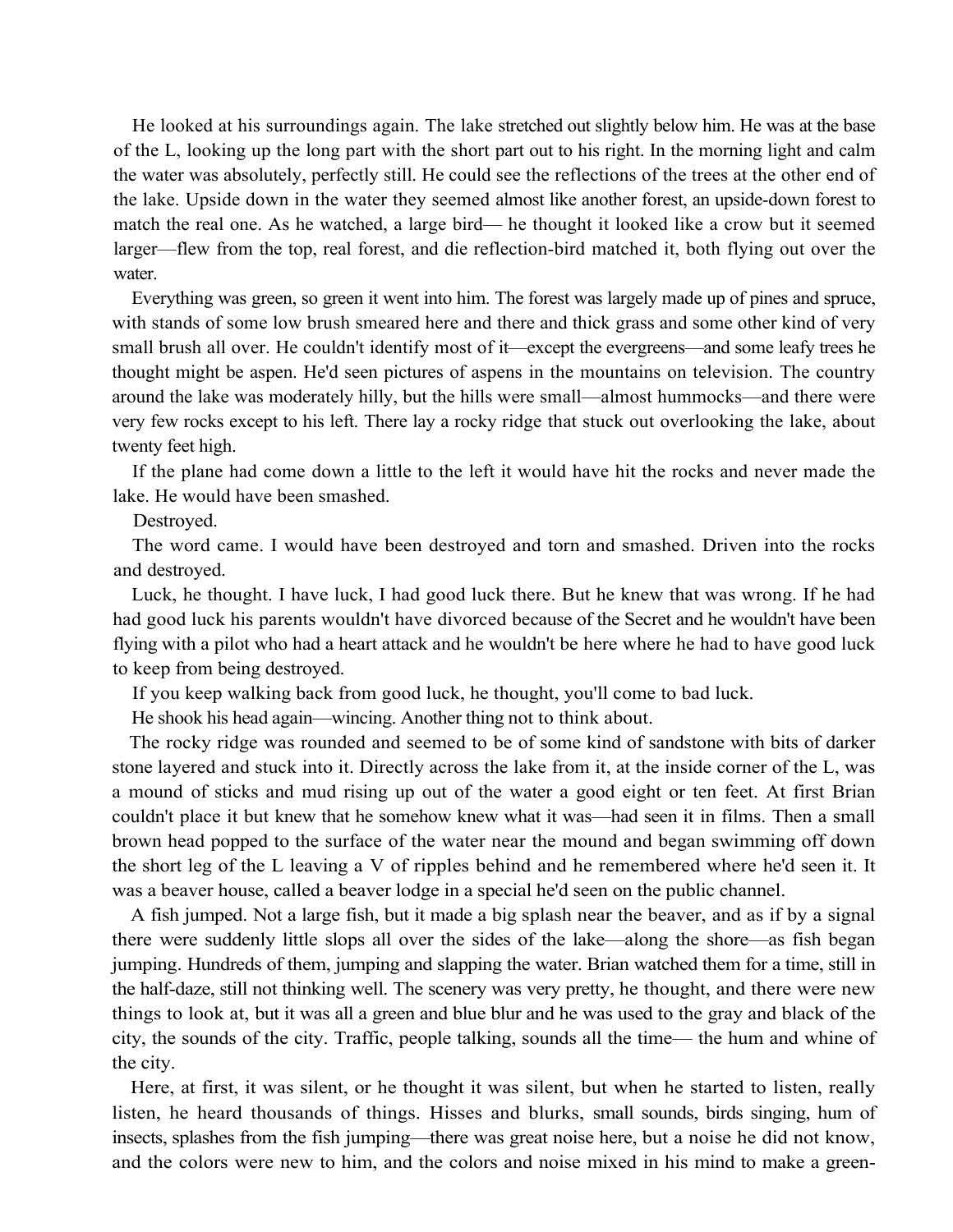blue blur that he could hear, hear as a hissing pulse-sound and he was still tired.

So tired.

So awfully tired, and standing had taken a lot of energy somehow, had drained him. He supposed he was still in some kind of shock from the crash and there was still the pain, the dizziness, the strange feeling.

He found another tree, a tall pine with no branches until the top, and sat with his back against it looking down on the lake with the sun warming him, and in a few moments he scrunched down and was asleep again.

5

His EYES snapped open, hammered open, and there were these things about himself that he knew, instantly.

He was unbelievably, viciously thirsty. His mouth was dry and tasted foul and sticky. His lips were cracked and felt as if they were bleeding and if he did not drink some water soon he felt that he would wither up and die. Lots of water. All the water he could find.

He knew the thirst and felt the burn on his face. It was mid-afternoon and the sun had come over him and cooked him while he slept and his face was on fire, would blister, would peel. Which did not help the thirst, made it much worse. He stood, using the tree to pull himself up because there was still some pain and much stiffness, and looked down at the lake.

It was water. But he did not know if he could drink it. Nobody had ever told him if you could or could not drink lakes. There was also the thought of the pilot.

Down in the blue with the plane, strapped in, the body...

Awful, he thought. But the lake was blue, and wet-looking, and his mouth and throat raged with the thirst and he did not know where there might be another form of water he could drink. Besides, he had probably swallowed a ton of it while he was swimming out of the plane and getting to shore. In the movies they always showed the hero finding a clear spring with pure sweet water to drink but in the movies they didn't have plane wrecks and swollen foreheads and aching bodies and thirst that tore at the hero until he couldn't think.

Brian took small steps down the bank to the lake. Along the edge there were thick grasses and the water looked a little murky and there were small things swimming in the water, small bugs. But there was a log extending about twenty feet out into the water of the lake—a beaver drop from some time before—with old limbs sticking up, almost like handles. He balanced on the log, holding himself up with the limbs, and teetered out past the weeds and murky water.

When he was out where the water was clear and he could see no bugs swimming he kneeled on the log to drink. A sip, he thought, still worrying about the lake water—I'll just take a sip.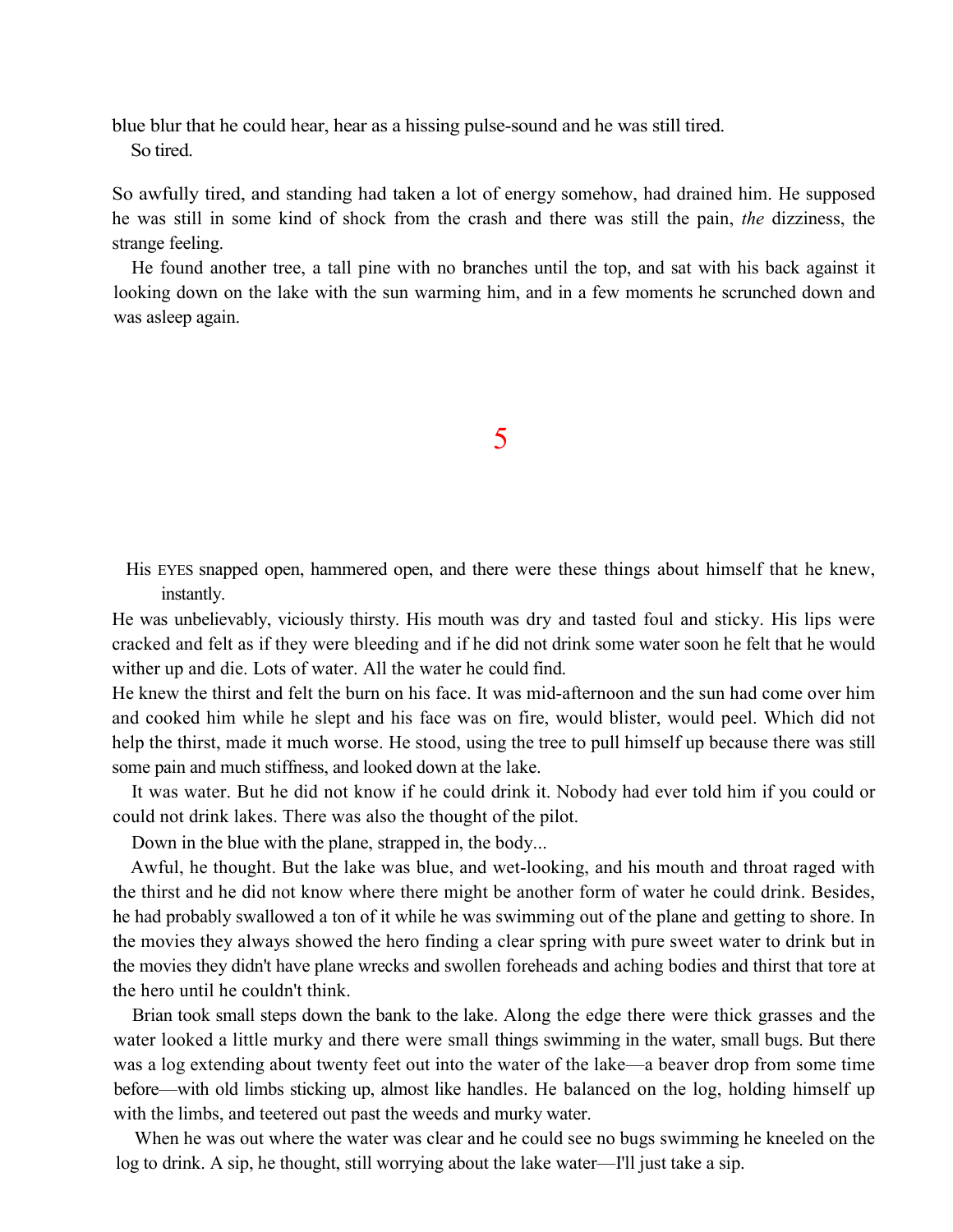But when he brought a cupped hand to his mouth and felt the cold lake water trickle past his cracked lips and over his tongue he could not stop. He had never, not even on long bike trips in the hot summer, been this thirsty. It was as if the water were more than water, as if the water had become all of life, and he could not stop. He stooped and put his mouth to the lake and drank and drank, pulling it deep and swallowing great gulps of it. He drank until his stomach was swollen, until he nearly fell off the log with it, then he rose and stagger-tripped his way back to the bank.

Where he was immediately sick and threw up most of the water. But his thirst was gone and the water seemed to reduce the pain in his head as well—although the sunburn still cooked his face.

"So." He almost jumped with the word, spoken aloud. It seemed so out of place, the sound. He tried it again. "So. So. So here I am."

And there it is, he thought. For the first time since

the crash his mind started to work, his brain triggered and he began thinking.

Here I am—and where is that?

Where am I?

He pulled himself once more up the bank to the tall tree without branches and sat again with his back against the rough bark. It was hot now, but the sun was high and to his rear and he sat in the shade of the tree in relative comfort. There were things to sort out.

Here I am and that is nowhere. With his mind opened and thoughts happening it all tried to come in with a rush, all of what had occurred and he could not take it. The whole thing turned into a confused jumble that made no sense. So he fought it down and tried to take one thing at a time.

He had been flying north to visit his father for a couple of months, in the summer, and the pilot had had a heart attack and had died, and the plane had crashed somewhere in the Canadian north woods but he did not know how far they had flown or in what direction or where he was...

Slow down, he thought. Slow down more.

My name is Brian Robeson and I am thirteen years old and I am alone in the north woods of Canada.

All right, he thought, that's simple enough.

I was flying to visit my father and the plane crashed and sank in a lake.

There, keep it that way. Short thoughts.

I do not know where I am.

Which doesn't mean much. More to the point, they do not know where I am—they meaning anybody who might be wanting to look for me. The searchers.

They would look for him, look for the plane. His father and mother would be frantic. They would tear the world apart to find him. Brian had seen searches on the news, seen movies about lost planes. When a plane went down they mounted extensive searches and almost always they found the plane within a day or two. Pilots all filed flight plans—a detailed plan for where and when they were going to fly, with all the courses explained. They would come, they would look for him. The searchers would get government planes and cover both sides of the flight plan filed by the pilot and search until they found him.

Maybe even today. They might come today. This was the second day after the crash. No. Brian frowned. Was it the first day or the second day? They had gone down in the afternoon and he had spent the whole night out cold. So this was the first real day. But they could still come today. They would have started the search immediately when Brian's plane did not arrive.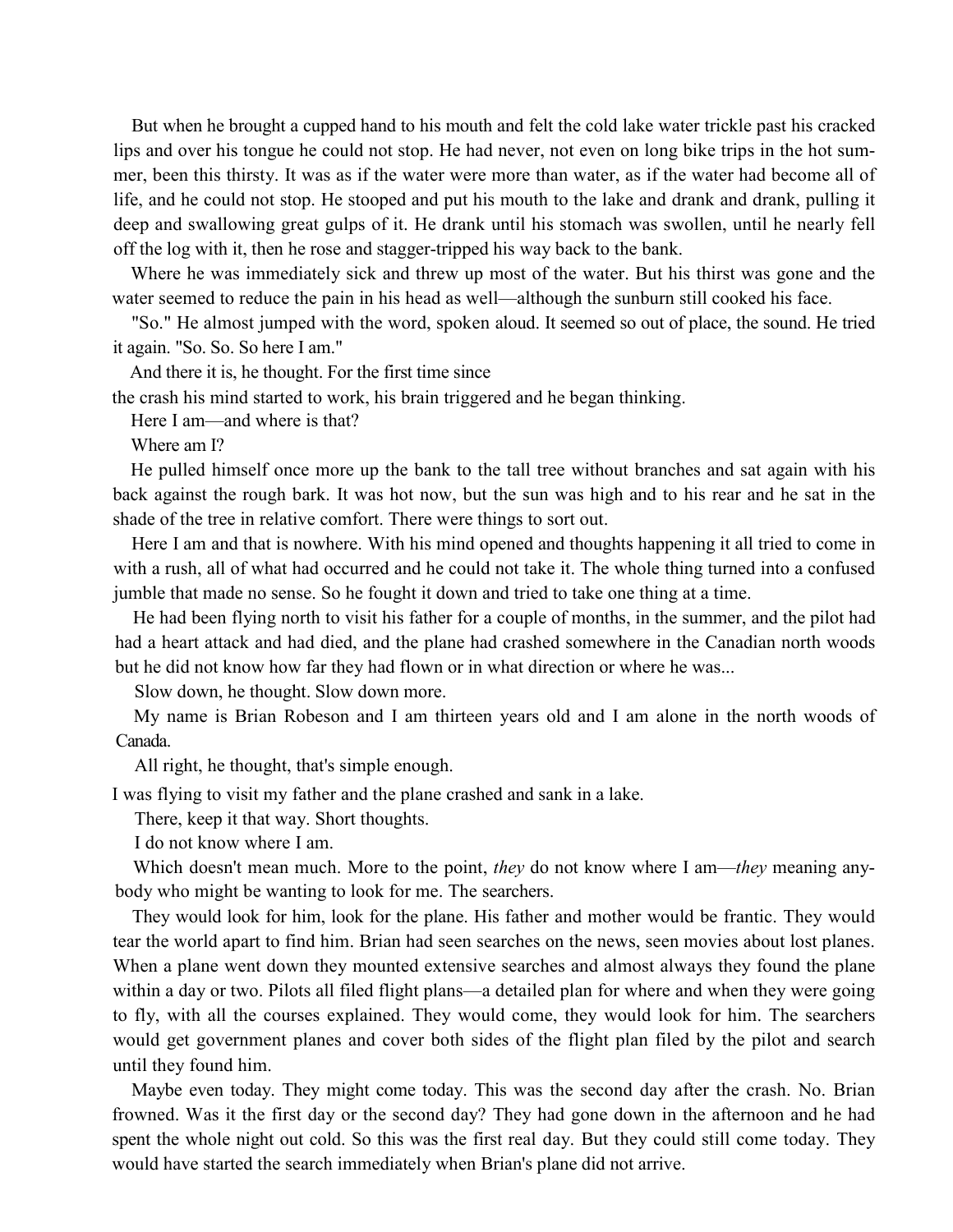Yeah, they would probably come today.

Probably come in here with amphibious planes, small bushplanes with floats that could land right here on the lake and pick him up and take him home.

Which home? The father home or the mother home. He stopped the thinking. It didn't matter. Either on to his dad or back to his mother. Either way he would probably be home by late night or early morning, home where he could sit down and eat a large, cheesy, juicy burger with tomatoes and double fries with ketchup and a thick chocolate shake.

And there came hunger.

Brian rubbed his stomach. The hunger had been there but something else—fear, pain—had held it down. Now, with the thought of the burger, the emptiness roared at him. He could not believe the hunger, had never felt it this way. The lake water had filled his stomach but left it hungry, and now it demanded food, screamed for food.

And there was, he thought, absolutely nothing to eat.

Nothing.

What did they do in the movies when they got stranded like this? Oh, yes, the hero usually found some kind of plant that he knew was good to eat and that took care of it. Just ate the plant until he was full or used some kind of cute trap to catch an animal and cook it over a slick little fire and pretty soon he had a full eight-course meal.

The trouble, Brian thought, looking around, was that all he could see was grass and brush. There was nothing obvious to eat and aside from about a million birds and the beaver he hadn't seen animals to trap and cook, and even if he got one somehow he didn't have any matches so he couldn't have a fire...

Nothing.

It kept coming back to that. He had nothing.

Well, almost nothing. As a matter of fact, he thought, I don't know what I've got or haven't got. Maybe I should try and figure out just how I stand. It will give me something to do—keep me from thinking of food. Until they come to find me.

Brian had once had an English teacher, a guy named Perpich, who was always talking about being positive, thinking positive, staying on top of things. That's how Perpich had put it—stay positive and stay on top of things. Brian thought of him now— wondered how to stay positive and stay on top of this. All Perpich would say is that I have to get

motivated. He was always telling kids to get motivated.

Brian changed position so he was sitting on his knees. He reached into his pockets and took out everything he had and laid it on the grass in front of him.

It was pitiful enough. A quarter, three dimes, a nickel, and two pennies. A fingernail clipper. A billfold with a twenty dollar bill—"In case you get stranded at the airport in some small town and have to buy food," his mother had said—and some odd pieces of paper.

And on his belt, somehow still there, the hatchet his mother had given him. He had forgotten it and now reached around and took it out and put it in the grass. There was a touch of rust already forming on the cutting edge of the blade and he rubbed it off with his thumb.

That was it.

He frowned. No, wait—if he was going to play the game, might as well play it right. Perpich would tell him to quit messing around. Get motivated. Look at all of it, Robeson.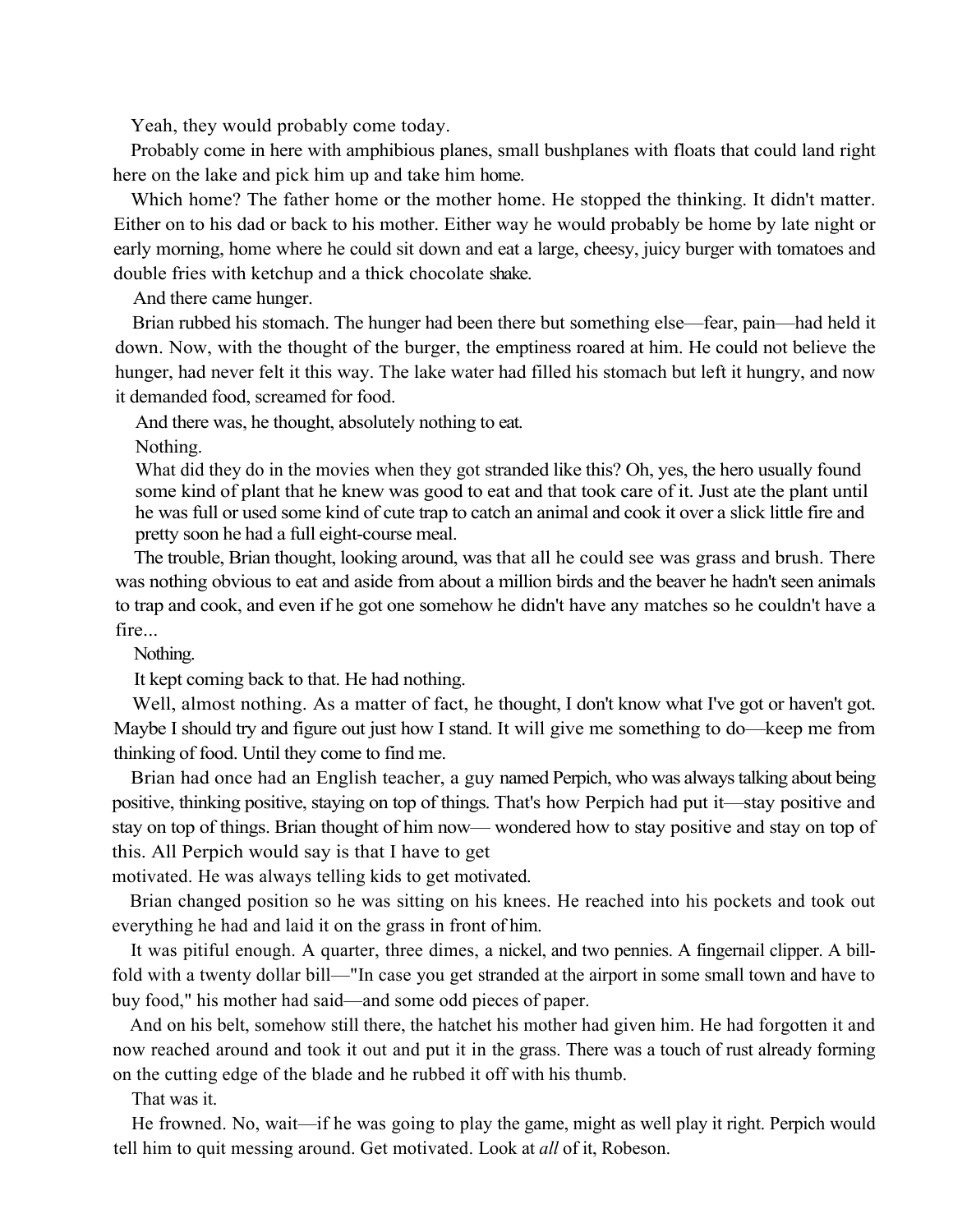He had on a pair of good tennis shoes, now almost dry. And socks. And jeans and underwear and a thin leather belt and a T-shirt with a windbreaker so torn it hung on him in tatters.

And a watch. He had a digital watch still on his wrist but it was broken from the crash—the little screen blank—and he took it off and almost threw it away but stopped the hand motion and lay the watch on the grass with the rest of it.

There. That was it.

No, wait. One other thing. Those were all the things he had, but he also had himself. Perpich used to drum that into them—"You are your most valuable asset. Don't forget that. You are the best thing you have"

Brian looked around again. I wish you were here, Perpich. I'm hungry and I'd trade everything I have for a hamburger.

"I'm hungry." He said it aloud. In normal tones at first, then louder and louder until he was yelling it. "I'm hungry, I'm hungry, I'm hungry!"

When he stopped there was sudden silence, not just from him but the clicks and blurps and bird sounds of the forest as well. The noise of his voice had startled everything and it was quiet. He looked around, listened with his mouth open, and realized that in all his life he had never heard silence before. Complete silence.. There had always been some sound, some kind of sound.

It lasted only a few seconds, but it was so intense that it seemed to become part of him. Nothing. There was no sound. Then the bird started again, and some kind of buzzing insect, and then a chattering and a cawing, and soon there was the same background of sound.

Which left him still hungry.

Of course, he thought, putting the coins and the rest back in his pocket and the hatchet in his belt of course if they come tonight or even if they take as long as tomorrow the hunger is no big thing, People have gone for many days without food as long as they've got water. Even if they don't come until late tomorrow I'll be all right. Lose a little weight, maybe, but the first hamburger and a malt and fries will bring it right back.

A mental picture of a hamburger, the way they showed it in the television commercials, thundered into his thoughts. Rich colors, the meat juicy and hot...

He pushed the picture away. So even if they didn't find him until tomorrow, he thought, he would be all right. He had plenty of water, although he wasn't sure if it was good and clean or not.

He sat again by the tree, his back against it. There was a thing bothering him. He wasn't quite sure what it was but it kept chewing at the edge of his thoughts. Something about the plane and the pilot that would change things...

Ahh, there it was—the moment when the pilot had his heart attack his right foot had jerked down on the rudder pedal and the plane had slewed sideways. What did that mean? Why did that keep coming into his thinking that way, nudging and pushing?

It means, a voice in his thoughts said, that they might not be coming for you tonight or even tomorrow. When the pilot pushed the rudder pedal the plane had jerked to the side and assumed a new course. Brian could not remember how much it had pulled around, but it wouldn't have had to be much because after that, with the pilot dead, Brian had flown for hour after hour on the new course.

Well away from the flight plan the pilot had filed. Many hours, at maybe 160 miles an hour. Even if it was only a little off course, with that speed and time Brian might now be sitting several hundred miles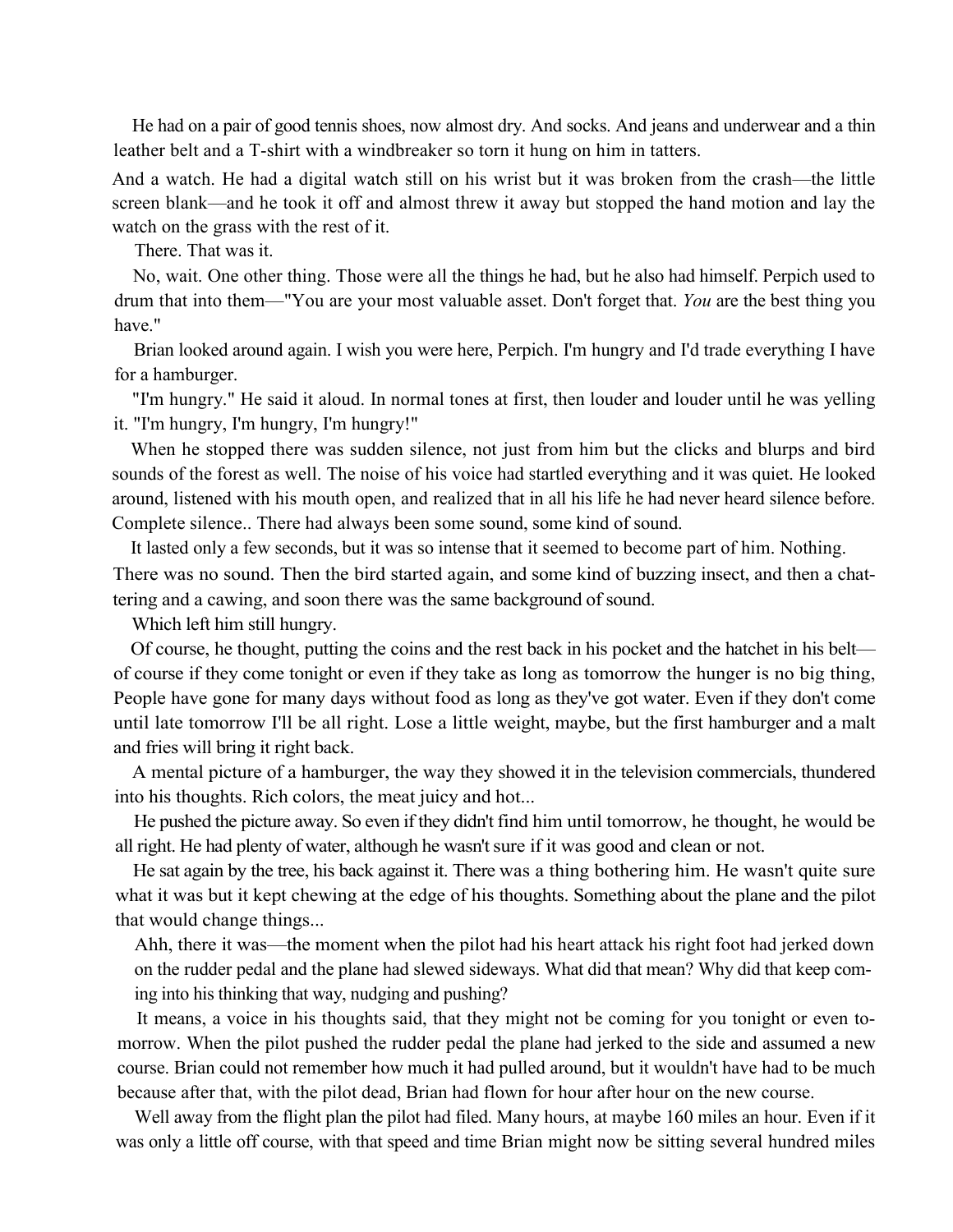off to the side of the recorded flight plan.

And they would probably search most heavily at first along the flight plan course. They might go out to the side a little, but he could easily be three, four hundred miles to the side. He could not know, could not think of how far he might have flown wrong because he didn't know the original course and didn't know how much they had pulled sideways.

Quite a bit—that's how he remembered it. Quite a jerk to the side. It pulled his head over sharply when the plane had swung around.

They might not find him for two or three days.

He felt his heartbeat increase as the fear started. The thought was there but he fought it down for a time, pushed it away, then it exploded out.

They might not find him for a long time.

And the next thought was there as well, that they might never find him, but that was panic and he fought it down and tried to stay positive. They searched hard when a plane went down, they used many men and planes and they would go to the side, they would know he was off from the flight path, he had talked to the man on the radio, they would somehow know...

It would be all right.

They would find him. Maybe not tomorrow, but soon. Soon. Soon.

They would find him soon.

Gradually, like sloshing oil his thoughts settled back and the panic was gone. Say they didn't come for two days—no, say they didn't come for three days, even push that to four days—he could live with that. He would have to live with that. He didn't want to think of them taking longer. But say four days. He had to do something. He couldn't just sit at the bottom of this tree and stare down at the lake for four days.

And nights. He was in deep woods and didn't have any matches, couldn't make a fire. There were large things in the woods. There were wolves, he thought, and bears—other things. In the dark he would be in the open here, just sitting at the bottom of a tree.

He looked around suddenly, felt the hair on the back of his neck go up. Things might be looking at him right now, waiting for him—waiting for dark so they could move in and take him.

He fingered the hatchet at his belt. It was the only weapon he had, but it was something.

He had to have some kind of shelter. No, make that more: He had to have some kind of shelter and he had to have something to eat.

He pulled himself to his feet and jerked the back of his shirt down before the mosquitoes could get at it. He had to do something to help himself.

I have to get motivated, he thought, remembering Perpich. Right now I'm all I've got. I have to do something.

## 6

Two YEARS before he and Terry had been fooling around down near the park, where the city seemed to end for a time and the trees grew thick and came down to the small river that went through the park. It was thick there and seemed kind of wild, and they had been joking and making things up and they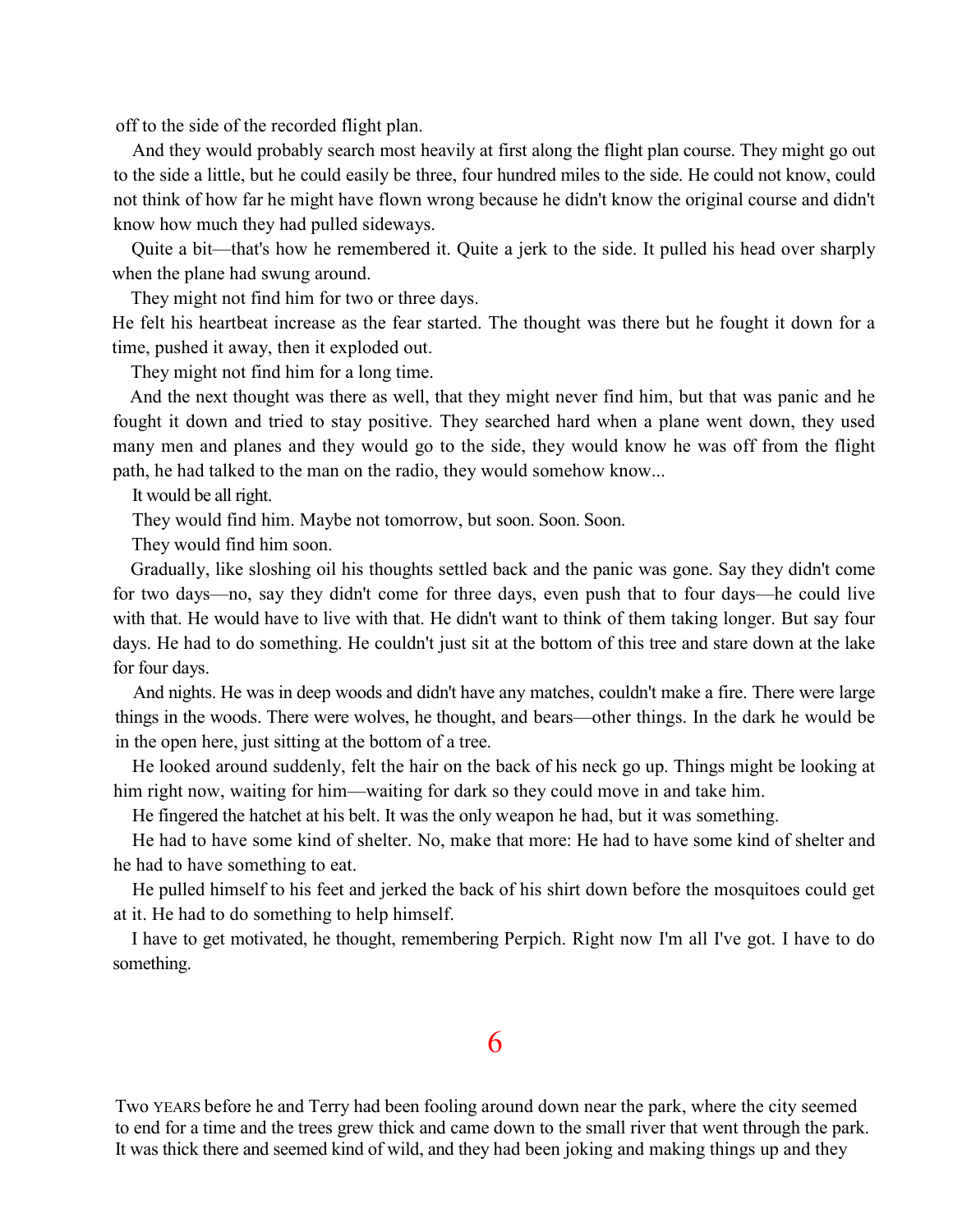pretended that they were lost in the woods and talked in the afternoon about what they would do. Of course they figured they'd have all sorts of goodies like a gun and a knife and fishing gear and matches so they could hunt and fish and have a fire.

I wish you were here, Terry, he thought. With a gun and a knife and some matches...

In the park that time they had decided the best shelter was a lean-to and Brian set out now to make one up. Maybe cover it with grass or leaves or sticks, he thought, and he started to go down to the lake again, where there were some willows he could cut down for braces. But it struck him that he ought to find a good place for the lean-to and so he decided to look around first. He wanted to stay near the lake because he thought the plane, even deep in the water, might show up to somebody flying over and he didn't want to diminish any chance he might have of being found.

His eyes fell upon the stone ridge to his left and he thought at first he should build his shelter against the stone. But before that he decided to check out the far side of the ridge and that was where he got lucky.

Using the sun and the fact that it rose in the east and set in the west, he decided that the far side was the northern side of the ridge. At one time in the far past it had been scooped by something, probably a glacier, and this scooping had left a kind of sideways bowl, back in under a ledge. It wasn't very deep, not a cave, but it was smooth and made a perfect roof and he could almost stand in under the ledge. He had to hold his head slightly tipped forward at the front to keep it from hitting die top. Some of the rock that had been scooped out had also been pulverized by the glacial action, turned into sand, and now made a small sand beach that went down to the edge of the water in front and to the right of the overhang.

It was his first good luck.

No, he thought. He had good luck in the landing. But this was good luck as well, luck he needed.

All he had to do was wall off part of the bowl and leave an opening as a doorway and he would have a perfect shelter—much stronger than a lean-to and dry because the overhang made a watertight roof.

He crawled back in, under die ledge, and sat. The sand was cool here in the shade, and die coolness felt wonderful to his face, which was already starting to blister and get especially painful on his forehead, with the blisters on top of the swelling.

He was also still weak. Just die walk around the back of the ridge and the slight climb over the top had left his legs rubbery. It felt good to sit for a bit under die shade of the overhang in the cool sand.

And now, he thought, if I just had something to eat.

Anything.

When he had rested a bit he went back down to the lake and drank a couple of swallows of water. He wasn't all that thirsty but he thought the water might help to take the edge off his hunger. It didn't. Somehow the cold lake water actually made it worse, sharpened it.

He thought of dragging in wood to make a wall on part of the overhang, and picked up one piece to pull up, but his arms were too weak and he knew then that it wasn't just the crash and injury to his body and head, it was also that he was weak from hunger.

He would have to find something to eat. Before he did anything else he would have to have something to eat.

But what?

Brian leaned against the rock and stared out at the lake. What, in all of this, was there to eat? He was so used to having food just be there, just always being there. When he was hungry he went to the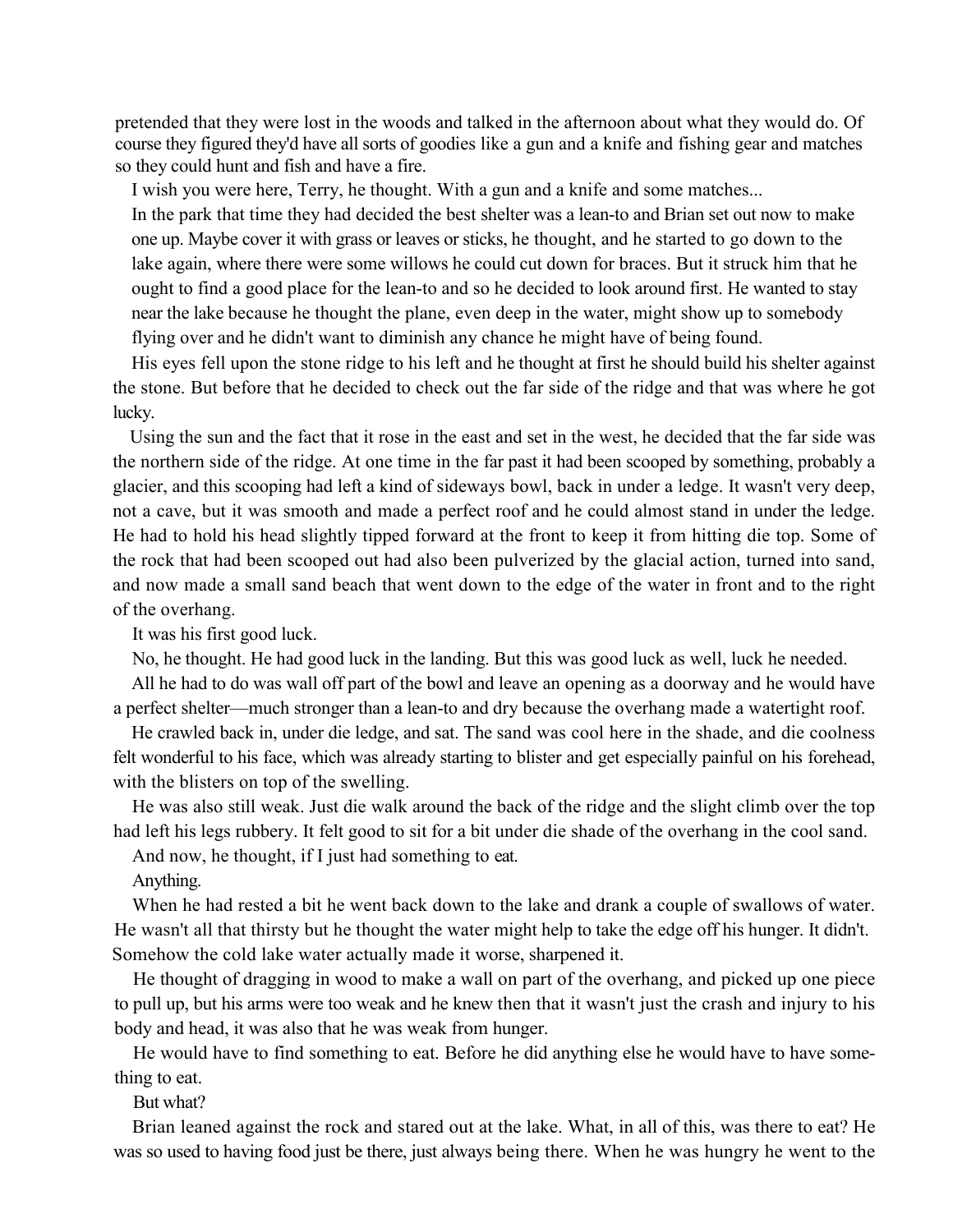icebox, or to die store, or sat down at a meal his mother cooked.

Oh, he thought, remembering a meal now—oh. It was the last Thanksgiving, last year, die last Thanksgiving they had as a family before his mother demanded the divorce and his father moved out in the following January. Brian already knew the Secret but did not know it would cause them to break up and thought it might work out, the Secret that his father still did not know but that he would try to tell him. When he saw him.

The meal had been turkey and they cooked it in the back yard in the barbecue over charcoal with the lid down tight. His father had put hickory chips on the charcoal and the smell of the cooking turkey and the hickory smoke had filled the yard. When his father took the lid off, smiling, the smell that had come out was unbelievable, and when they sat to eat the meat was wet with juice and rich and had the taste of the smoke in it...

He had to stop this. His mouth was full of saliva and his stomach was twisting and growling.

What was there to eat?

What had he read or seen that told him about food in die wilderness? Hadn't there been something? A show, yes, a show on television about air force pilots and some kind of course they took. A survival course. All right, he had die show coming into his thoughts now. The pilots had to live in the desert. They put them in die desert down in Arizona or someplace and they had to live for a week. They had to find food and water for a week.

For water they had made a sheet of plastic into a dew-gathering device and for food they ate lizards.

That was it. Of course Brian had lots of water and there weren't too many lizards in die Canadian woods, that he knew. One of the pilots had used a watch crystal as a magnifying glass to focus the sun and start a fire so they didn't have to eat the lizards raw. But Brian had a digital watch, without a crystal, broken at that. So die show didn't help him much.

Wait, there was one thing. One of the pilots, a woman, had found some kind of beans on a bush and she had used them with her lizard meat to make a little stew in a tin can she had found. Bean lizard stew. There weren't any beans here, but there must be berries. There had to be berry bushes around. Sure, the woods were full of berry bushes. That's what everybody always said. Well, he'd actually never heard anybody say it. But he felt that it should be true.

There must be berry bushes.

He stood and moved out into the sand and looked up at the sun. It was still high. He didn't know what time it must be. At home it would be one or two if the sun were that high. At home at one or two his mother would be putting away the lunch dishes and getting ready for her exercise class. No, that would have been yesterday. Today she would be going to see *him*. Today was Thursday and she always went to see him on Thursdays. Wednesday was the exercise class and Thursdays she went to see him. Hot little jets of hate worked into his thoughts, pushed once, moved back. If his mother hadn't begun to see him and forced the divorce, Brian wouldn't be here now.

He shook his head. Had to stop that kind of thinking. The sun was still high and that meant that he had some time before darkness to find berries. He didn't want to be away from his—he almost thought of it as home—shelter when it came to be dark.

He didn't want to be anywhere in the woods when it came to be dark. And he didn't want to get lost—which was a real problem. AU he knew in the world was the lake in front of him and the hill at his back and the ridge—if he lost sight of them there was a really good chance that he would get turned around and not find his way back.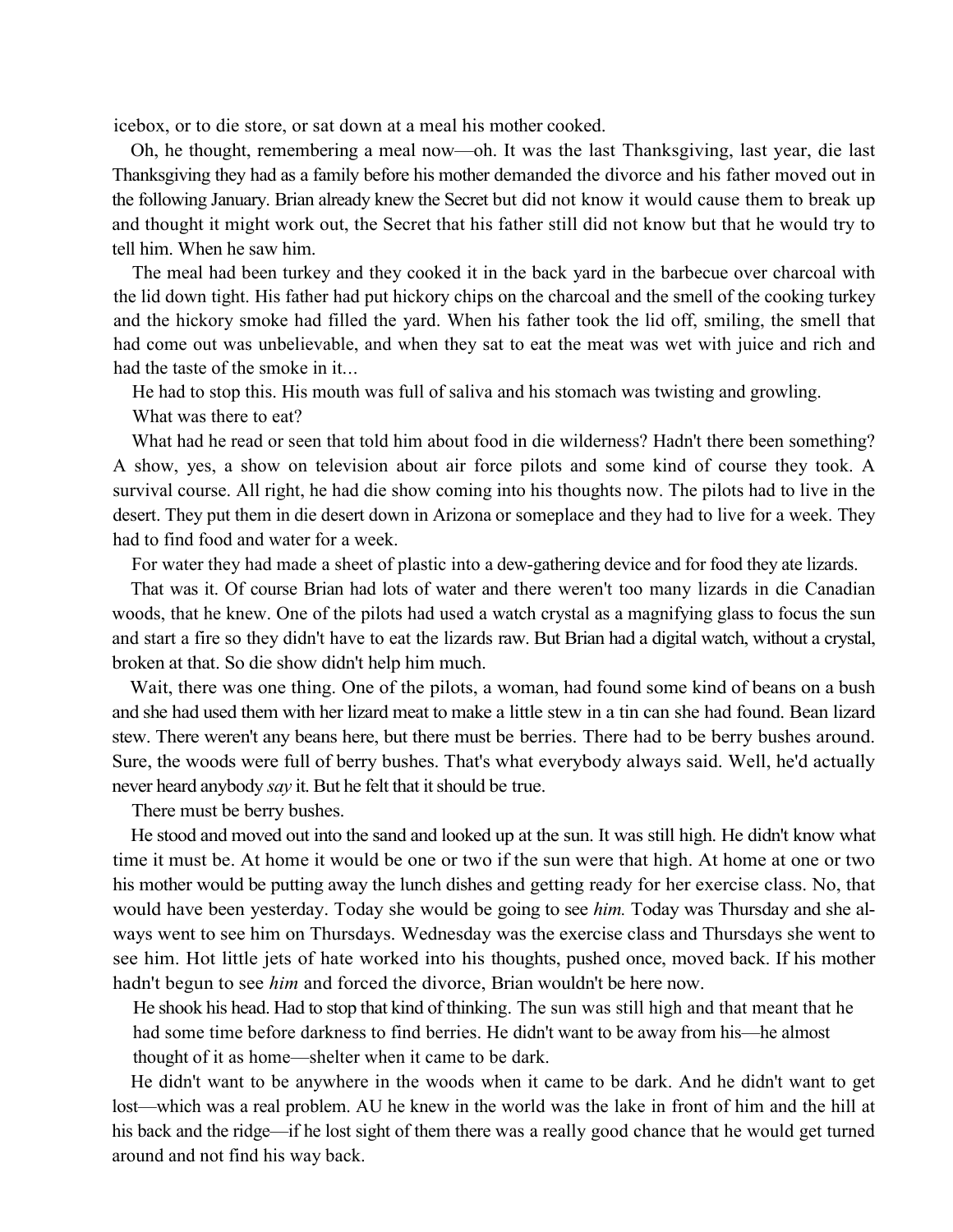So he had to look for berry bushes, but keep the lake or the rock ridge in sight at all times.

He looked up the lake shore, to the north. For a good distance, perhaps two hundred yards, it was fairly clear. There were tall pines, the kind with no limbs until very close to the top, with a gentle breeze sighing in them, but not too much low brush. Two hundred yards up there seemed to be a belt of thick, lower brush starting—about ten or twelve feet high—and that formed a wall he could not see through. It seemed to go on around the lake, thick and lustily green, but he could not be sure.

If there were berries they would be in that brush, he felt, and as long as he stayed close to the lake, so he could keep the water on his right and know it was there, he wouldn't get lost. When he was done or found berries, he thought, he would just turn around so the water was on his left and walk back until he came to the ridge and his shelter.

Simple. Keep it simple. I am Brian Robeson. I have been in a plane crash. I am going to find some food. I am going to find berries.

He walked slowly—still a bit pained in his joints and weak from hunger—up along the side of the lake. The trees were full of birds singing ahead of him in the sun. Some he knew, some he didn't. He saw a robin, and some kind of sparrows, and a flock of reddish orange birds with thick beaks. Twenty or thirty of them were sitting in one of the pines. They made much noise and flew away ahead of him when he walked under the tree. He watched them fly, their color a bright slash in solid green, and in this way he found the berries. The birds landed in some taller willow type of undergrowth with wide leaves and started jumping and making noise. At first he was too tar away to see what they were doing, but their color drew him and he moved toward them, keeping the lake in sight on his right, and when he got closer he saw they were eating berries.

He could not believe it was that easy. It was as if the birds had taken him right to the berries. The slender branches went up about twenty feet and were heavy, drooping with clusters of bright red berries. They were half as big as grapes but hung in bunches much like grapes and when Brian saw them, glistening red in the sunlight, he almost yelled.

His pace quickened and he was in them in moments, scattering the birds, grabbing branches, stripping them to fill his mouth with berries.

He almost spit them out. It wasn't that they were bitter so much as that they lacked any sweetness, had a tart flavor that left his mouth dry feeling. And they were like cherries in that they had large pits, which made them hard to chew. But there was such a hunger on him, such an emptiness, that he could not stop and kept stripping branches and eating berries by the handful, grabbing and jamming them into his mouth and swallowing them pits and all.

He could not stop and when, at last, his stomach was full he was still hungry. Two days without food must have shrunken his stomach, but the drive of hunger was still there. Thinking of the birds, and how they would come back into the berries when he left, he made a carrying pouch of his torn windbreaker and kept picking. Finally, when he judged he had close to four pounds in the jacket he stopped and went back to his camp by the ridge.

Now, he thought. Now I have some food and I can do something about fixing this place up. He glanced at the sun and saw he had some time before dark.

If only I had matches, he thought, looking ruefully at the beach and lakeside. There was driftwood everywhere, not to mention dead and dry wood all over the hill and dead-dry branches hanging from every tree. All firewood. And no matches. How did they used to do it? he thought. Rub two sticks together?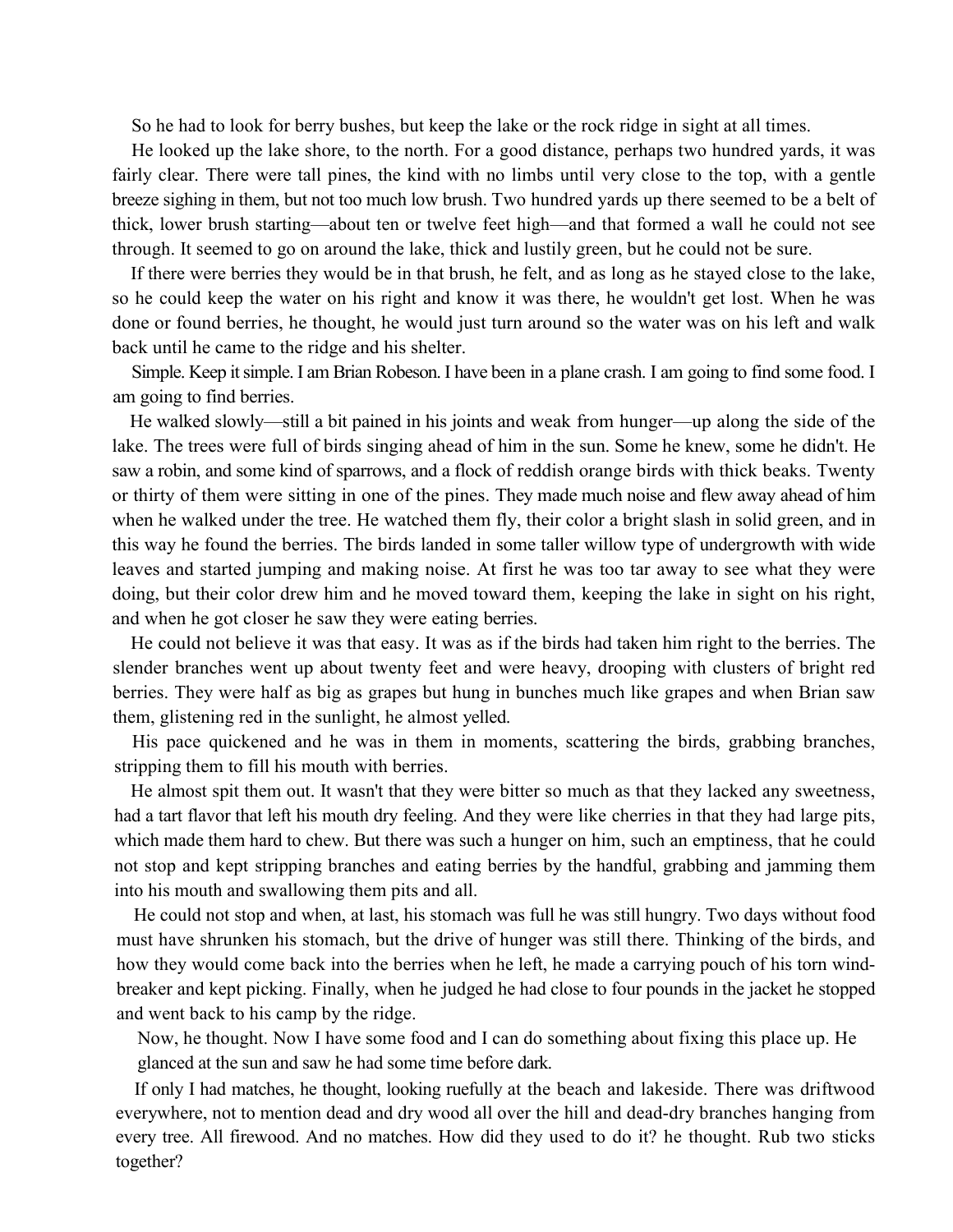He tucked the berries in the pouch back in under the overhang in the cool shade and found a couple of sticks. After ten minutes of rubbing he felt the sticks and they were almost cool to the touch. Not that, he thought. They didn't do fire that way. He threw the sticks down in disgust. So no fire. But he could still fix the shelter and make it—here the word "safer" came into his mind and he didn't know why—more livable.

Kind of close in it, he thought. I'll just close it in a bit.

He started dragging sticks up from the lake and pulling long dead branches down from the hill, never getting out of sight of the water and the ridge. With these he interlaced and wove a wall across the opening of the front of the rock. It took over two hours, and he had to stop several times because he still felt a bit weak and once because he felt a strange new twinge in his stomach. A tightening, rolling. Too many berries, he thought. I ate too many of them.

But it was gone soon and he kept working until the entire front of the overhang was covered save for a small opening at the right end, nearest the lake. The doorway was about three feet, and when he went in he found himself in a room almost fifteen feet long and eight to ten feet deep, with the rock wall sloping down at the rear.

"Good," he said, nodding. "Good..."

Outside die sun was going down, finally, and in the initial coolness the mosquitoes came out again and clouded in on him. They were thick, terrible, if not quite as bad as in the morning, and he kept brushing them off his arms until he couldn't stand it and then dumped the berries and put the torn windbreaker on. At least the sleeves covered his arms.

Wrapped in the jacket, with darkness coming down fast now, he crawled back in under the rock and huddled and tried to sleep. He was deeply tired, and still aching some, but sleep was slow coming and did not finally settle in until the evening cool turned to night cool and the mosquitoes slowed.

Then, at last, with his stomach turning on the berries, Brian went to sleep.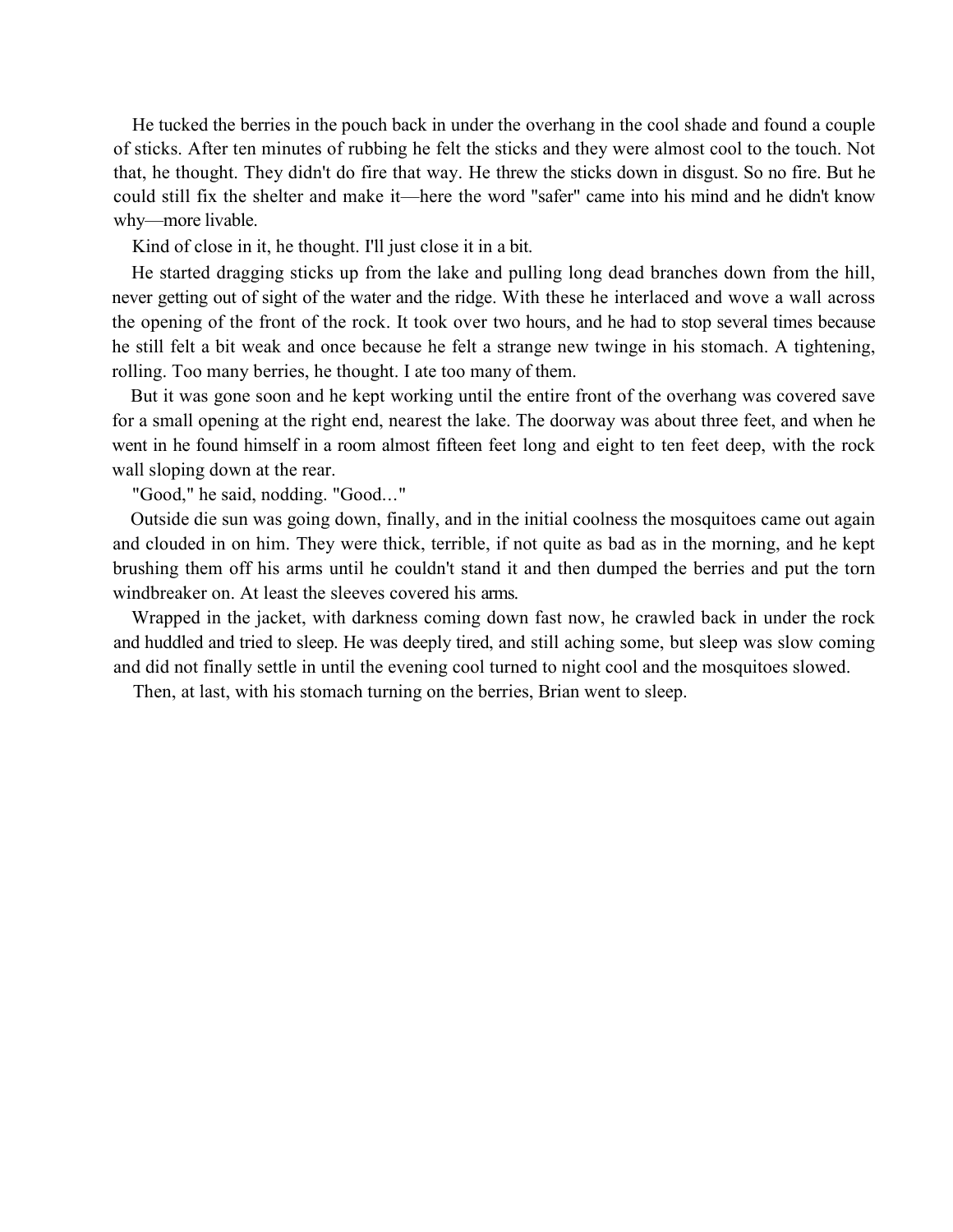7

#### "MOTHER!"

He screamed it and he could not be sure if the scream awakened him or the pain in his stomach. His whole abdomen was torn with great rolling jolts of pain, pain that doubled him in the darkness of the little shelter, put him over and face down in the sand to moan again and again: "Mother, mother, mother..."

Never anything like this. Never. It was as if all the berries, all the pits had exploded in the center of him, ripped arid tore at him. He crawled out the doorway and was sick in the sand, then crawled still farther and was sick again, vomiting and with terrible diarrhea for over an hour, for over a year he thought, until he was at last empty and drained of all strength.

Then he crawled back into the shelter and fell again to the sand but could not sleep at first, could do nothing except lie there, and his mind decided then to bring the memory up again.

In the mall. Every detail. His mother sitting in the station wagon with the man. And she had leaned across and kissed him, kissed the man with the short blond hair, and it was not a friendly peck, but a kiss. A kiss where she turned her head over at an angle and put her mouth against the mouth of the blond man who was not his father and kissed, mouth to mouth, and then brought her hand up to touch his cheek, his forehead, while they were kissing. And Brian saw it.

Saw this thing that his mother did with the blond man. Saw the kiss that became the Secret that his father still did not know about, know all about.

The memory was so real that he could feel the heat in the mall that day, could remember the worry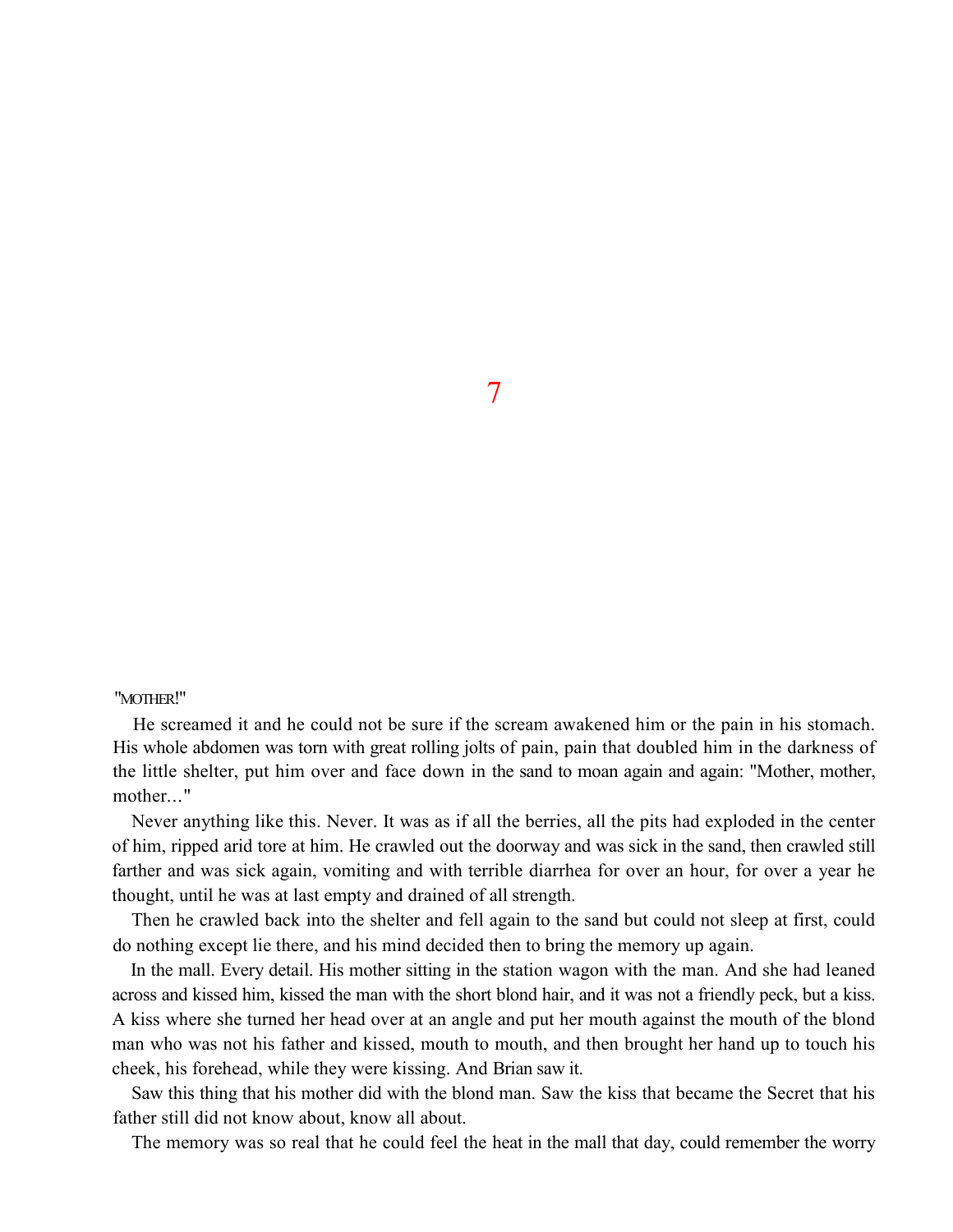that Terry would turn and see his mother, could remember the worry of the shame of it and then the memory faded and he slept again...

Awake.

For a second, perhaps two, he did not know where he was, was still in his sleep somewhere. Then he saw the sun streaming in the open doorway of the shelter and heard the close, vicious whine of the mosquitoes and knew. He brushed his face, completely welted now with two days of bites, completely covered with lumps and bites, and was surprised to find the swelling on his forehead had gone down a great deal, was almost gone.

The smell was awful and he couldn't place it. Then he saw the pile of berries at the back of the shelter and remembered the night and being sick.

"Too many of them," he said aloud. "Too many gut cherries..."

He crawled out of the shelter and found where he'd messed the sand. He used sticks and cleaned it as best he could, covered it with clean sand and went down to the lake to wash his hands and get a drink.

It was still very early, only just past true dawn, and the water was so calm he could see his reflection. It frightened him—the face was cut and bleeding, swollen and lumpy, the hair all matted, and on his forehead a cut had healed but left the hair stuck with blood and scab. His eyes were slits in the bites and he was—somehow—covered with dirt. He slapped the water with his hand to destroy the mirror.

Ugly, he thought. Very, very ugly.

And he was, at that moment, almost overcome with self-pity. He was dirty and starving and bitten and hurt and lonely and ugly and afraid and so completely miserable that it was like being in a pit, a dark, deep pit with no way out.

He sat back on the bank and fought crying. Then let it come and cried for perhaps three, four minutes. Long tears, self-pity tears, wasted tears.

He stood, went back to the water, and took small drinks. As soon as the cold water hit his stomach he felt the hunger sharpen, as it had before, and he stood and held his abdomen until the hunger cramps receded.

He had to eat. He was weak with it again, down with the hunger, and he had to eat.

Back at the shelter the berries lay in a pile where he had dumped them when he grabbed his windbreaker—gut cherries he called them in his mind now—and he thought of eating some of them. Not such a crazy amount, as he had, which he felt brought on the sickness in the night—but just enough to stave off the hunger a bit.

He crawled into the shelter. Some flies were on the berries and he brushed them off. He selected only the berries that were solidly ripe—not the light red ones, but the berries that were dark, maroon red to black and swollen in ripeness. When he had a small handful of them he went back down to the lake and washed them in the water—small fish scattered away when he splashed the water up and he wished he had a fishing line and hook—then he ate them carefully, spitting out the pits. They were still tart, but had a sweetness to them, although they seemed to make his lips a bit numb.

When he finished he was still hungry, but the edge was gone and his legs didn't feel as weak as they had.

He went back to the shelter. It took him half an hour to go through the rest of the berries and sort them, putting all the fully ripe ones in a pile on some leaves, the rest in another pile. When he was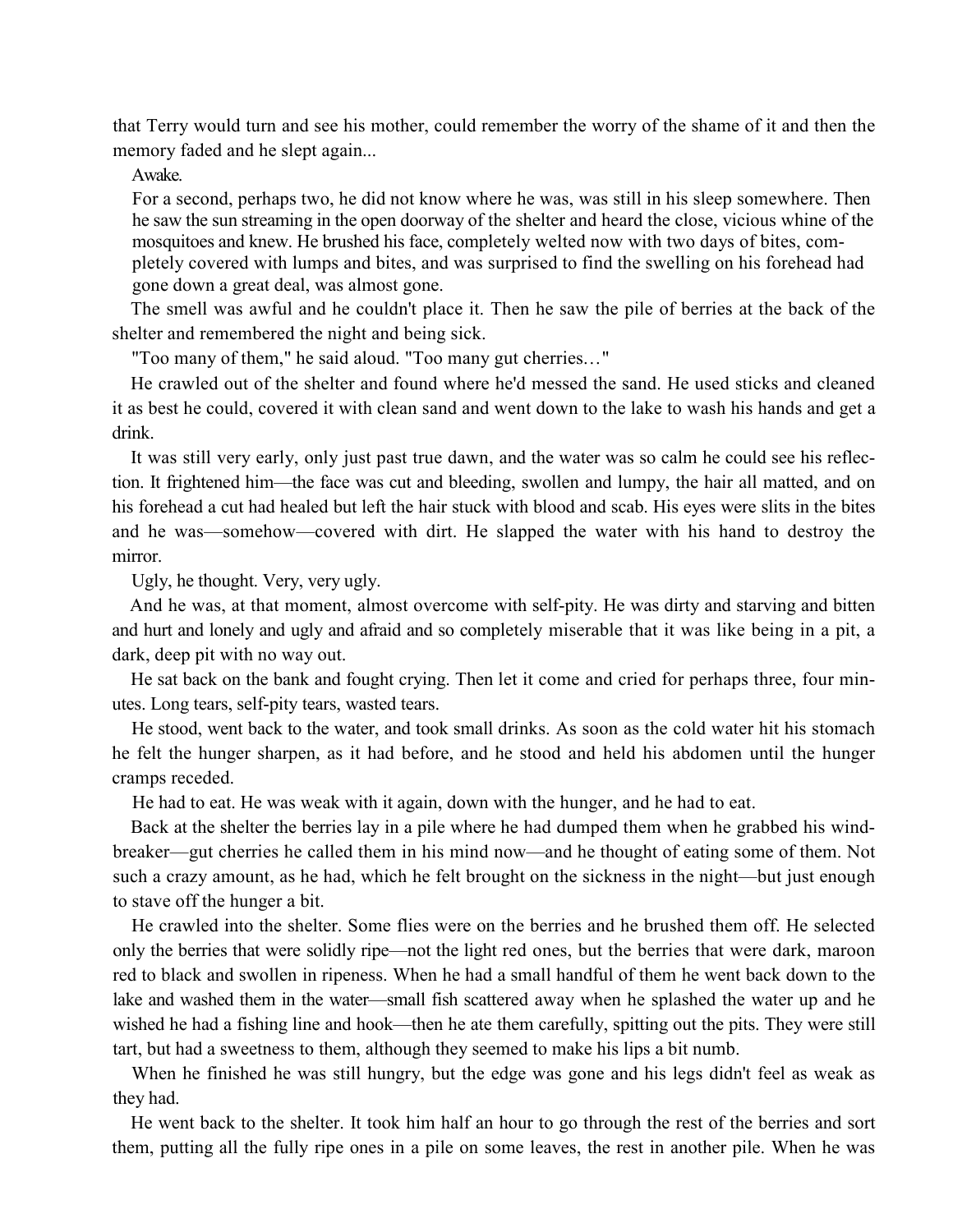done he covered the two piles with grass he tore from the lake shore to keep the flies off and went back outside.

They were awful berries, those gut cherries, he thought. But there was food there, food of some kind, and he could eat a bit more later tonight if he had to.

For now he had a full day ahead of him. He looked at the sky through the trees and saw that while there were clouds they were scattered and did not seem to hold rain. There was a light breeze that seemed to keep the mosquitoes down and, he thought, looking up along the lake shore, if there was one kind of berry there should be other kinds. Sweeter kinds.

If he kept the lake in sight as he had done yesterday he should be all right, should be able to find home again—and it stopped him. He had actually thought it that time.

Home. Three days, no, two—or was it three? Yes, this was tile third day and he had thought of the shelter as home.

He turned and looked at it, studied the crude work. The brush made a fair wall, not weather tight but it cut most of the wind off. He hadn't done so badly at that. Maybe it wasn't much, but also maybe it was all he had for a home.

All right, he thought, so I'll call it home.

He turned back and set off up the side of the lake, heading for the gut cherry bushes, his windbreakerbag in his hand- Things were bad, he thought, but maybe not that bad.

Maybe he could find some better berries.

When he came to the gut cherry bushes he paused. The branches were empty of birds but still had many berries, and some of those that had been merely red yesterday were now a dark maroon to black. Much riper. Maybe he should stay and pick them to save them.

But the explosion in the night was still much in his memory and he decided to go on. Gut cherries were food, but tricky to eat. He needed something better.

Another hundred yards up the shore there was a place where the wind had torn another path. These must have been fierce winds, he thought, to tear places up like this—as they had the path he had found with the plane when he crashed. Here the trees were not all die way down but twisted and snapped off halfway up from the ground, so their tops were all down and rotted and gone, leaving the snags poking into the sky like broken teeth. It made for tons of dead and dry wood and he wished once more he could get a fire going. It also made a kind of clearing—with the tops of the trees gone the sun could get down to the ground—and it was filled with small thorny bushes that were covered with berries.

Raspberries.

These he knew because there were some raspberry bushes in the park and he and Terry were always picking and eating them when they biked past.

The berries were full and ripe, and he tasted one to find it sweet, and with none of the problems of the gut cherries. Although they did not grow in clusters, there were many of them and they were easy to pick and Brian smiled and started eating.

Sweet juice, he thought. Oh, they were sweet with just a tiny tang and he picked and ate and picked and ate and thought that he had never tasted anything this good. Soon, as before, his stomach was full, but now he had some sense and he did not gorge or cram more down. Instead he picked more and put them in his windbreaker, feeling the morning sun on his back and thinking he was rich, rich with food now, just rich, and he heard a noise to his rear, a slight noise, and he turned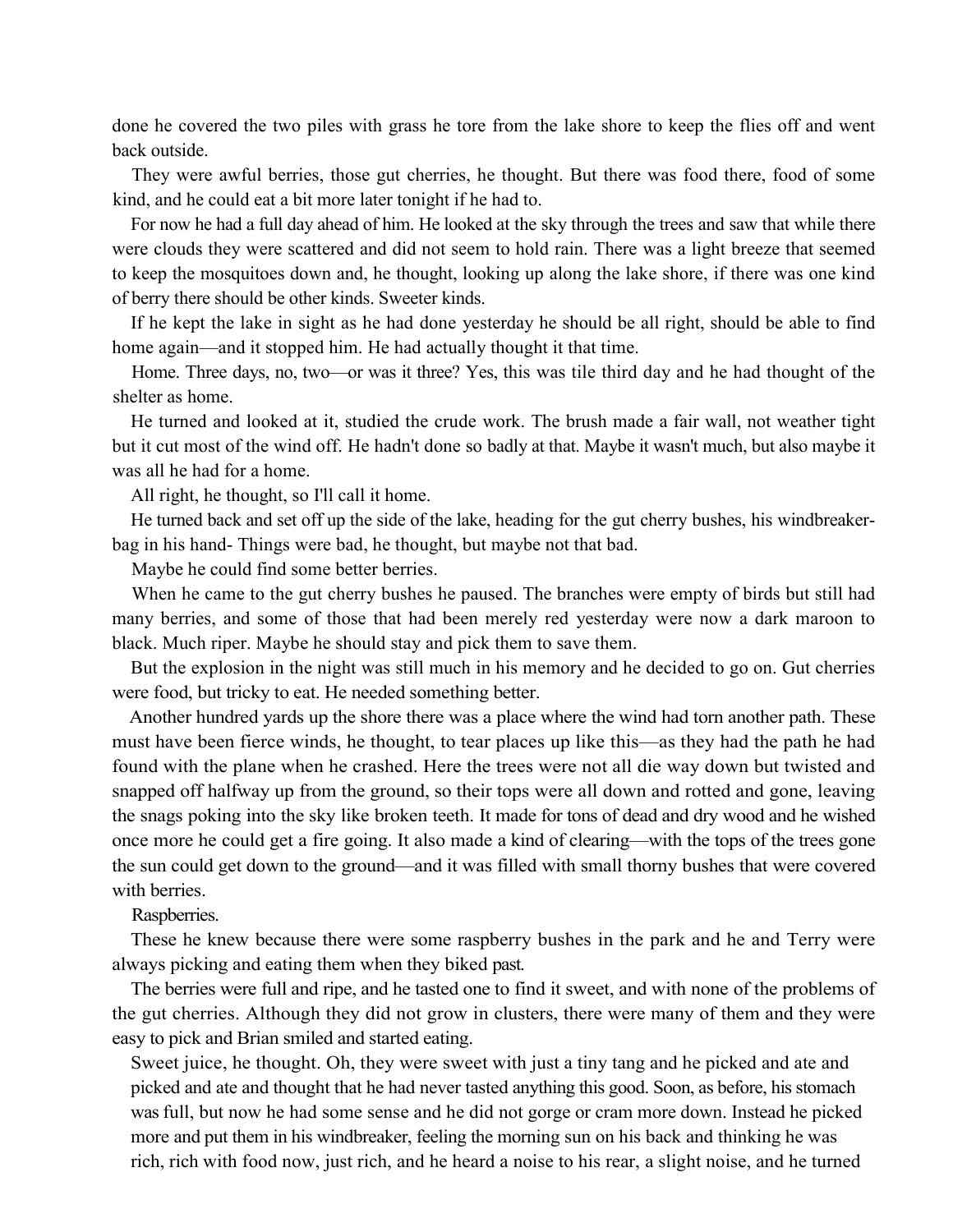and saw the bear.

He could do nothing, think nothing. His tongue, stained with berry juice, stuck to the roof of his mouth and he stared at the bear. It was black, with a cinnamon-colored nose, not twenty feet from him and big. No, huge. It was all black fur and huge. He had seen one in the zoo in the city once, a black bear, but it had been from India or somewhere. This one was wild, and much bigger than the one in the zoo and it was right there.

Right there.

The sun caught the ends of the hairs along his back. Shining black and silky the bear stood on its hind legs, half up, and studied Brian, just studied him, then lowered itself and moved slowly to the left, eating berries as it rolled along, wuffling and delicately using its mouth to lift each berry from die stem, and in seconds it was gone. Gone, and Brian still had not moved. His tongue was stuck to the top of his mouth, the tip half out, his eyes were wide and his hands were reaching for a berry.

Then he made a sound, a low: "Nnnnnnggg." It made no sense, was just a sound of fear, of disbelief that something that large could have come so close to him without his knowing. It just walked up to him and could have eaten him and he could have done nothing. Nothing. And when the sound was half done a thing happened with his legs, a thing he had nothing to do with, and they were running in the opposite direction from the bear, back toward the shelter.

He would have run all the way, in panic, but after he had gone perhaps fifty yards his brain took over and slowed and, finally, stopped him.

If the bear had wanted you, his brain said, he would have taken you. It is something to understand, he thought, not something to run away from. The bear was eating berries.

Not people.

The bear made no move to hurt you, to threaten you. It stood to see you better, study you, then went on its way eating berries. It was a big bear, but it did not want you," did not want to cause you harm, and that is the thing to understand here.

He turned and looked back at the stand of raspberries. The bear was gone, the birds were singing, he saw nothing that could hurt him. There was no danger here that he could sense, could feel. In the city, at night, there was sometimes danger. You could not be in the park at night, after dark, because of the danger. But here, the bear had looked at him and had moved on and—this filled his thoughts— the berries were so good.

So good. So sweet and rich and his body was so empty.

And the bear had almost indicated that it didn't mind sharing—had just walked from him.

And the berries were so good.

And, he thought, finally, if he did not go back and get the berries he would have to eat the gut cherries again tonight.

That convinced him and he walked slowly back to the raspberry patch and continued picking for the entire morning, although with great caution, and once when a squirrel rustled some pine needles at the base of a tree he nearly jumped out of his skin.

About noon—the sun was almost straight overhead—the clouds began to thicken and look dark. In moments it started to rain and he took what he had picked and trotted back to the shelter. He had eaten probably two pounds of raspberries and had maybe another three pounds in his jacket, rolled in a pouch.

He made it to the shelter just as the clouds completely opened and the rain roared down in sheets.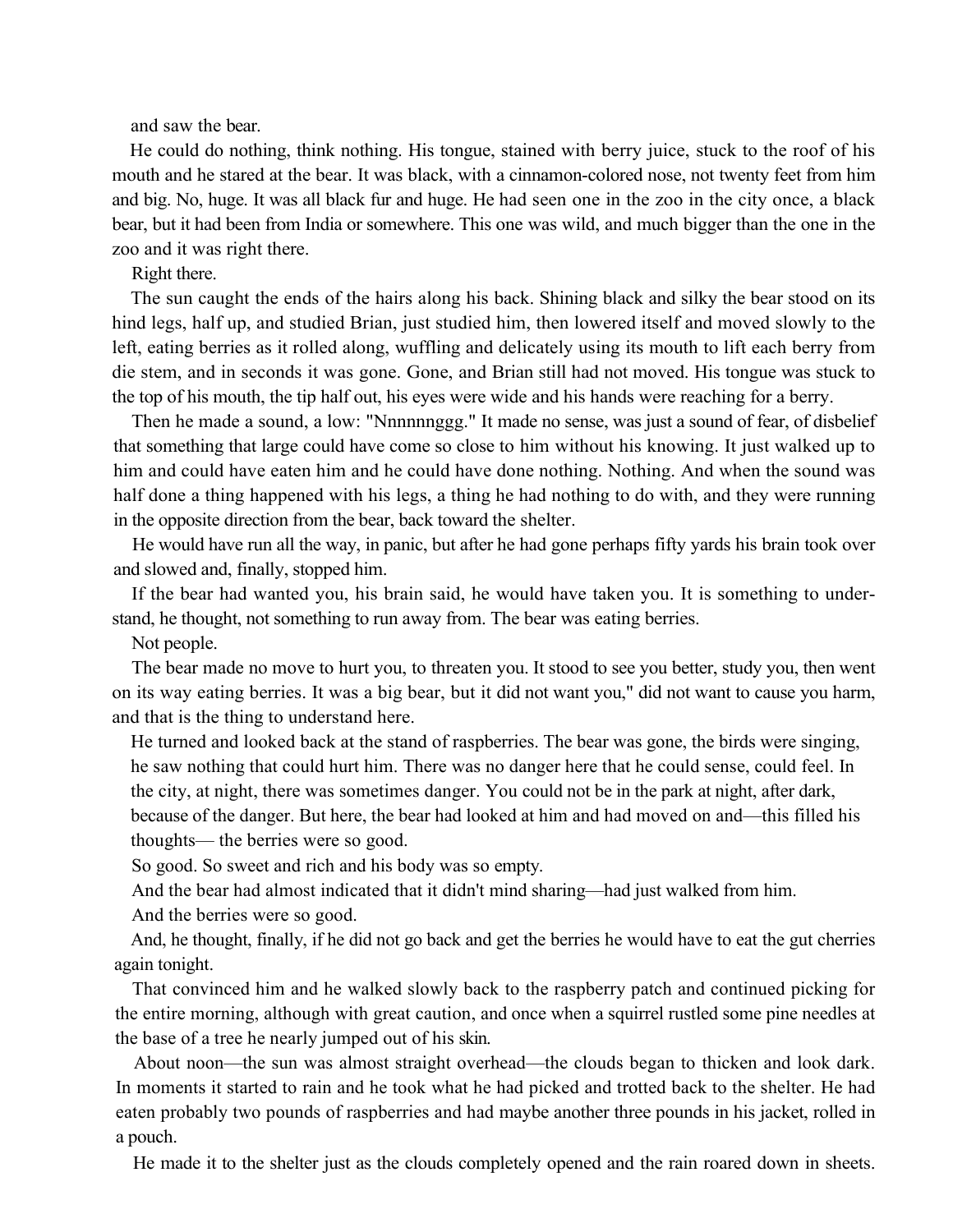Soon the sand outside was drenched and there were rivulets running down to the lake. But inside he was dry and snug. He started to put the picked berries back in the sorted pile with the gut cherries but noticed that the raspberries were seeping through the jacket. They were much softer than the gut cherries and apparently were being crushed a bit with their own weight.

When he held the jacket up and looked beneath it he saw a stream of red liquid. He put a finger in it and found it to be sweet and tangy, like pop without the fizz, and he grinned and lay back on the sand, holding the bag up over his face and letting the seepage drip into his mouth.

Outside the rain poured down, but Brian lay back, drinking the syrup from the berries, dry and with the pain almost all gone, the stiffness also gone, his belly full and a good taste in his mouth.

For die first time since the crash he was not thinking of himself, of his own life. Brian was wondering if the bear was as "surprised as he to find another being in the berries.

Later in the afternoon, as evening came down, he went to the lake and washed the sticky berry juice from his face and hands, then went back to prepare for the night.

While he had accepted and understood that the bear did not want to hurt him, it was still much in his thoughts and as darkness came into the shelter he took die hatchet out of his belt and put it by his head, his hand on the handle, as the day caught up with him and he slept.

# 8

AT FIRST he thought it was a growl. In the still darkness of the shelter in the middle of the night his eyes came open and he was awake and he thought there was a growl. But it was the wind, a medium wind in the pines had made some sound that brought him up, brought him awake. He sat up and was hit with the smell.

It terrified him. The smell was one of rot, some musty rot that made him think only of graves with cobwebs and dust and old death. His nostrils widened and he opened his eyes wider but he could see nothing. It was too dark, too hard dark with clouds covering even the small light from the stars, and he could not see. But the smell was alive, alive and full and in the shelter. He thought of the bear, thought of Bigfoot and every monster he had ever seen in every fright movie he had ever watched, and his heart hammered in his throat.

Then he heard the slithering. A brushing sound, a slithering brushing sound near his feet—and he kicked out as hard as he could, kicked out and threw the hatchet at the sound, a noise coming from his throat. But the hatchet missed, sailed into the wall where it hit the rocks with a shower of sparks, and his leg was instantly torn with pain, as if a hundred needles had been driven into it. "Unnnngh!"

Now he screamed, with the pain and fear, and skittered on his backside up into the corner of the shelter, breathing through his mouth, straining to see, to hear.

The slithering moved again, he thought toward him at first, and terror took him, stopping his breath. He felt he could see a low dark form, a bulk in the darkness, a shadow that lived, but now it moved away, slithering and scraping it moved away and he saw or thought he saw it go out of the door opening.

He lay on his side for a moment, then pulled a rasping breath in and held it, listening for the attacker to return. When it was apparent that the shadow wasn't coming back he felt the calf of his leg, where the pain was centered and spreading to fill the whole leg.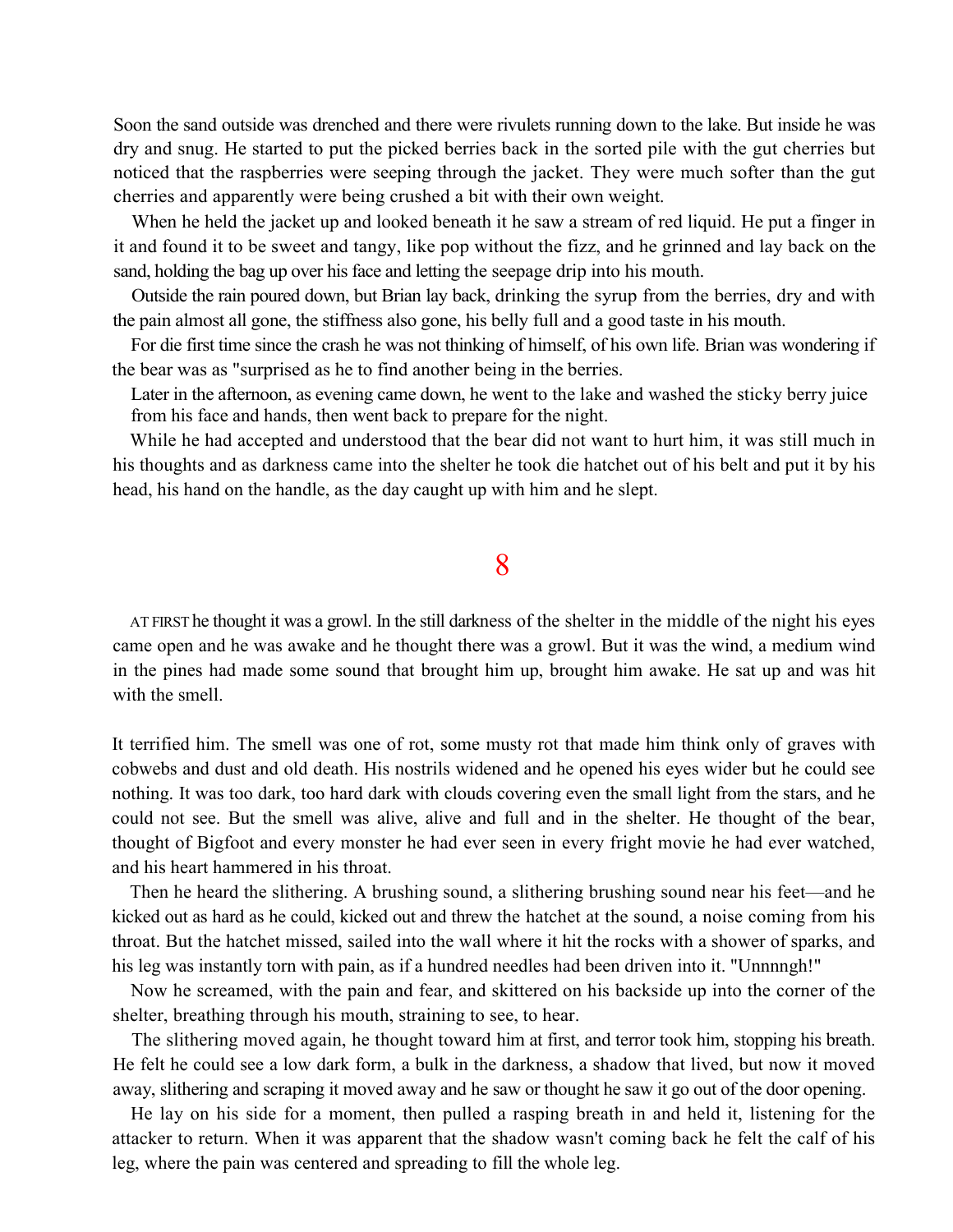His fingers gingerly touched a group of needles that had been driven through his pants and into the fleshy part of his calf. They were stiff and very sharp on the ends that stuck out, and he knew then what the attacker had been. A porcupine had stumbled into his shelter and when he had kicked it the thing had slapped him with its tail of quills.

He touched each quill carefully. The pain made it seem as if dozens of them had been slammed into his leg, but there were only eight, pinning the cloth against his skin. He leaned back against the wall for a minute. He couldn't leave them in, they had to come out, but just touching them made the pain more intense.

So fast, he thought. So fast things change. When he'd gone to sleep he had satisfaction and in just a moment it was all different. He grasped one of the quills, held his breath, and jerked. It sent pain signals to his brain in tight waves, but he grabbed another, pulled it, then another quill. When he had pulled four of them he stopped for a moment. The pain had gone from being a pointed injury pain to spreading in a hot smear up his leg and it made him catch his breath.

Some of the quills were driven in deeper than others and they tore when they came out. He breathed deeply twice, let half of the breath out, and went back to work. Jerk, pause, jerk—and three more times before he lay back in the darkness, done. The pain filled his leg now, and with it came new waves of self-pity. Sitting alone in the dark, his leg aching, some mosquitoes finding him again, he started crying. It was all too much, just too much, and he couldn't take it. Not the way it was.

I can't take it this way, alone with no fire and in the dark, and next time it might be something worse, maybe a bear, and it wouldn't be just quills in the leg, it would be worse. I can't do this, he thought, again and again. I can't. Brian pulled himself up until he was sitting upright back in the corner of the cave. He put his head down on his arms across his knees, with stiffness taking his left leg, and cried until he was cried out.

He did not know how long it took, but later he looked back on this time of crying in the corner of the dark cave and thought of it as when he learned the most important rule of survival, which was that feeling sorry for yourself didn't work. It wasn't just that it was wrong to do, or that it was considered incorrect. It was more than that—it didn't work. When he sat alone in the darkness and cried and was done, was all done with it, nothing had changed. His leg still hurt, it was still dark, he was still alone and the self-pity had accomplished nothing.

At last he slept again, but already his patterns were changing and the sleep was light, a resting doze more than a deep sleep, with small sounds awakening him twice in the rest of the night. In the last doze period before daylight, before he awakened finally with the morning light and the clouds of new mosquitoes, he dreamed. This time it was not of his mother, not of the Secret, but of his father at first and then of his friend Terry.

In the initial segment of the dream his father was standing at the side of a living room looking at him and it was clear from his expression that he was trying to tell Brian something. His lips moved but there was no sound, not a whisper. He waved his hands at Brian, made gestures in front of his face as if he were scratching something, and he worked to make a word with his mouth but at first Brian could not see it. Then the lips made an *mmmmm* shape but no sound came. *Mmmmm—maaaa*. Brian could not hear it, could not understand it and he wanted to so badly; it was so important to understand his father, to know what he was saying. He was trying to help, trying so hard, and when Brian couldn't understand he looked cross, the way he did when Brian asked questions more than once, and he faded. Brian's father faded into a fog place Brian could not see and the dream was almost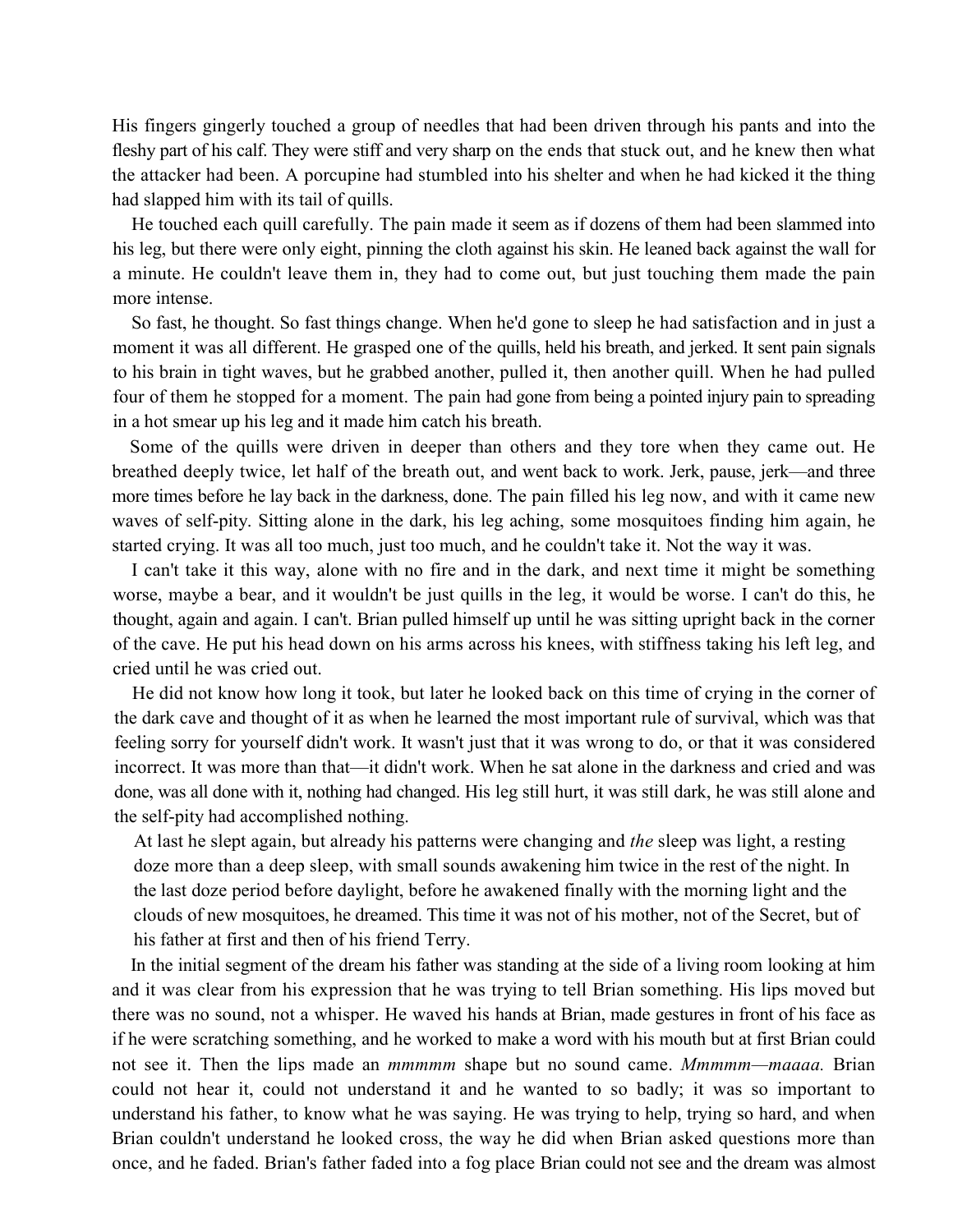over, or seemed to be, when Terry came.

He was not gesturing to Brian but was sitting in the park at a bench looking at a barbecue pit and for a time nothing happened. Then he got up and poured some charcoal from a bag into the cooker, then some starter fluid, and he took a flick type of lighter and lit the fluid. When it was burning and the charcoal was at last getting hot he turned, noticing Brian for the first time in the dream. He turned and smiled and pointed to the fire as if to say, see, a fire.

But it meant nothing to Brian, except that he wished he had a fire. He saw a grocery sack on die table next to Terry. Brian thought it must contain hot dogs and chips and mustard and he could think only of the food. But Terry shook his head and pointed again to the fire, and twice more he pointed to the fire, made Brian see the flames, and Brian felt his frustration and anger rise and he thought all right, all right, I see the fire but so what? I don't have a fire. I know about fire; I know I need a fire.

I know that.

His eyes opened and there was light in the cave, a gray dim light of morning. He wiped his mouth and tried to move his leg, which had stiffened like wood. There was thirst, and hunger, and he ate some raspberries from the jacket. They had spoiled a bit, seemed softer and mushier, but still had a rich sweetness. He crushed the berries against the roof of his mouth with his tongue and drank the sweet juice as it ran down his throat. A flash of metal caught his eye and he saw his hatchet in the sand where he had thrown it at die porcupine in the dark.

He scootched up, wincing a bit when he bent his stiff leg, and crawled to where the hatchet lay. He picked it up and examined it and saw a chip in the top of the head.

The nick wasn't large, but the hatchet was important to him, was his only tool, and he should not have thrown it. He should keep it in his hand, and make a tool of some kind to help push an animal away. Make a staff, he thought, or a lance, and save the hatchet. Something came then, a thought as he held the hatchet, something about the dream and his father and Terry, but he couldn't pin it down.

"Ahhh..." He scrambled out and stood in the morning sun and stretched his back muscles and his sore leg. The hatchet was still in his hand, and as he stretched and raised it over his head it caught the first rays of the morning sun. The first faint light hit the silver of the hatchet and it flashed a brilliant gold in the light. Like fire. That is it, he thought. What they were trying to tell me.

Fire. The hatchet was the key to it all. When he threw the hatchet at the porcupine in the cave and missed and hit the stone wall it had showered sparks, a golden shower of sparks in the dark, as golden with fire as the sun was now.

The hatchet was the answer. That's what his father and Terry had been trying to tell him. Somehow he could get fire from the hatchet. The sparks would make fire.

Brian went back into the shelter and studied the wall. It was some form of chalky granite, or a sandstone, but imbedded in it were large pieces of a darker stone, a harder and darker stone. It only took him a moment to find where the hatchet had struck. The steel had nicked into the edge of one of the darker stone pieces. Brian turned the head backward so he would strike with the flat rear of the hatchet and hit the black rock gently. Too gently, and nothing happened. He struck harder, a glancing blow, and two or three weak sparks skipped off the rock and died immediately.

He swung harder, held the hatchet so it would hit a longer, sliding blow, and the black rock exploded in fire. Sparks flew so heavily that several of them skittered and jumped on the sand beneath the rock and he smiled and stuck again and again.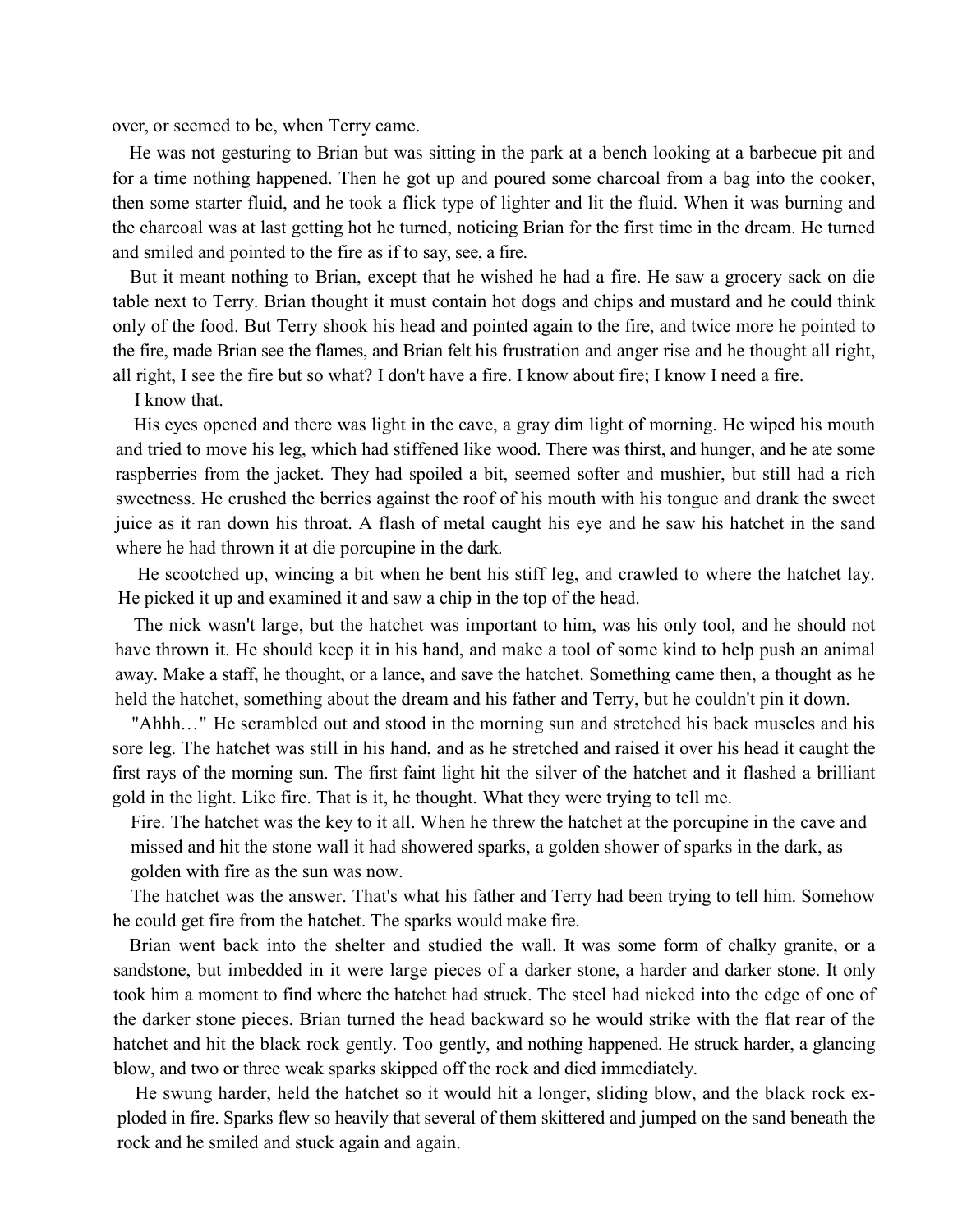There could be fire here, he thought. I will have a fire here, he thought, and struck again—I will have fire from the hatchet.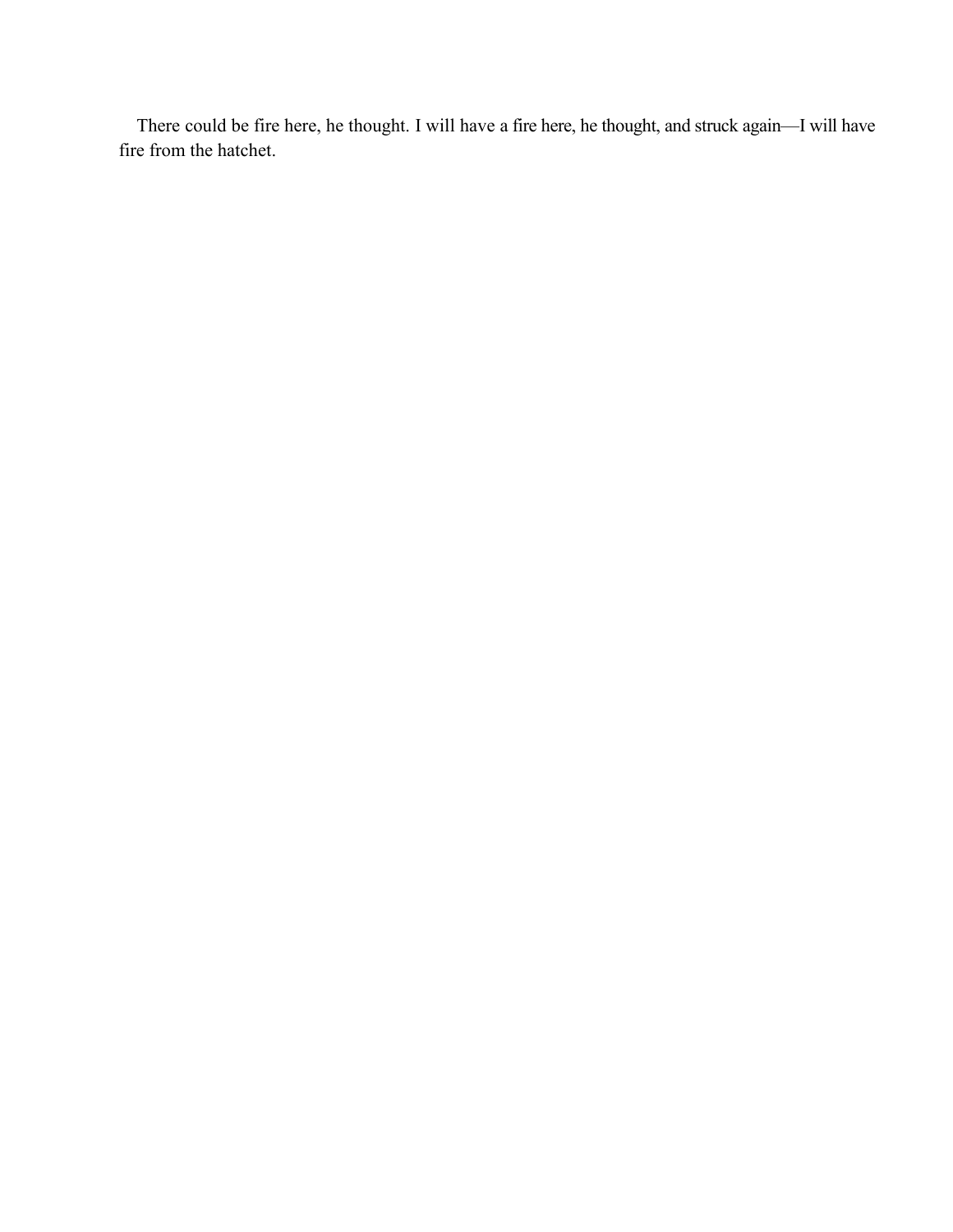BRIAN FOUND it was a long way from sparks to fire.

Clearly there had to be something for the sparks to ignite, some kind of tinder or kindling—but what? He brought some dried grass in, tapped sparks into it and watched them die. He tried small twigs, breaking them into little pieces, but that was worse than the grass. Then he tried a combination of the two, grass and twigs.

Nothing. He had no trouble getting sparks, but the tiny bits of hot stone or metal—he couldn't tell which they were—just sputtered and died.

He settled back on his haunches in exasperation, looking at the pitiful clump of grass and twigs.

He needed something finer, something soft and fine and fluffy to catch the bits of fire.

Shredded paper would be nice, but he had no paper.

"So close," he said aloud, "so close..."

He put the hatchet back in his belt and went out of the shelter, limping on his sore leg. There had to be something, had to be. Man had made fire. There had been fire for thousands, millions of years. There had to be a way. He dug in his pockets and found the twenty-dollar bill in his wallet. Paper. Worthless paper out here. But if he could get a fire going...

He ripped the twenty into tiny pieces, made a pile of pieces, and hit sparks into them. Nothing happened. They just wouldn't take the sparks. But there had to be a way—some way to do it.

Not twenty feet to his right, leaning out over the water were birches and he stood looking at them for a full half-minute before they registered on his mind. They were a beautiful white with bark like clean, slightly speckled paper.

Paper.

He moved to the trees. Where the bark was peeling from the trunks it lifted in tiny tendrils, almost fluffs. Brian plucked some of them loose, rolled them in his fingers. They seemed flammable, dry and nearly powdery. He pulled and twisted bits off the trees, packing them in one hand while he picked them with the other, picking and gathering until he had a wad close to the size of a baseball.

9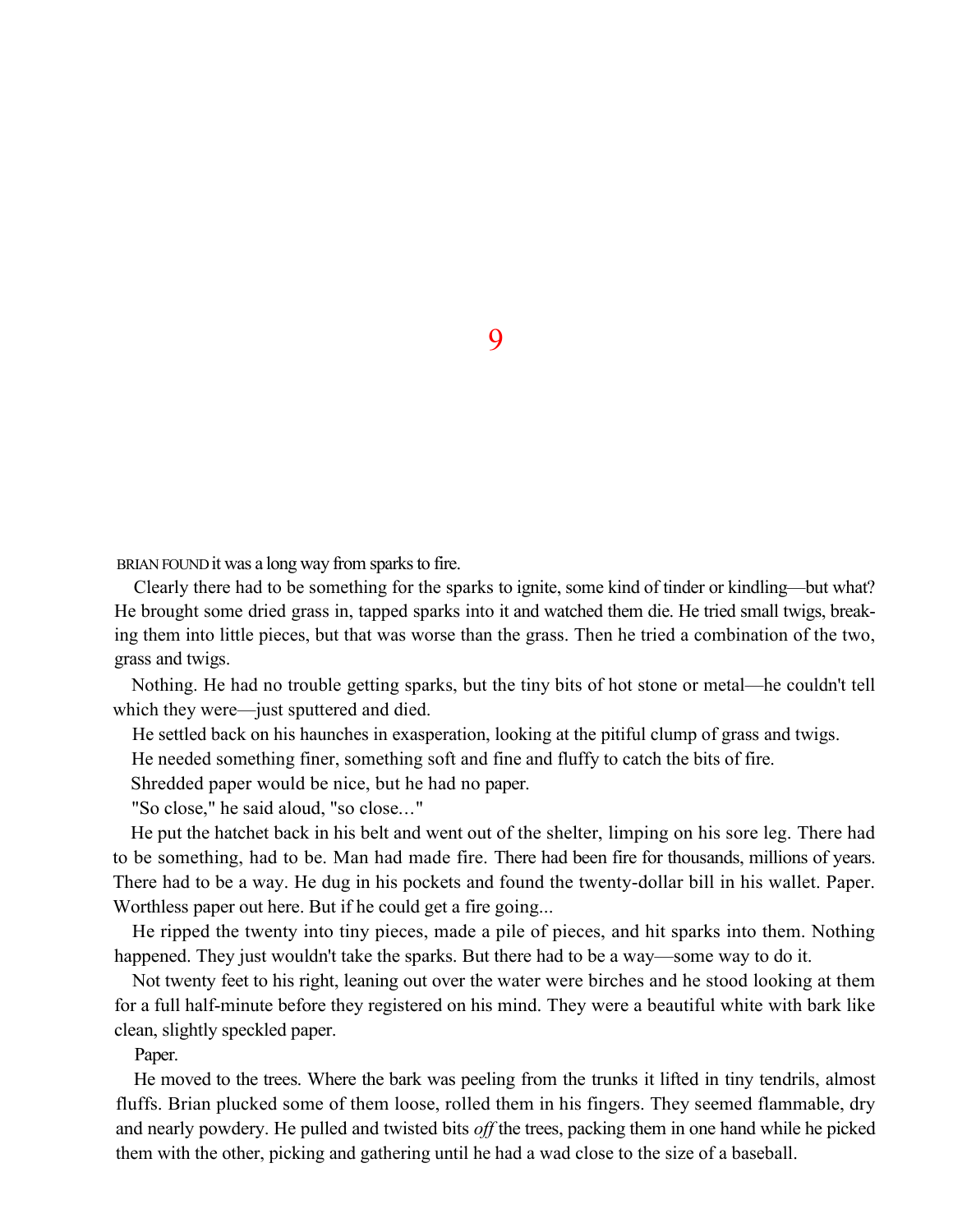Then he went back into the shelter and arranged the ball of birchbark peelings at the base of the black rock. As an afterthought he threw in the remains of the twenty-dollar bill. He struck and a stream of sparks fell into the bark and quickly died. But this time one spark fell on one small hair of dry bark almost a thread of bark—and seemed to glow a bit brighter before it died.

The material had to be finer. There had to be a soft and incredibly fine nest for the sparks.

I must make a home for the sparks, he thought. A perfect home or they won't stay, they won't make fire.

He started ripping the bark, using his fingernails at first, and when that didn't work he used the sharp edge of the hatchet, cutting the bark in thin slivers, hairs so fine they were almost not there. It was painstaking work, slow work, and he stayed with it for over two hours. Twice he stopped for a handful of berries and once to go to the lake for a drink. Then back to work, the sun on his back, until at last he had a ball of fluff as big as a grapefruit—dry birchbark fluff.

He positioned his spark nest—as he thought of it—at the base of the rock, used his thumb to make a small depression in the middle, and slammed the back of the hatchet down across the black rock. A cloud of sparks rained down, most of them missing the nest, but some, perhaps thirty or so, hit in the depression and of those six or seven found fuel and grew, smoldered and caused the bark to take on the red glow.

Then they went out.

Close—he was close. He repositioned the nest, made a new and smaller dent with his thumb, and struck again.

More sparks, a slight glow, then nothing.

It's me, he thought. I'm doing something wrong. I do not know this—a cave dweller would have had a fire by now, a Cro-Magnon man would have a fire by now—but I don't know this. I don't know how to make a fire.

Maybe not enough sparks. He settled the nest in place once more and hit the rock with a series of blows, as fast as he could. The sparks poured like a golden waterfall. At first they seemed to take, there were several, many sparks that found life and took briefly, but they all died.

Starved.

He leaned back. They are like me. They are starving. It wasn't quantity, there were plenty of sparks, but they needed more.

I would kill, he thought suddenly, for a book of matches. Just one book. Just one match. I would kill.

What makes fire? He thought back to school. To all those science classes. Had he ever learned what made a fire? Did a teacher ever stand up there and say, "This is what makes a fire..."

He shook his head, tried to focus his thoughts. What did it take? You have to have fuel, he thought—and he had that. The bark was fuel. Oxygen—there had to be air.

He needed to add air. He had to fan on it, blow on it.

He made the nest ready again, held the hatchet backward, tensed, and struck four quick blows. Sparks came down and he leaned forward as fast as he could and blew.

Too hard. There was a bright, almost intense glow, and then it was gone. He had blown it out.

Another set of strikes, more sparks. He leaned and blew, but gently this time, holding back and aiming the stream of air from his mouth to hit the brightest spot. Five or six sparks had fallen in a tight mass of bark hair and Brian centered his efforts there.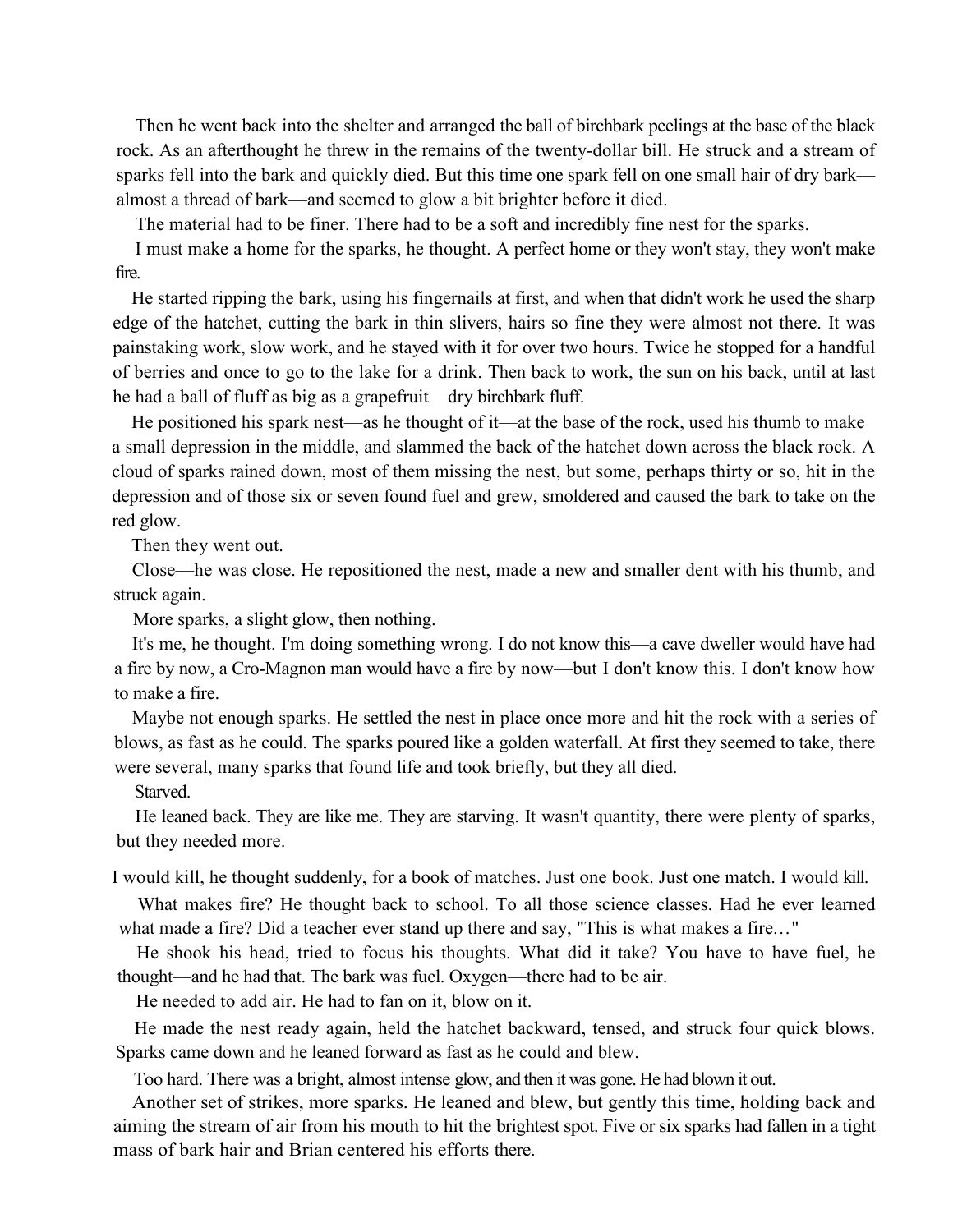The sparks grew with his gentle breath. The red glow moved from the sparks themselves into the bark, moved and grew and became worms, glowing red worms that crawled up the bark hairs and caught other threads of bark and grew until there was a pocket of red as big as a quarter, a glowing red coal of heat.

And when he ran out of breath and paused to inhale, the red ball suddenly burst into flame.

"Fire!" He yelled. "I've got fire! I've got it, I've got it, I've got it..."

But the flames were thick and oily and burning fast, consuming the ball of bark as fast as if it were gasoline. He had to feed the flames, keep them going. Working as fast as he could he carefully placed the dried grass and wood pieces he had tried at first on top of the bark and was gratified to see them take.

But they would go fast. He needed more, and more. He could not let the flames go out.

He ran from the shelter to die pines and started breaking off the low, dead small limbs. These he threw in the shelter, went back for more, threw those in, and squatted to break and feed the hungry flames. When the small wood was going well he went out and found larger wood and did not relax until that was going. Then he leaned back against the wood brace of his door opening and smiled.

I have a friend, he thought—I have a friend now.

A hungry friend, but a good one. I have a friend named fire.

"Hello, fire..."

The curve of the rock back made an almost perfect drawing flue that carried the smoke up through the cracks of the roof but held the heat. If he kept the fire small it would be perfect and would keep anything like the porcupine from coming through the door again.

A friend and a guard, he thought.

So much from a little spark. A friend and a guard from a tiny spark.

He looked around and wished he had somebody to tell this thing, to show this thing he had done. But there was nobody.

Nothing but the trees and the sun and the breeze and the lake.

Nobody.

And he thought, rolling thoughts, with the smoke curling up over his head and the smile still half on his face he thought: I wonder what they're doing now.

I wonder what my father is doing now.

I wonder what my mother is doing now.

I wonder if she is with him.

# 10

HE COULD NOT at first leave the fire.

It was so precious to him, so close and sweet a thing, the yellow and red flames brightening the dark interior of the shelter, the happy crackle of the dry wood as it burned, that he could not leave it. He went to the trees and brought in as many dead limbs as he could chop off and carry, and when he had a large pile of them he sat near the fire—though it was getting into the warm middle part of the day and he was hot—and broke them in small pieces and fed the fire.

I will not let you go out, he said to himself, to the flames—not ever. And so he sat through a long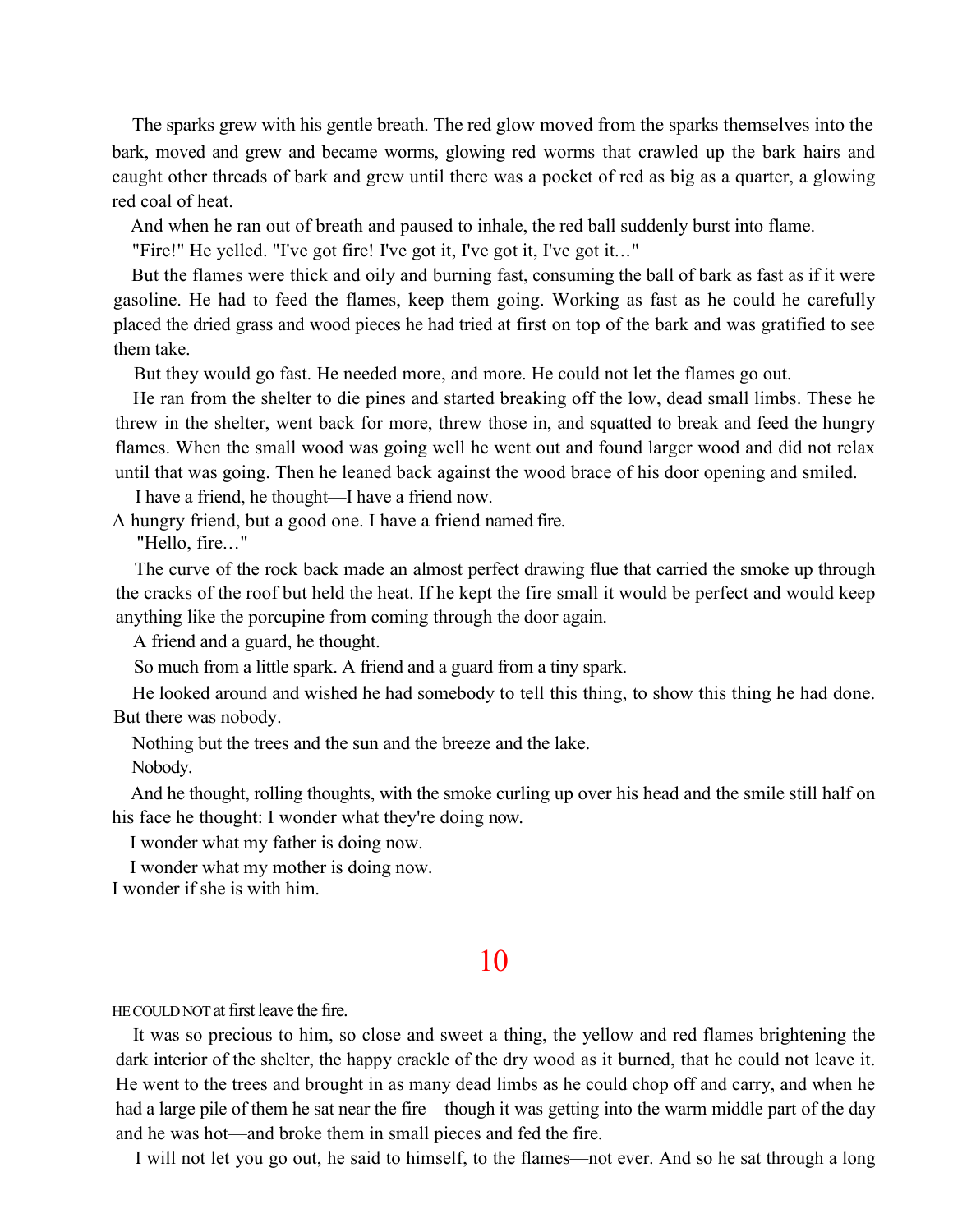part of the day, keeping the flames even, eating from his stock of raspberries, leaving to drink from the lake when he was thirsty. In the afternoon, toward evening, with his face smoke smeared and his skin red from the heat, he finally began to think ahead to what he needed to do.

He would need a large woodpile to get through the night. It would be almost impossible to find wood in the dark so he had to have it all in and cut and stacked before the sun went down.

Brian made certain the fire was banked with new wood, then went out of the shelter and searched for a good fuel supply. Up the hill from the campsite the same windstorm that left him a place to land the plane—had that only been three, four days ago?—had dropped three large white pines across each other. They were dead now, dry and filled with weathered dry dead limbs—enough for many days. He chopped and broke and carried wood back to the camp, stacking the pieces under the overhang until he had what he thought to be an enormous pile, as high as his head and six feet across the base. Between trips he added small pieces to the fire to keep it going and on one of the trips to get wood he noticed an added advantage of the fire. When he was in the shade of the trees breaking limbs the mosquitoes swarmed on him, as usual, but when he came to the fire, or just near the shelter where the smoke eddied and swirled, the insects were gone.

It was a wonderful discovery. The mosquitoes had nearly driven him mad and the thought of being rid of them lifted his spirits. On another trip he looked back and saw the smoke curling up through the trees and realized, for the first time, that he now had the means to make a signal. He could carry a burning stick and build a signal fire on top of the rock, make clouds of smoke and perhaps attract attention.

Which meant more wood. And still more wood. There did not seem to be an end to the wood he would need and he spent all the rest of the afternoon into dusk making wood trips.

At dark he settled in again for the night, next to the fire with the stack of short pieces ready to put on, and he ate the rest of the raspberries. During all the work of the day his leg had loosened but it still ached a bit, and he rubbed it and watched the fire and thought for the first time since the crash that he might be getting a handle on things, might be starting to do something other than just sit.

He was out of food, but he could look tomorrow and he could build a signal fire tomorrow and get more wood tomorrow...

The fire cut the night coolness and settled him back into sleep, thinking of tomorrow.

He slept hard and wasn't sure what awakened him but his eyes came open and he stared into the darkness. The fire had burned down and looked out but he stirred with a piece of wood and found a bed of coals still glowing hot and red. With small pieces of wood and careful blowing he soon had a blaze going again.

It had been close. He had to be sure to try and sleep in short intervals so he could keep the fire going, and he tried to think of a way to regulate his sleep but it made him sleepy to think about it and he was just going under again when he heard the sound outside.

It was not unlike the sound of the porcupine, something slithering and being dragged across the sand, but when he looked out the door opening it was too dark to see anything.

Whatever it was it stopped making that sound in a few moments and he thought he heard something sloshing into the water at the shoreline, but he had the fire now and plenty of wood so he wasn't as worried as he had been the night before.

He dozed, slept for a time, awakened again just at dawn-gray light, and added wood to the still-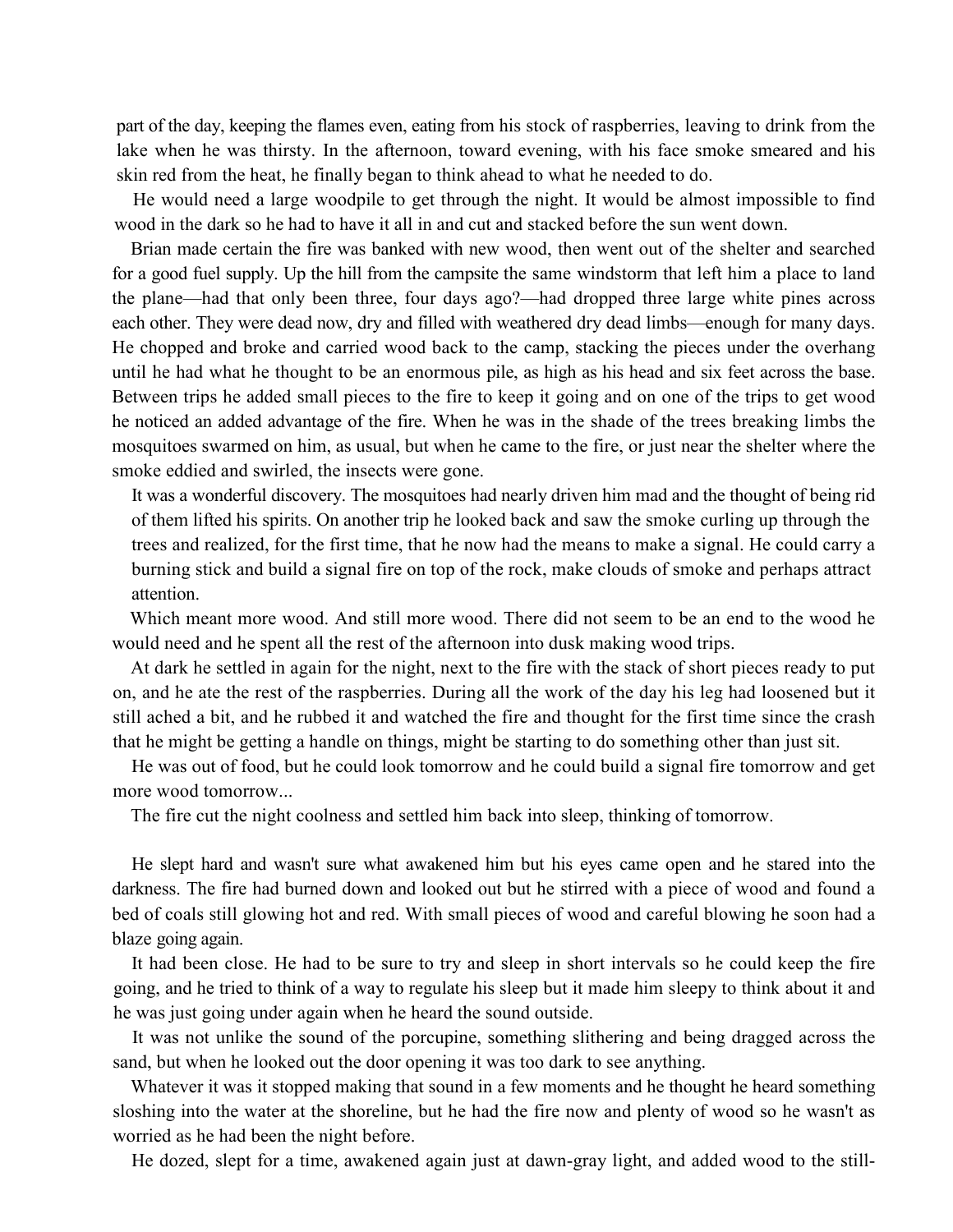smoking fire before standing outside and stretching. Standing with his arms stretched over his head and the tight knot of hunger in his stomach, he looked toward the lake and saw the tracks.

They were strange, a main center line up from the lake in the sand with claw marks to the side

leading to a small pile of sand, then going back down to the water.

He walked over and squatted near them, studied them, tried to make sense of them.

Whatever had made the tracks had some kind of flat dragging bottom in die middle and was apparently pushed along by the legs that stuck out to die side.

Up from the water to a small pile of sand, then back down into the water. Some animal. Some kind of water animal that came up to die sand to... to do what?

To do something with the sand, to play and make a pile in the sand?

He smiled. City boy, he thought. Oh, you city boy with your city ways—he made a mirror in his mind, a mirror of himself, and saw how he must look. City boy with your city ways sitting in the sand trying to read the tracks and not knowing, not understanding. Why would anything wild come up from the water to play in die sand? Not that way, animals weren't that way. They didn't waste time that way.

It had come up from the water for a reason, a good reason, and he must try to understand the reason, he must change to fully understand the reason himself or he would not make it.

It had come up from the water for a reason, and the reason, he thought, squatting, the reason had to do with die pile of sand.

He brushed the top off gently with his hand but found only damp sand. Still, there must be a reason and he carefully kept scraping and digging until, about four inches down, he suddenly came into a small chamber in the cool-damp sand and there lay eggs, many eggs, almost perfectly round eggs the size of table tennis balls, and he laughed then because he knew.

It had been a turtle. He had seen a show on television about sea turtles that came up onto beaches and laid their eggs in the sand. There must be freshwater lake turtles dial did the same. Maybe snapping turtles. He had heard of snapping turtles. They became fairly large, he thought. It must have been a snapper that came up in the night when he heard the noise that awakened him; she must have come then and laid the eggs.

#### Food.

More than eggs, more than knowledge, more than anything this was food. His stomach tightened and rolled and made noise as he looked at the eggs, as if his stomach belonged to somebody else or had seen the eggs with its own eyes and was demanding food. The hunger, always there, had been somewhat controlled and dormant when there was nothing to eat but with the eggs came the scream to eat. His whole body craved food with such an intensity that it quickened his breath.

He reached into the nest and pulled the eggs out one at a time. There were seventeen of them, each as round as a ball, and white. They had leathery shells that gave instead of breaking when he squeezed them.

When he had them heaped on the sand in a pyramid—he had never felt so rich somehow—he suddenly realized that he did not know how to eat them.

He had a fire but no way to cook them, no container, and he had never thought of eating a raw egg. He had an uncle named Carter, his father's brother, who always put an egg in a glass of milk and drank it in the morning. Brian had watched him do it once, just once, and when the runny part of the white left the glass and went into his uncle's mouth and down the throat in a single gulp Brian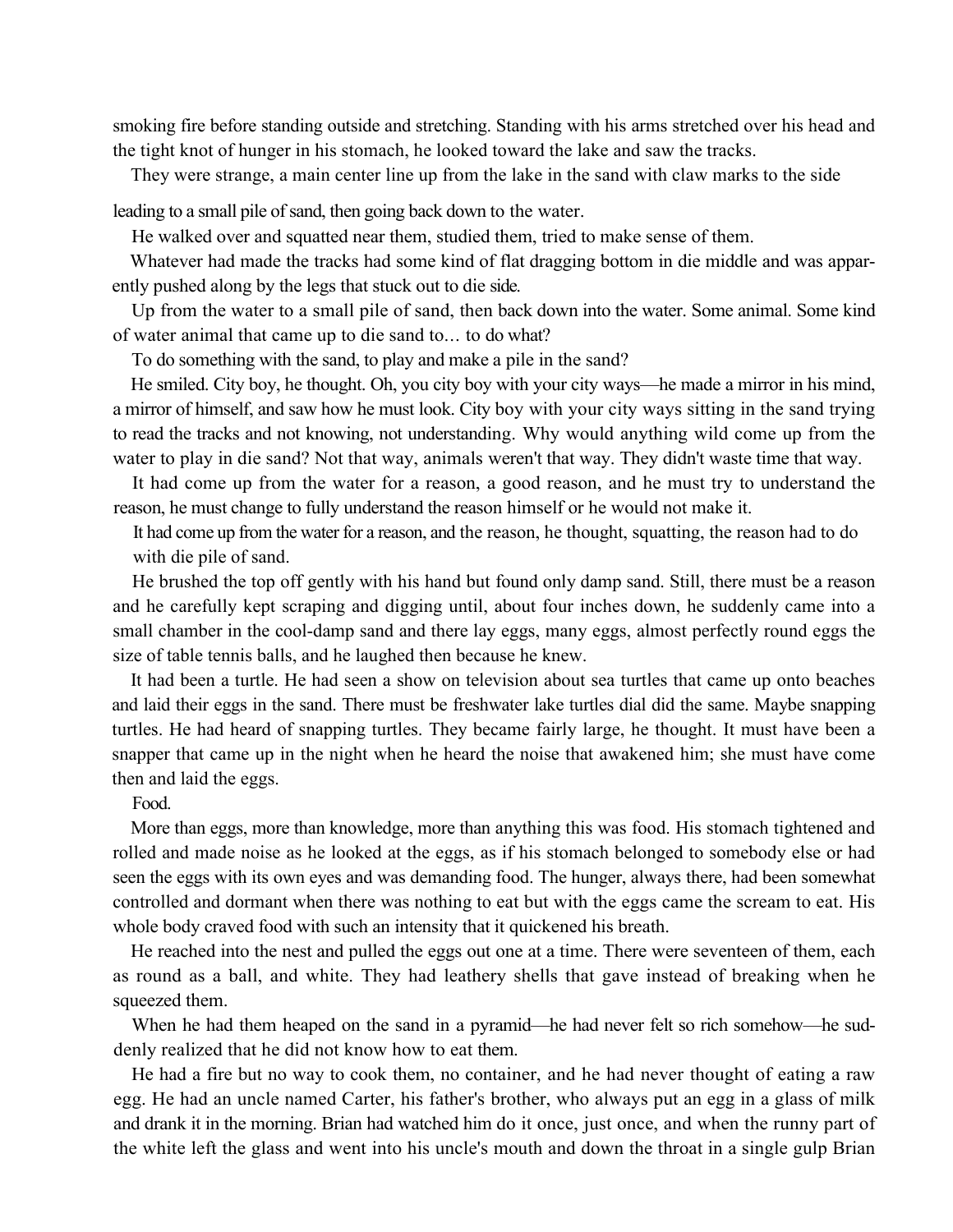almost lost everything he had ever eaten.

Still, he thought. Still. As his stomach moved toward his backbone he became less and less fussy. Some natives in the world ate grasshoppers and ants and if they could do that he could get a raw egg down.

He picked one up and tried to break the shell and found it surprisingly tough. Finally, using the hatchet he sharpened a stick and poked a hole in the egg. He widened die hole with his finger and looked inside. Just an egg. It had a dark yellow yolk and not so much white as he thought there would be.

Just an egg.

Food.

Just an egg he had to eat.

Raw.

He looked out across the lake and brought the egg to his mouth and closed his eyes and sucked and squeezed the egg at the same time and swallowed as fast as he could.

"Ecch..."

It had a greasy, almost oily taste, but it was still an egg. His throat tried to throw it back up, his whole body seemed to convulse with it, but his stomach took it, held it, and demanded more.

The second egg was easier, and by the third one he had no trouble at all—it just slid down. He ate six of them, could have easily eaten all of them and not been full, but a part of him said to hold back, save the rest.

He could not now believe the hunger. The eggs had awakened it fully, roaringly, so that it tore at him. After the sixth egg he ripped the shell open and licked the inside clean, then went back and ripped the other five open and licked them out as well and wondered if he could eat the shells. There must be some food value in them. But when he tried they were too leathery to chew and he couldn't get them down.

He stood away from the eggs for a moment, literally stood and turned away so that he could not see them. If he looked at them he would have to eat more.

He would store them in the shelter and eat only one a day. He fought the hunger down again, controlled it He would take them now and store them and save them and eat one a day, and he realized as he thought it that he had forgotten that *they* might come. The searchers. Surely, they would come before he could eat all the eggs at one a day.

He had forgotten to think about them and that wasn't good. He had to keep thinking of them because if he forgot them and did not think of them they might forget about him.

And he had to keep hoping.

He had to keep hoping.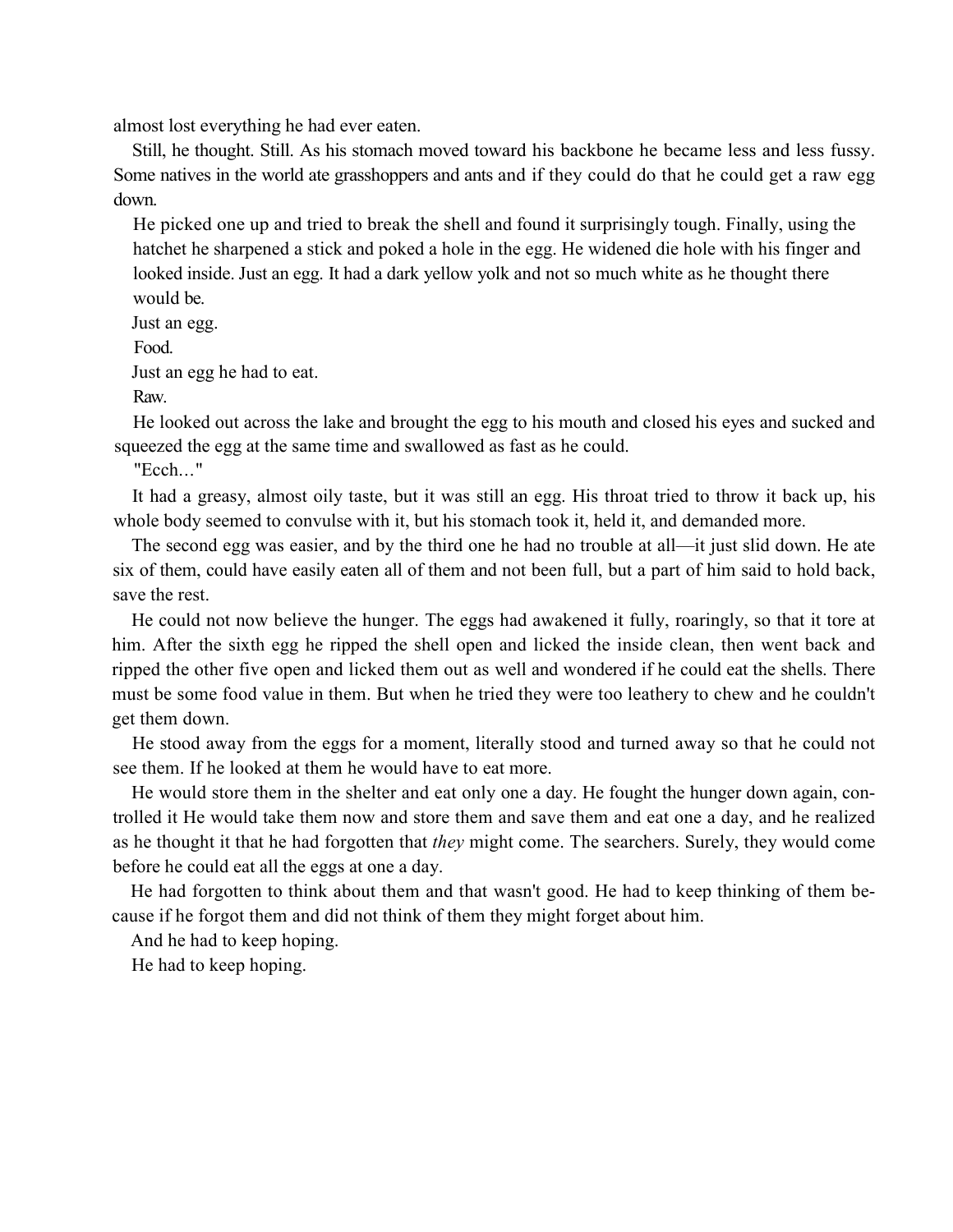THERE WERE these things to do.

He transferred all the eggs from the small beach into the shelter, reburying them near his sleeping area. It took all his will to keep from eating another one as he moved them, but he got it done and when they were out of sight again it was easier. He added wood to the fire and cleaned up the camp area.

A good laugh, that—cleaning the camp. All he did was shake out his windbreaker and hang it in the sun to dry the berry juice that had soaked in, and smooth the sand where he slept.

But it was a mental thing. He had gotten depressed thinking about how they hadn't found him yet, and when he was busy and had something to do the depression seemed to leave.

So there were things to do.

With the camp squared away he brought in more wood. He had decided to always have enough on hand for three days and after spending one night with the fire for a friend he knew what a staggering amount of wood it would take. He worked all through the morning at the wood, breaking down dead limbs and breaking or chopping them in smaller pieces, storing them neatly beneath the overhang. He stopped once to take a drink at the lake and in his reflection he saw that the swelling on his head was nearly gone. There was no pain there so he assumed that had taken care of itself. His leg was also back to normal, although he had a small pattern of holes—roughly star-shaped— where the quills had nailed him, and while he was standing at the lake shore taking stock he noticed that his body was changing.

He had never been fat, but he had been slightly heavy with a little extra weight just above his belt at the sides.

This was completely gone and his stomach had caved in to the hunger and the sun had cooked him past burning so he was tanning, and with the smoke from the fire his face was starting to look like leather. But perhaps more than his body was the change in his mind, or in the way he was—was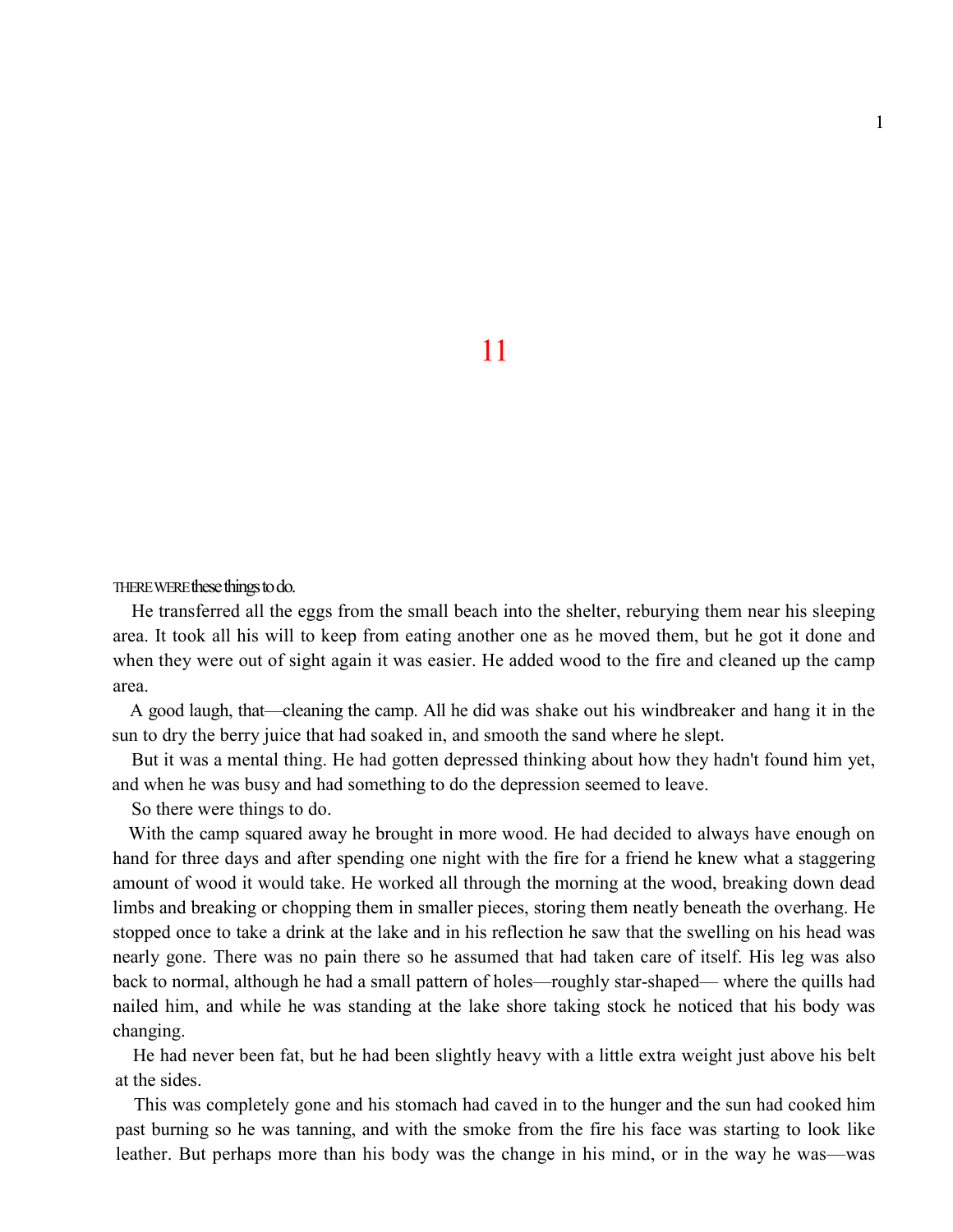becoming.

I am not the same, he thought. I see, I hear differently. He did not know when the change started, but it was there; when a sound came to him now he didn't just hear it but would know the sound. He would swing and look at it—a breaking twig, a movement of air—and know the sound as if he somehow could move his mind back down the wave of sound to the source.

He could know what the sound was before he quite realized he had heard it. And when he saw something—a bird moving a wing inside a bush or a ripple on the water—he would truly see that thing, not just notice it as he used to notice things in the city. He would see all parts of it; see the whole wing, the feathers, see the color of the feathers, see the bush, and the size and shape and color of its leaves. He would see the way the light moved with the ripples on the water and see that the wind made the ripples and which way that wind had to blow to make the ripples move in that certain way.

None of that used to be in Brian and now it was a part of him, a changed part of him, a grown part of him, and the two things, his mind and his body, had come together as well, had made a connection with each other that he didn't quite understand. When his ears heard a sound or his eyes saw a sight his mind took control of his body. Without his thinking, he moved to face the sound or sight, moved to make ready for it, to deal with it.

There were these things to do.

When the wood was done he decided to get a signal fire ready. He moved to the top of the rock ridge that comprised the bluff over his shelter and was pleased to find a large, flat stone area.

More wood, he thought, moaning inwardly. He went back to the fallen trees and found more dead limbs, carrying them up on the rock until he had enough for a bonfire. Initially he had thought pf making a signal fire every day but he couldn't—he would never be able to keep the wood supply going. So while he was working he decided to have the fire ready and if he heard an engine, or even thought he heard a plane engine, he would run up with a burning limb and set off the signal fire.

Things to do.

At the last trip to the top of the stone bluff with wood he stopped, sat on the point overlooking the lake, and rested. The lake lay before him, twenty or so feet below, and he had not seen it this way since he had come in with the plane. Remembering the crash he had a moment of fear, a breath-tightening little rip of terror, but it passed and he was quickly caught up in the beauty of the scenery.

It was so incredibly beautiful that it was almost unreal. From his height he could see not just the lake but across part of the forest, a green carpet, and it was full of life. Birds, insects—there was a constant hum and song. At the other end of the bottom of the L there was another large rock sticking out over the water and on top of the rock a snaggly pine had somehow found food and grown, bent and gnarled. Sitting on one limb was a blue bird with a crest and sharp beak, a kingfisher—he thought of a picture he had seen once—which left the branch while he watched and dove into the water. It emerged a split part of a second later. In its mouth was a small fish, wiggling silver in the sun. It took the fish to a limb, juggled it twice, and swallowed it whole.

Fish.

Of course, he thought. There were fish in the lake and they were food. And if a bird could do it...

He scrambled down the side of the bluff and trotted to the edge of the lake, looking down into the water. Somehow it had never occurred to him to look *inside* the water—only at the surface. The sun was flashing back up into his eyes and he moved off to the side and took his shoes off and waded out fifteen feet. Then he turned and stood still, with the sun at his back, and studied the water again.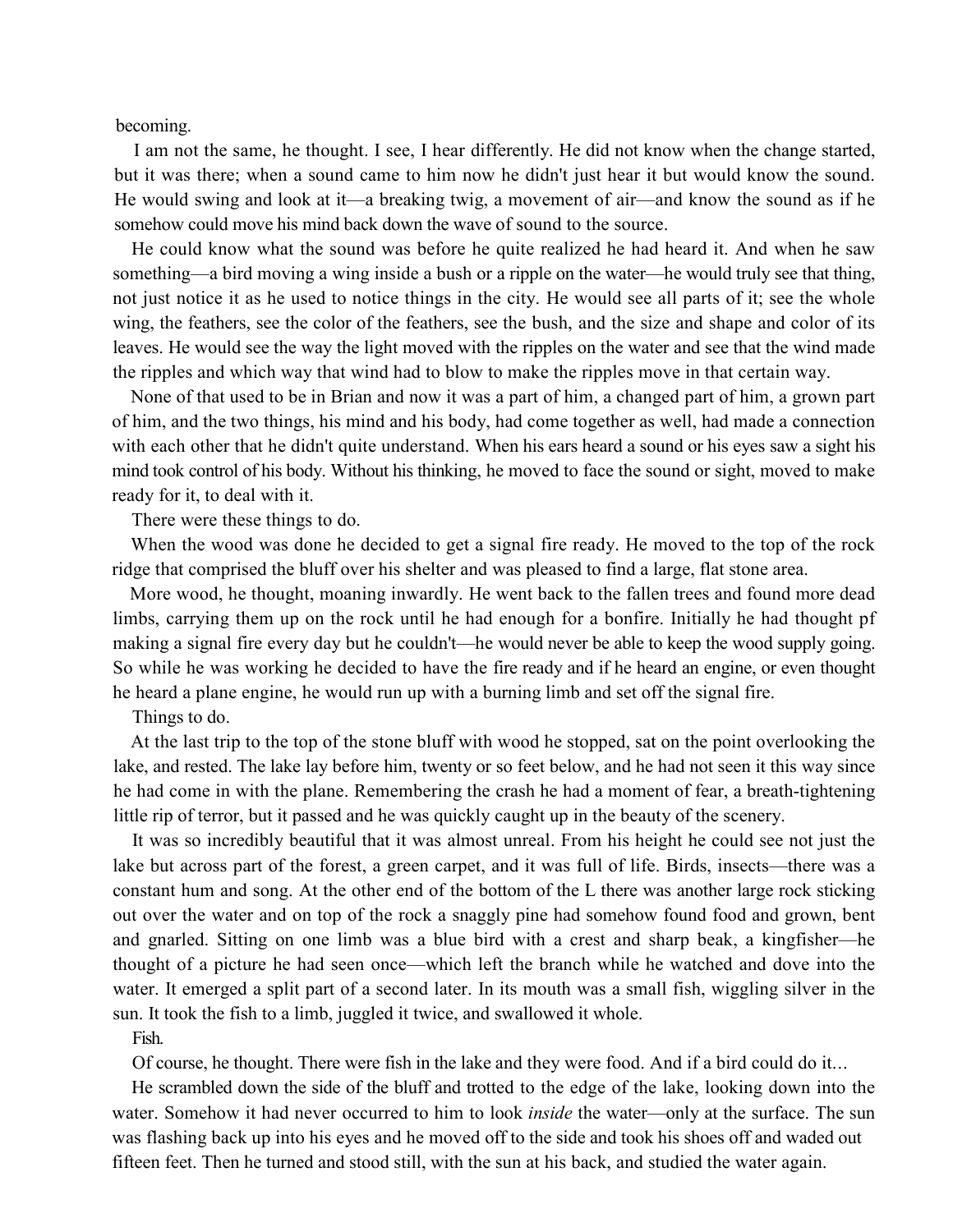It was, he saw after a moment, literally packed with life. Small fish swam everywhere, some narrow and long, some round, most of them three or four inches long, some a bit larger and many smaller. There was a patch of mud off to the side, leading into deeper water, and he could see old clam shells there, so there must be clams. As he watched, a crayfish, looking like a tiny lobster, left one of the empty clam shells and went to another looking for something to eat, digging with its claws.

While he stood some of the small, roundish fish came quite close to his legs and he tensed, got ready, and made a wild stab at grabbing one of them. They exploded away in a hundred flicks of quick light, so fast that he had no hope of catching them that way. But they soon came back, seemed to be curious about him, and as he walked from the water he tried to think of a way to use that curiosity to catch them.

He had no hooks or string but if he could somehow lure them into the shallows—and make a spear, a small fish spear—he might be able to strike fast enough to get one.

He would have to find the right kind of wood, slim and straight—he had seen some willows up along the lake that might work—and he could use the hatchet to sharpen it and shape it while he was sitting by the fire tonight. And that brought up the fire, which he had to feed again. He looked at the sun and saw it was getting late in the afternoon, and when he thought of how late it was he thought that he ought to reward all his work with another egg and that made him think that some kind of dessert would be nice—he smiled when he thought of dessert, so fancy—and he wondered if he should move up the lake and see if he could find some raspberries after he banked the fire and while he was looking for the right wood for a spear. Spearwood, he thought, and it all rolled together, just rolled together and rolled over him... There were these things to do.

# 12

#### THE FISH SPEAR didn't work.

He stood in the shallows and waited, again and again. The small fish came closer and closer and he lunged time after time but was always too slow. He tried throwing it, jabbing it, everything but flailing with it, and it didn't work. The fish were just too fast.

He had been so sure, so absolutely certain that it would work the night before. Sitting by the fire he had taken the willow and carefully peeled the bark until he had a straight staff about six feet long and just under an inch thick at the base, the thickest end.

Then, propping the hatchet in a crack in the rock wall, he had pulled the head of his spear against it, carving a thin piece off each time, until the thick end tapered down to a needle point. Still not satisfied—he could not imagine hitting one of the fish with a single point—he carefully used the hatchet to split the point up the middle for eight or ten inches and jammed a piece of wood up into the split to make a two-prong spear with the points about two inches apart. It was crude, but it looked effective and seemed to have good balance when he stood outside die shelter and hefted the spear. He had worked on the fish spear until it had become more than just a tool. He'd spent hours and hours on it, and now it didn't work. He moved into the shallows and stood and the fish came to him. Just as before they swarmed around his legs, some of them almost six inches long, but no matter how he tried they were too fast. At first he tried throwing it but that had no chance. As soon as he brought his arm back—well before he threw—the movement frightened them. Next he tried lunging at them, having the spear ready just above the water and thrusting with it. Finally he actually put the spear in the water and waited until the fish were right in front of it, but still somehow he telegraphed his motion before he thrust and they saw it and flashed away.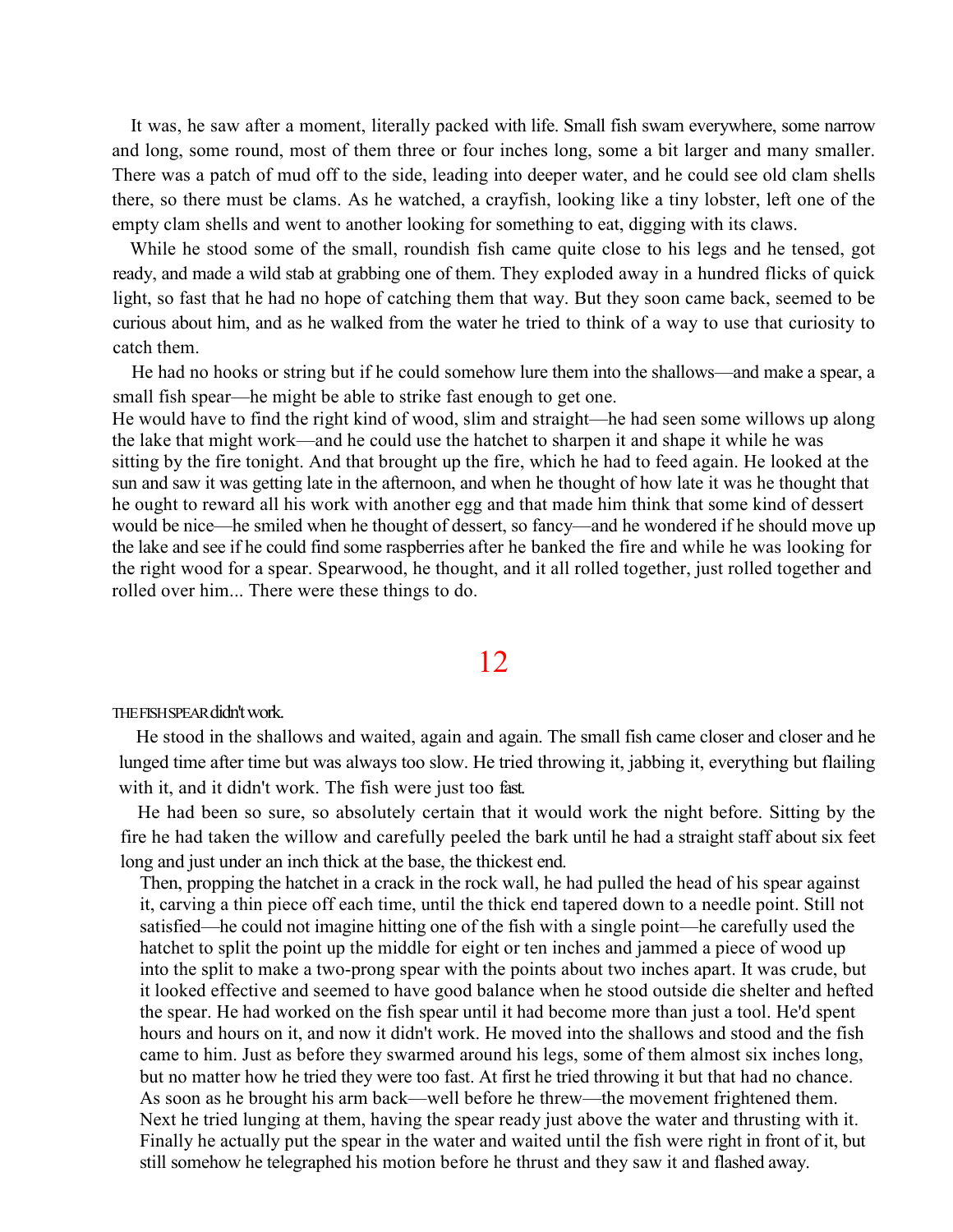He needed something to spring the spear forward, some way to make it move faster than the fish—some motive force. A string that snapped—or a bow. A bow and arrow. A thin, long arrow with the point in the water and the bow pulled back so that all he had to do was release the arrow... yes. That was it.

He had to "invent" the bow and arrow—he almost laughed as he moved out of the water and put his shoes on. The morning sun was getting hot and he took his shirt off. Maybe that was how it really happened, way back when—some primitive man tried to spear fish and it didn't work and he "invented" the bow and arrow. Maybe it was always that way, discoveries happened because they needed to happen.

He had not eaten anything yet this morning so he took a moment to dig up the eggs and eat one. Then he reburied them, banked the fire with a couple of thicker pieces of wood, settled the hatchet on his belt and took the spear in his right hand and set off up the lake to find wood to make a bow. He went without a shirt but something about the wood smoke smell on him kept the insects from bothering him as he walked to the berry patch. The raspberries were starting to become overripe, just in two days, and he would have to pick as many as possible after he found the wood but he did take a little time now to pick a few and eat them. They were full and sweet and when he picked one, two others would fall off the limbs into the grass and soon his hands and cheeks were covered with red berry juice and he was full. That surprised him—being full.

He hadn't thought he would ever be full again, knew only the hunger, and here he was full. One turtle egg and a few handfuls of berries and he felt full. He looked down at his stomach and saw that it was still caved in—did not bulge out as it would have with two hamburgers and a freezy slush. It must have shrunk. And there was still hunger there, but not like it was—not tearing at him. This was hunger that he knew would be there always, even when he had food—a hunger that made him look for things, see things. A hunger to make him hunt.

He swung his eyes across the berries to make sure the bear wasn't there, at his back, then he moved down to the lake. The spear went out before him automatically, moving the brush away from his face as he walked, and when he came to the water's edge he swung left. Not sure what he was looking for, not knowing what wood might be best for a bow—he had never made a bow, never shot a bow in his life—but it seemed that it would be along the lake, near the water.

He saw some young birch, and they were springy, but they lacked snap somehow, as did the willows. Not enough whip-back.

Halfway up the lake, just as he started to step over a log, he was absolutely terrified by an explosion under his feet. Something like a feathered bomb blew up and away in flurry of leaves and thunder. It frightened him so badly that he fell back and down and then it was gone, leaving only an image in his mind.

A bird, it had been, about the size of a very small chicken only with a fantail and stubby wings that slammed against its body and made loud noise. Noise there and gone. He got up and brushed himself off. The bird had been speckled, brown and gray, and it must not be very smart because Brian's foot had been nearly on it before it flew. Half a second more and he would have stepped on it.

And caught it, he thought, and eaten it. He might be able to catch one, or spear one. Maybe, he thought, maybe it tasted like chicken. Maybe he could catch one or spear one and it probably did taste just like chicken. Just like chicken when his mother baked it in the oven with garlic and salt and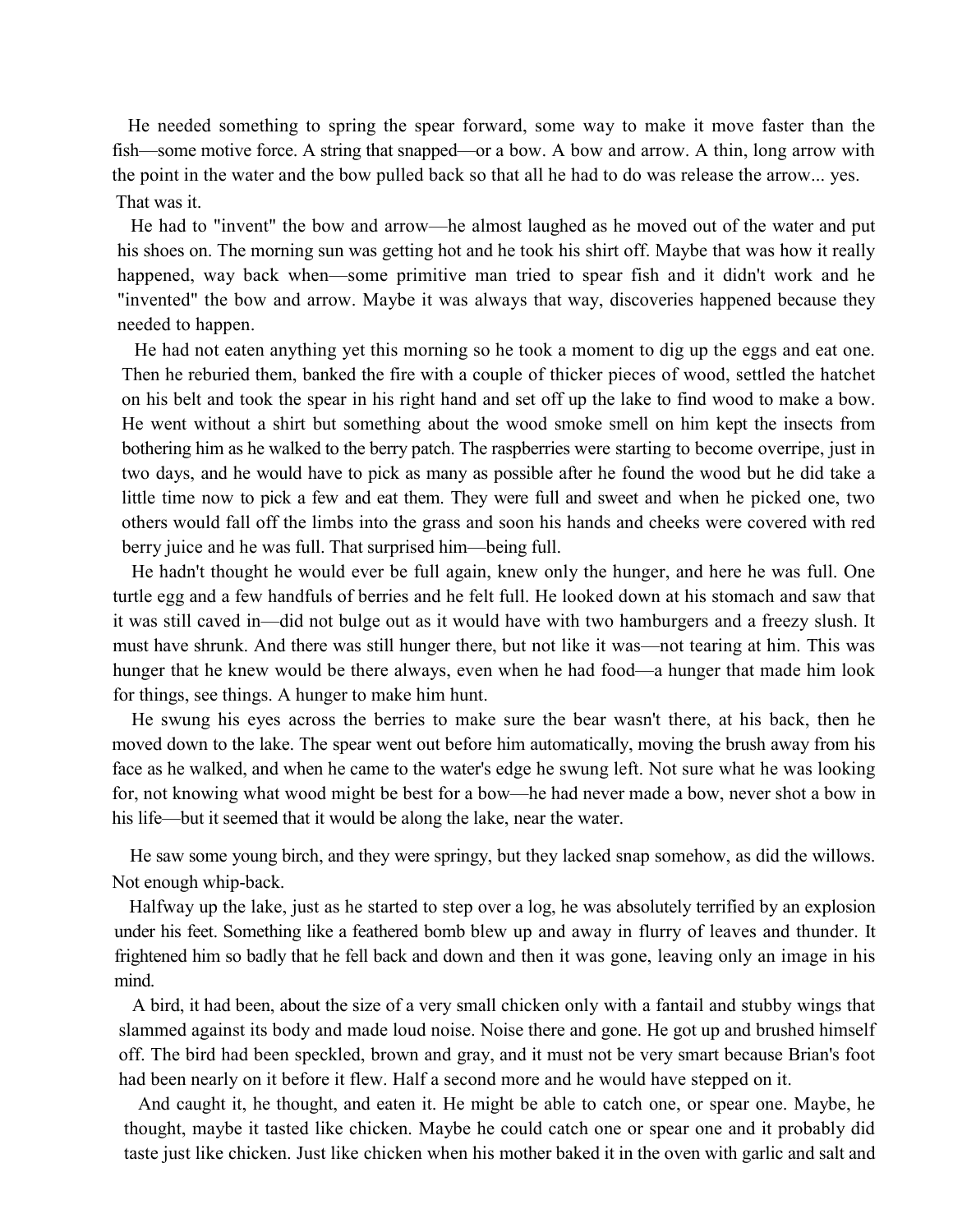it turned golden brown and crackled....

He shook his head to drive the picture out and moved down to the shore. There was a tree there with long branches that seemed straight and when he pulled on one of them and let go it had an almost vicious snap to it. He picked one of the limbs that seemed right and began chopping where die limb joined the tree.

The wood was hard and he didn't want to cause it to split so he took his time, took small chips and concentrated so hard that at first he didn't hear it.

A persistent whine, like the insects only more steady with an edge of a roar to it, was in his ears and he chopped and cut and was thinking of a bow, how he would make a bow, how it would be when he shaped it with the hatchet and still the sound did not cut through until the limb was nearly off the tree and the whine was inside his head and he knew it then.

A plane! It was a motor, far off but seeming to get louder. They were coming for him!

He threw down the limb and his spear and, holding the hatchet, he started to run for camp. He had to get fire up on the bluff and signal them, get fire and smoke up. He put all of his life into his legs, jumped logs and moved through brush like a light ghost, swiveling and running, his lungs filling and blowing and now the sound was louder, coming in his direction.

If not right at him, at least closer. He could see it all in his mind now, the picture, the way it would be. He would get the fire going and the plane would see the smoke and circle, circle once, then again, and waggle its wings. It would be a float plane and it would land on the water and come across the lake and the pilot would be amazed that he was alive after all these days.

All this he saw as he ran for the camp and the fire. They would take him from here and this night, this very night, he would sit with his father and eat and tell him all the things. He could see it now. Oh, yes, all as he ran in the sun, his legs liquid springs. He got to the camp still hearing the whine of the engine, and one stick of wood still had good flame. He dove inside and grabbed the wood and ran around the edge of the ridge, scrambled up like a cat and blew and nearly had the flame feeding, growing, when the sound moved away.

It was abrupt, as if the plane had turned. He shielded the sun from his eyes and tried to see it, tried to make the plane become real in his eyes. But the trees were so high, so thick, and now the sound was still fainter. He kneeled again to the flames and blew and added grass and chips and the flames fed and grew and in moments he had a bonfire as high as his head but the sound was gone now. Look back, he thought. Look back and see the smoke now and turn, please turn.

"Look back," he whispered, feeling all the pictures fade, seeing his father's face fade like the sound, like lost dreams, like an end to hope. Oh, turn now and come back, look back and see the smoke and turn for me....

But it kept moving away until he could not hear it even in his imagination, in his soul. Gone. He stood on the bluff over the lake, his face cooking in the roaring bonfire, watching the clouds of ash and smoke going into the sky and thought—no, more than thought—he knew then that he would not get out of this place. Not now, not ever.

That had been a search plane. He was sure of it. That must have been them and they had come as far off to the side of the flight plan as they thought they would have to come and then turned back. They did not see his smoke, did not hear the cry from his mind.

They would not return. He would never leave now, never get out of here. He went down to his knees and felt the tears start, cutting through the smoke and ash on his face, silently falling onto the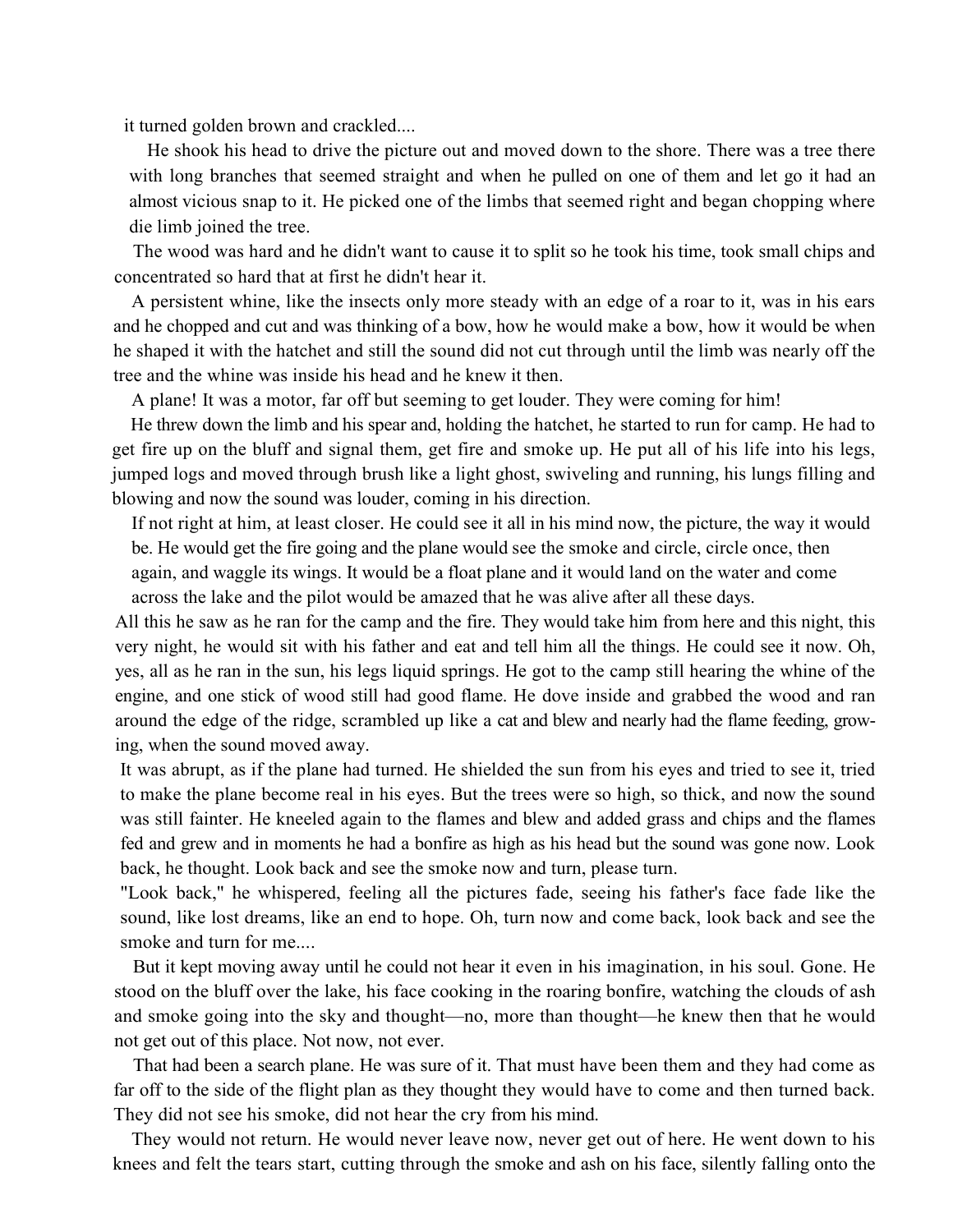stone.

BRIAN STOOD at the end of the long part of the L of the lake and watched the water, smelled the water, listened to the water, was the water.

A fish moved and his eyes jerked sideways to see the ripples but he did not move any other part of his body and did not raise the bow or reach into his belt pouch for a fish arrow. It was not the right kind of fish, not a food fish.

The food fish stayed close in, in the shallows, and did not roll that way but made quicker movements, small movements, food movements. The large fish rolled and stayed deep and could not be taken. But it didn't matter. This day, this morning, he was not looking for fish. Fish was light meat and he was sick of them.

He was looking for one of the foolish birds—he called them foolbirds—and there was a flock that lived near the end of the long part of the lake. But something he did not understand had stopped him and he stood, breathing gently through his mouth to keep silent, letting his eyes and ears go out and do the work for him.

It had happened before this way, something had come into him from outside to warn him and he had stopped. Once it had been the bear again. He had been taking the last of the raspberries and something came inside and stopped him, and when he looked where his ears said to look there was a female bear with cubs.

Had he taken two more steps he would have come between the mother and her cubs and that was a bad place to be. As it was the mother had stood and faced him and made a sound, a low sound in her throat to threaten and warn him. He paid attention to the feeling now and he stood and waited, patiently, knowing he was right and that something would come.

Turn, smell, listen, feel and then a sound, a small sound, and he looked up and away from the lake and saw the wolf. It was halfway up the hill from the lake, standing with its head and shoulders sticking out into a small opening, looking down on him with wide yellow eyes. He had never seen a wolf and the size threw him—not as big as a bear but somehow seeming that large. The wolf claimed all that was below him as his own, took Brian as his own.

Brian looked back and for a moment felt afraid because the wolf was so... so right. He knew Brian, knew him and owned him and chose not to do anything to him. But the fear moved then, moved away, and Brian knew the wolf for what it was— another part of the woods, another part of all of it. Brian relaxed the tension on the spear in his hand, settled the bow in his other hand from where it had started to come up. He knew the wolf now, as the wolf knew him, and he nodded to it, nodded and smiled.

The wolf watched him for another time, another part of his life, then it turned and walked effortlessly up the hill and as it came out of the brush it was followed by three other wolves, all equally large and gray and beautiful, all looking down on him as they trotted past and away and Brian nodded to each of them.

He was not the same now—the Brian that stood and watched the wolves move away and nodded to them was completely changed. Time had come, time that he measured but didn't care about; time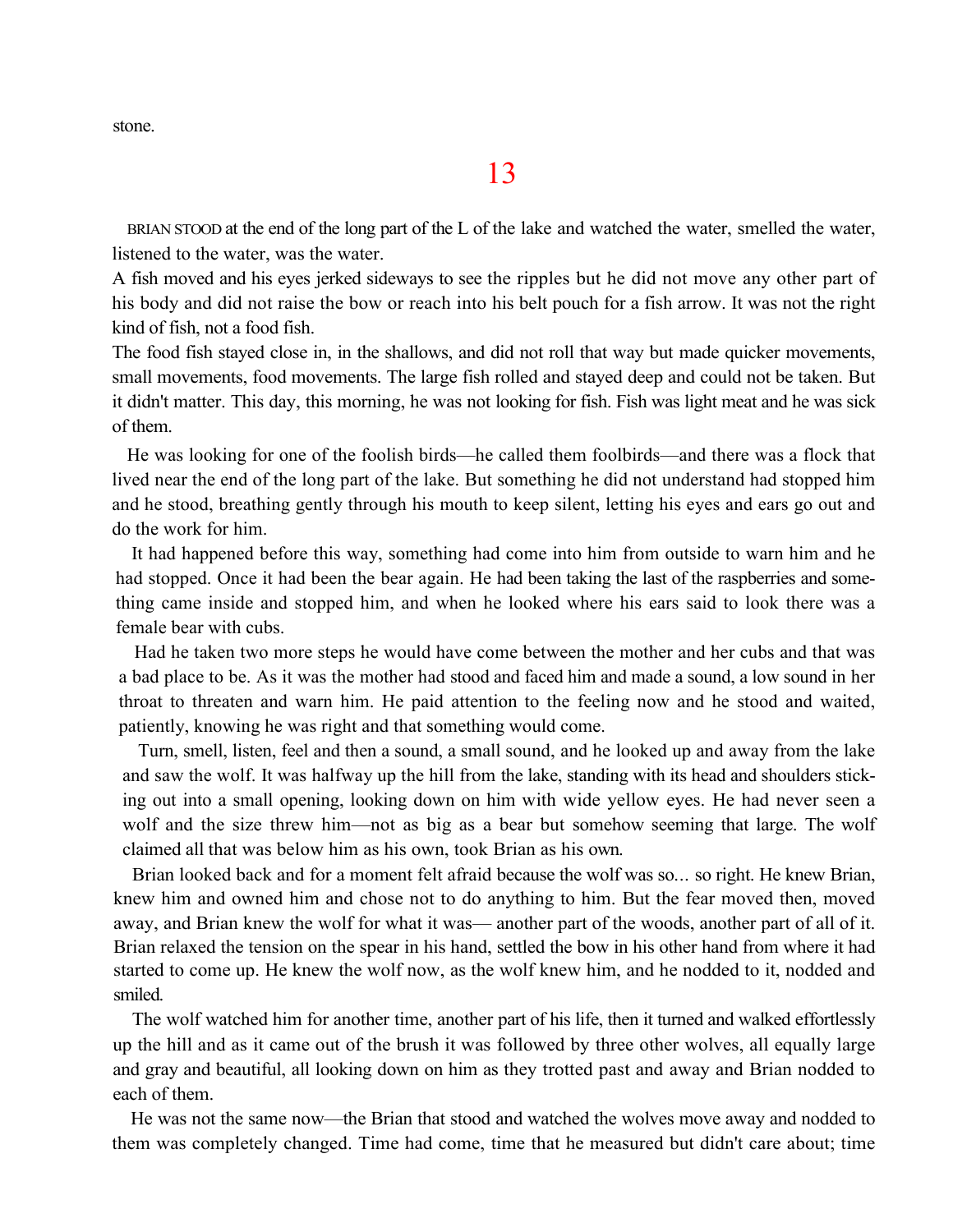had come into his life and moved out and left him different.

In measured time forty-seven days had passed since the crash. Forty-two days, he thought, since he had died and been born as the new Brian.

When the plane had come and gone it had put him down, gutted him and dropped him and left him with nothing. The rest of that first day he had gone down and down until dark. He had let the fire go out, had forgotten to eat even an egg, had let his brain take him down to where he was done, where he wanted to be done and done.

To where he wanted to die. He had settled into the gray funk deeper and still deeper until finally, in the dark, he had gone up on the ridge and taken the hatchet and tried to end it by cutting himself.

Madness. A hissing madness that took his brain. There had been nothing for him then and he tried to become nothing but the cutting had been hard to do, impossible to do, and he had at last fallen to his side, wishing for death, wishing for an end, and slept only didn't sleep.

With his eyes closed and his mind open he lay on the rock through the night, lay and hated and wished for it to end and thought the word *Cloud-down, Clouddoum* through that awful night. Over and over the word, wanting all his clouds to come down, but in the morning he was still there.

Still there on his side and the sun came up and when he opened his eyes he saw the cuts on his arm, the dry blood turning black; he saw the blood and hated the blood, hated what he had done to himself when he was the old Brian and was weak, and two things came into his mind—two true things.

He was not the same. The plane passing changed him, the disappointment cut him down and made him new. He was not the same and would never be again like he had been. That was one of the true things, the new things. And the other one was that he would not die, he would not let death in again.

He was new.

Of course he had made a lot of mistakes. He smiled now, walking up the lake shore after the wolves were gone, thinking of the early mistakes; the mistakes that came before he realized that he had to find new ways to be what he had become.

He had made new fire, which he now kept going using partially rotten wood because the punky wood would smolder for many hours and still come back with fire. But that had been the extent of doing things right for a while. His first bow was a disaster that almost blinded him.

He had sat a whole night and shaped the limbs carefully until die bow looked beautiful. Then he had spent two days making arrows. The shafts were willow, straight and with the bark peeled, and he fire-hardened the points and split a couple of them to make forked points, as he had done with the spear. He had no feathers so he just left them bare, figuring for fish they only had to travel a few inches. He had no string and that threw him until he looked down at his tennis shoes. They had long laces, too long, and he found that one lace cut in half would take care of both shoes and that left the other lace for a bowstring.

All seemed to be going well until he tried a test shot. He put an arrow to the string, pulled it back to his cheek, pointed it at a din hummock, and at that precise instant the bow wood exploded in his hands sending splinters and chips of wood into his face. Two pieces actually stuck into his forehead, just above his eyes, and had they been only slightly lower they would have blinded him.

Too stiff.

Mistakes. In his mental journal he listed them to tell his father, listed all the mistakes. He had made a new bow, with slender limbs and a more fluid, gentle pull, but could not hit the fish though he sat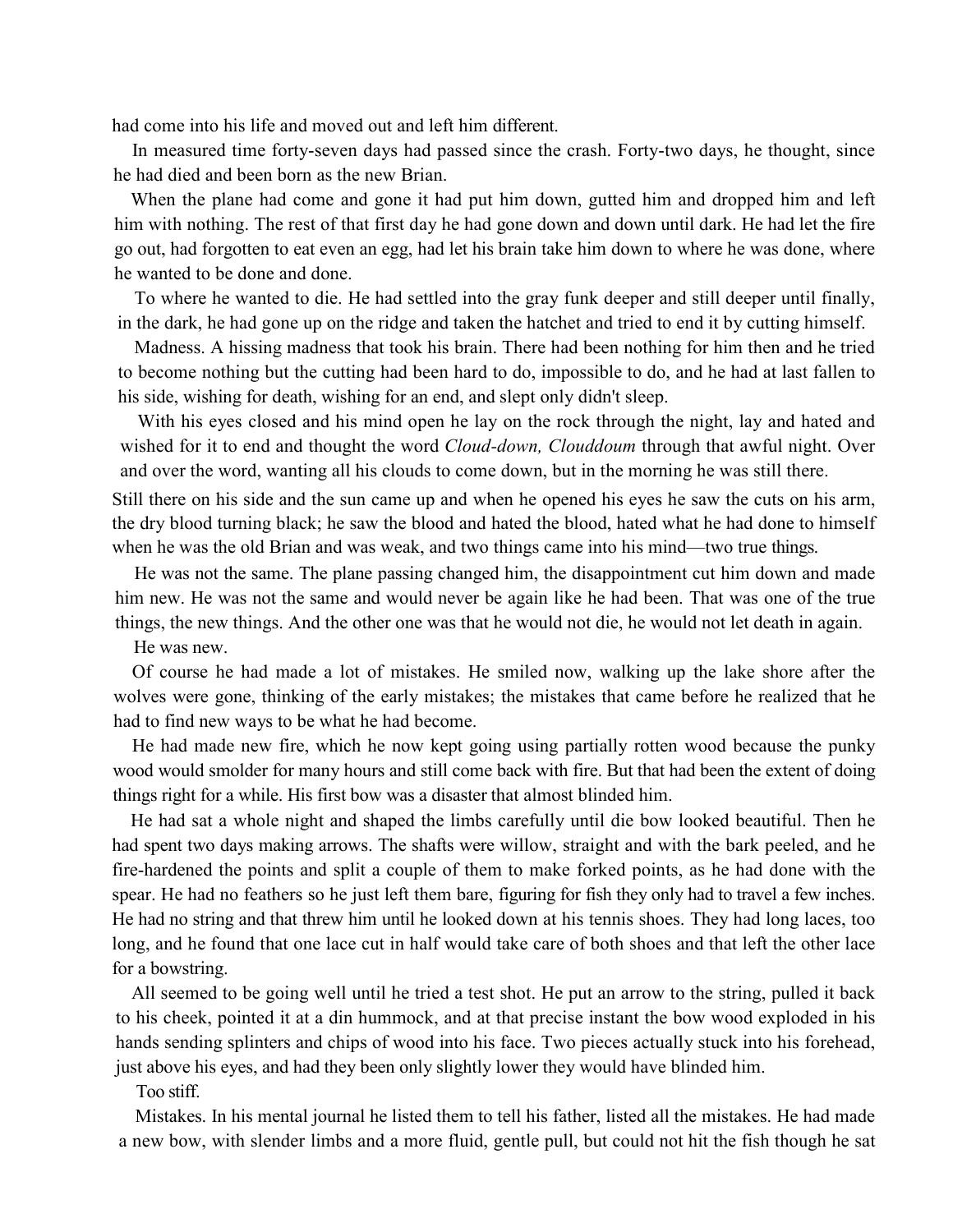in the water and was, in the end, surrounded by a virtual cloud of small fish. It was infuriating. He would pull the bow back, set the arrow just above the water, and when the fish was no more than an inch away release the arrow.

Only to miss. It seemed to him that the arrow had gone right through the fish, again and again, but the fish didn't get hurt. Finally, after hours, he stuck the arrow down in the water, pulled the bow, and waited for a fish to come close and while he was waiting he noticed that the water seemed to make the arrow bend or break in the middle.

Of course—he had forgotten that water refracts, bends light. He had learned that somewhere, in some class, maybe it was biology—he couldn't remember. But it did bend light and that meant the fish were not where they appeared to be. They were lower, just below, which meant he had to aim just under them.

He would not forget his first hit. Not ever. A round-shaped fish, with golden sides, sides as gold as the sun, stopped in front of the arrow and he aimed just beneath it, at the bottom edge of the fish, and released the arrow and there was a bright flurry, a splash of gold in the water. He grabbed the arrow and raised it up and the fish was on the end, wiggling against the blue sky.

He held the fish against the sky until it stopped wiggling, held it and looked to the sky and felt his throat tighten, swell, and fill with pride at what he had done.

He had done food.

With his bow, with an arrow fashioned by his own hands he had done food, had found a way to live. The bow had given him this way and he exulted in it, in the bow, in the arrow, in the fish, in the hatchet, in the sky. He stood and walked from the water, still holding the fish and arrow and bow against the sky, seeing them as they fit his arms, as they were part of him.

He had food.

He cut a green willow fork and held the fish over the fire until the skin crackled and peeled away and the meat inside was flaky and moist and tender. This he picked off carefully with his fingers, tasting every piece, mashing them in his mouth with his tongue to get the juices out of them, hot steaming pieces of fish...

He could not, he thought then, ever get enough. And all that first day, first new day, he spent going to the lake, shooting a fish, taking it back to the fire, cooking it and eating it, then back to the lake, shooting a fish, cooking it and eating it, and on that way until it was dark.

He had taken the scraps back to the water with the thought they might work for bait, and the other fish came by the hundreds to clean them up. He could take his pick of them. Like a store, he thought, just like a store, and he could not remember later how many he ate that day but he thought it must have been over twenty.

It had been a feast day, his first feast day, and a celebration of being alive and the new way he had of getting food. By the end of that day, when it became dark and he lay next to the fire with his stomach full of fish and grease from the meat smeared around his mouth, he could feel new hope building in him. Not hope that he would be rescued—that was gone.

But hope in his knowledge. Hope in the fact that he could learn and survive and take care of himself. Tough hope, he thought that night. I am full of tough hope.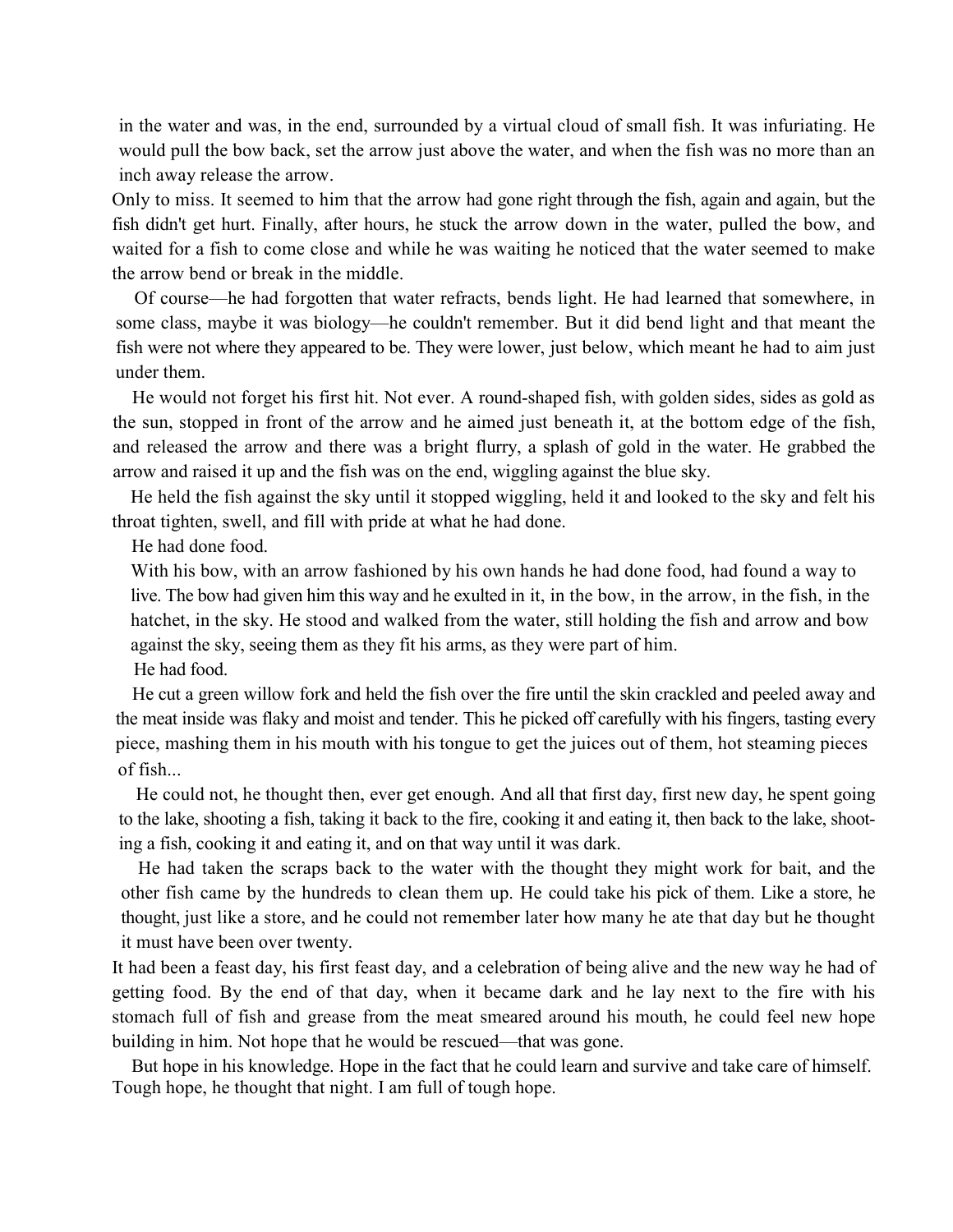#### MISTAKES.

Small mistakes could turn into disasters, funny little mistakes could snowball so that while you were still smiling at the humor you could find yourself looking at death. In the city if he made a mistake usually there was a way to rectify it, make it all right. If he fell on his bike and sprained a leg he could wait for it to heal; if he forgot something at the store he could find other food in the refrigerator.

Now it was different, and all so quick, all so incredibly quick. If he sprained a leg here he might starve before he could get around again; if he missed while he was hunting or if the fish moved away he might starve. If he got sick, really sick so he couldn't move he might starve.

#### Mistakes.

Early in the new time he had learned the most important thing, the truly vital knowledge that drives all creatures in the forest—food is all. Food was simply everything. All things in the woods, from insects to fish to bears, were always, always looking for food—it was the great, single driving influence in nature. To eat. All must eat.

But the way he learned it almost killed him. His second new night, stomach full of fish and the fire smoldering in the shelter, he had been sound asleep when something—he thought later it might be smell—had awakened him.

Near the fire, completely unafraid of the smoking coals, completely unafraid of Brian, a skunk was digging where he had buried the eggs. There was some sliver of a moon and in the faint-pearl light he could see the bushy tail, the white stripes down the back, and he had nearly smiled. He did not know how the skunk had found the eggs, some smell, perhaps some tiny fragment of shell had left a smell, but it looked almost cute, its little head down and its little tail up as it dug and dug, kicking the sand back.

But those were his eggs, not the skunk's, and the half smile had been quickly replaced with fear that he would lose his food and he had grabbed a handful of sand and thrown it at the skunk.

"Get out of here..."

He was going to say more, some silly human words, but in less than half a second the skunk had snapped its rear end up, curved the tail over, and sprayed Brian with a direct shot aimed at his head from less than four feet away.

In the tiny confines of the shelter the effect was devastating. The thick sulfurous rotten odor filled the small room, heavy, ugly, and stinking. The corrosive spray that hit his face seared into his lungs and eyes, blinding him.

He screamed and threw himself sideways, taking the entire wall off the shelter; screamed and clawed out of the shelter and fell-ran to the shore of the lake. Stumbling and tripping, he scrambled into the water and slammed his head back and ft>rth trying to wash his eyes, slashing at the water to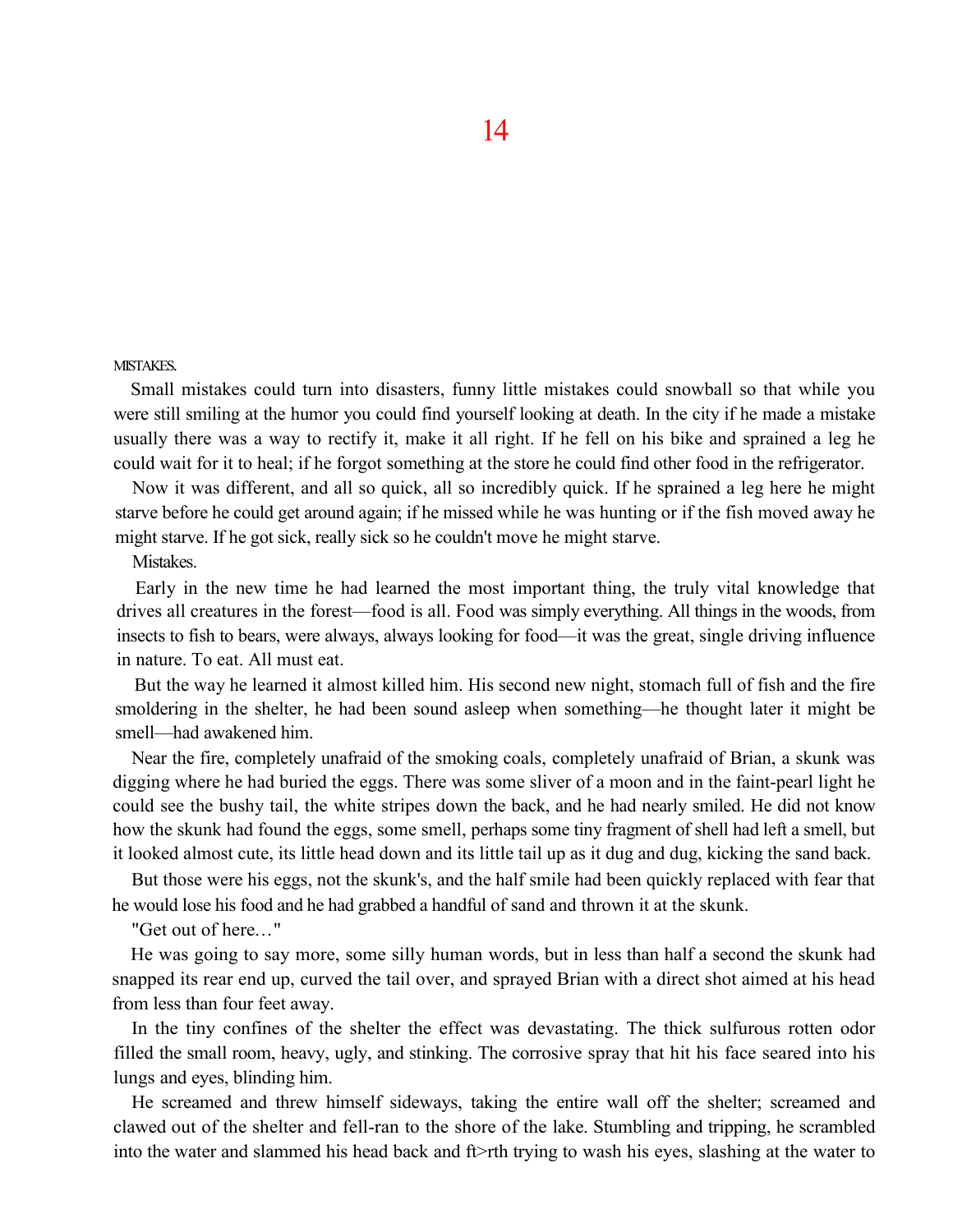clear his eyes.

A hundred funny cartoons he had seen about skunks. Cute cartoons about the smell of skunks, cartoons to laugh at and joke about, but when the spray hit there was nothing funny about it—he was completely blind for almost two hours. A lifetime. He thought that he might be permanently blind, or at least impaired—and that would have been the end. As it was the pain in his eyes lasted for days, bothered him after that for two weeks. The smell in the shelter, in his clothes, and in his hair was still there now, almost a month and a half later.

And he had nearly smiled.

Mistakes.

Food had to be protected. While he was in the lake trying to clear his eyes the skunk went ahead and dug up the rest of the turtle eggs and ate every one. Licked all the shells clean and couldn't have cared less that Brian was thrashing around in the water like a dying carp. The skunk had found food and was taking it and Brian was paying for a lesson.

Protect food and have a good shelter. Not just a shelter to keep the wind and rain out, but a shelter to protect, a shelter to make him safe. The day after the skunk he set about making a good place to live.

The basic idea had been good, the place for his shelter was right, but he just hadn't gone far enough. He'd been lazy—but now he knew the second most important thing about nature, what drives nature. Food was first, but the work for the food went on and on. Nothing in nature was lazy. He had tried to take a shortcut and paid for it with his turtle eggs— which he had come to like more than chicken eggs from the store. They had been fuller somehow, had more depth to them.

He set about improving his shelter by tearing it down. From dead pines up the hill he brought down heavier logs and fastened several of them across the opening, wedging them at the top and burying the bottoms in the sand. Then he wove long branches in through them to make a truly tight wall and, still not satisfied, he took even thinner branches and wove those into the first weave. When he was at last finished he could not find a place to put his fist through. It all held together like a very stiff woven basket.

He judged the door opening to be the weakest spot, and here he took special time to weave a door of willows in so tight a mesh that no matter how a skunk tried—or porcupine, he thought, looking at the marks in his leg—it could not possibly get through. He had no hinges but by arranging some cut-off limbs at the top in the right way he had a method to hook the door in place, and when he was in and the door was hung he felt relatively safe. A bear, something big, could still get in by tearing at it, but nothing small could bother him and the weave of the structure still allowed the smoke to filter up through the top and out.

All in all it took him three days to make the shelter, stopping to shoot fish and eat as he went, bathing four times a day to try and get the smell from the skunk to leave. When his house was done, finally done right, he turned to the constant problem— food.

It was all right to hunt and eat, or fish and eat, but what happened if he had to go a long time without food? What happened when the berries were gone and he got sick or hurt or—thinking of the skunk—laid up temporarily? He needed a way to store food, a place to store it, and he needed food to store. Mistakes.

He tried to learn from the mistakes. He couldn't bury food again, couldn't leave it in the shelter, because something like a bear could get at it right away. It had to be high, somehow, high and safe.

Above the door to the shelter, up the rock face about ten feet, was a small ledge that could make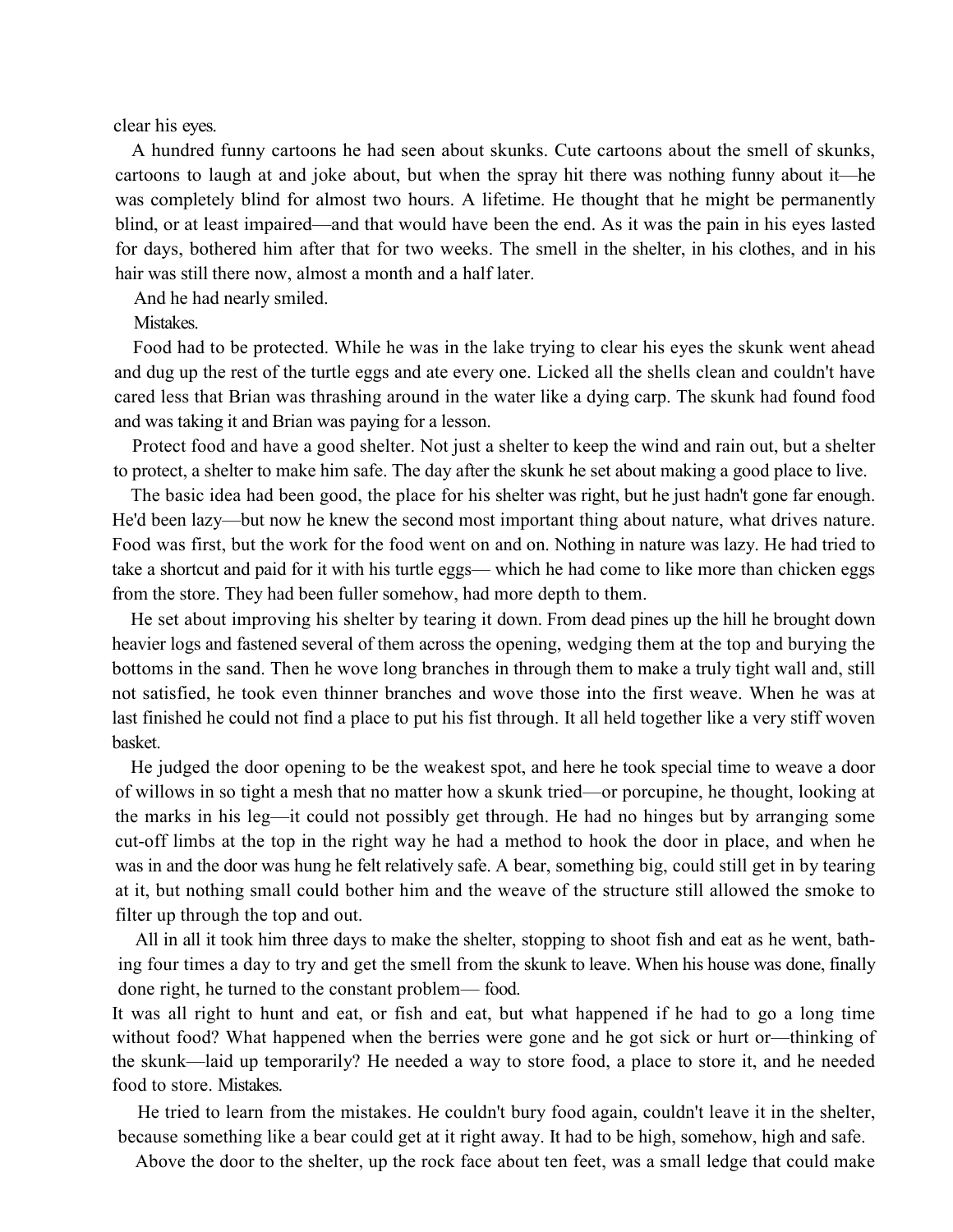a natural storage place, unreachable to animals— except that it was unreachable to him as well.

A ladder, of course. He needed a ladder. But he had no way to fashion one, nothing to hold the steps on, and that stopped him until he found a dead pine with many small branches still sticking out. Using his hatchet he chopped the branches off so they stuck out four or five inches, all up along the log, then he cut the log off about ten feet long and dragged it down to his shelter. It was a little heavy, but dry and he could manage it, and when he propped it up he found he could climb to the ledge with ease, though the tree did roll from side to side a bit as he climbed.

His food shelf—as he thought of it—had been covered with bird manure and he carefully scraped it clean with sticks. He had never seen birds there, but that was probably because the smoke from his fire went up right across the opening and they didn't like smoke. Still, he had learned and he took time to weave a snug door for the small opening with green willows, cutting it so it jammed in tightly, and when he finished he stood back and looked at the rock face—his shelter below, the food shelf above— and allowed a small bit of pride to come.

Not bad, he had thought, not bad for somebody who used to have trouble greasing the bearings on his bicycle. Not bad at all. Mistakes.

He had made a good shelter and food shelf, but he had no food except for fish and the last of the berries. And the fish, as good as they still tasted then, were not something he could store. His mother had left some salmon out by mistake one time when they went on an overnight trip to Cape Hesper to visit relatives and when they got back the smell filled the whole house. There was no way to store fish.

At least, he thought, no way to store them dead. But as he looked at the weave of his structure a thought came to him and he moved down to the water.

He had been putting the waste from the fish back in the water and the food had attracted hundreds of new ones.

"I wonder..."

They seemed to come easily to the food, at least the small ones. He had no trouble now shooting them and had even speared one with his old fish spear now that he knew to aim low. He could dangle something in his fingers and they came right up to it. It might be possible, he thought, might just be possible to trap them. Make some kind of pond...

To his right, at the base of the rock bluff, there were piles of smaller rocks that had fallen from the main chunk, splinters and hunks, from double-fist size to some as large as his head. He spent afternoon carrying rocks to the beach and making what amounted to a large pen for holding live fish—two rock "arms" that stuck out fifteen feet into the lake and curved together at the end. Where the arms came together he left an opening about two feet across, then he sat on the shore and waited.

# 15

THE DAYS had folded one into another and mixed so that after two or three weeks he only knew time had passed in days because he made a mark for each day in the stone near the door to his shelter. Real time he measured in events. A day was nothing, not a thing to remember—it was just sun coming up, sun going down, some light in the middle.

But events—events were burned into his memory and so he used them to remember time, to know and to remember what had happened, to keep a mental journal.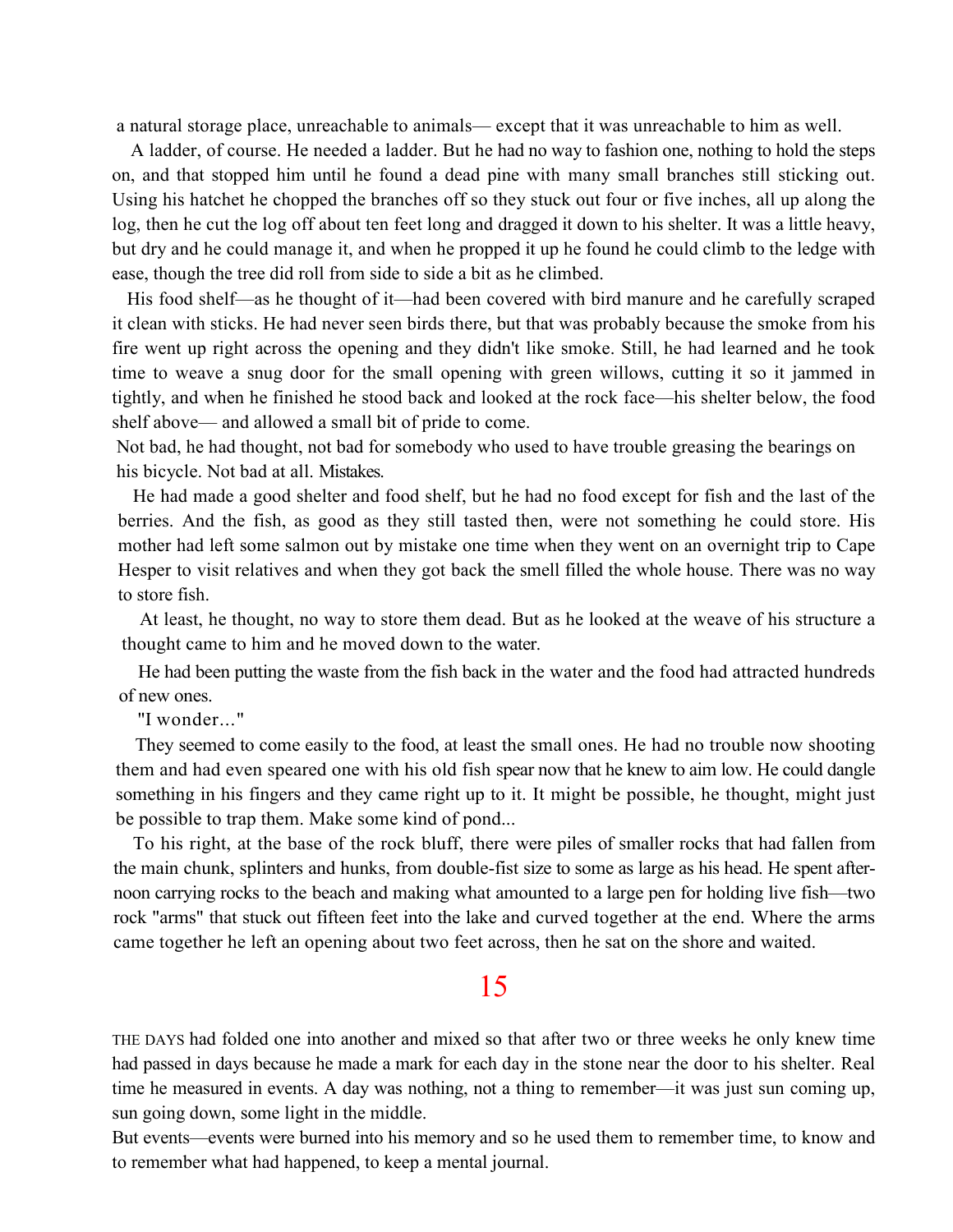There had been the day of First Meat. That had been a day that had started like the rest, up after the sun, clean the camp and make sure there is enough wood for another night. But it was a long time, a long time of eating fish and looking for berries, and he craved more, craved more food, heavier food, deeper food.

He craved meat. He thought in the night now of meat, thought of his mother's cooking a roast or dreamed of turkey, and one night he awakened before he had to put wood on the fire with his mouth making saliva and the taste of pork chops in his mouth. So real, so real. And all a dream, but it left him intent on getting meat.

He had been working farther and farther out for wood, sometimes now going nearly a quarter of a mile away from camp for wood, and he saw many small animals. Squirrels were everywhere, small red ones that chattered at him and seemed to swear and jumped from limb to limb. There were also many rabbits—large, gray ones with a mix of reddish far, smaller fast gray ones that he saw only at dawn. The larger ones sometimes sat until he was quite close, then bounded and jerked two or three steps before freezing again. He thought if he worked at it and practiced he might hit one of the larger rabbits with an arrow or a spear—never the small ones or the squirrels. They were too small and fast.

Then there were the foolbirds. They exasperated him to the point where they were close to driving him insane. The birds were everywhere, five and six in a flock, and their camouflage was so perfect that it was possible for Brian to sit and rest, leaning against a tree, with one of them standing right in front of him in a willow clump, two feet away—hidden—only to explode into deafening flight just when Brian least expected it. He just couldn't see them, couldn't figure out how to locate them before they flew, because they stood so perfectly still and blended in so perfectly well.

And what made it worse was that they were so dumb, or seemed to be so dumb, that it was almost insulting the way they kept hidden from him. Nor could he get used to the way they exploded up when they flew. It seemed like every time he went for wood, which was every morning, he spent the whole time jumping and jerking in fright as he walked. On one memorable morning he had actually reached for a piece of wood, what he thought to be a pitchy stump at the base of a dead birch, his fingers close to touching it, only to have it blow up in his face.

But on the day of First Meat he had decided the best thing to try for would be a foolbird and that morning he had set out with his bow and spear to get one; to stay with it until he got one and ate some meat. Not to get wood, not to find berries, but to get a bird and eat some meat.

At first the hunt had not gone well. He saw plenty of birds, working up along the shore of the lake to the end, then down the other side, but he only saw them after they flew. He had to find a way to see them first, see them and get close enough to either shoot them with the bow or use the spear, and he could not find a way to see them.

When he had gone halfway around the lake, and had jumped up twenty or so birds, he finally gave up and sat at the base of a tree. He had to work this out, see what he was doing wrong. There were birds there, and he had eyes—he just had to bring the two things together.

Looking wrong, he thought. I am looking wrong. More, more than that I am being wrong somehow— I am doing it the wrong way. Fine—sarcasm came into his thoughts—I know that, thank you. I know I'm doing it wrong. But what is right? The morning sun had cooked him until it seemed his brain was frying, sitting by the tree, but nothing came until he got up and started to walk again and hadn't gone two steps when a bird got up. It had been there all the time, while he was thinking about how to see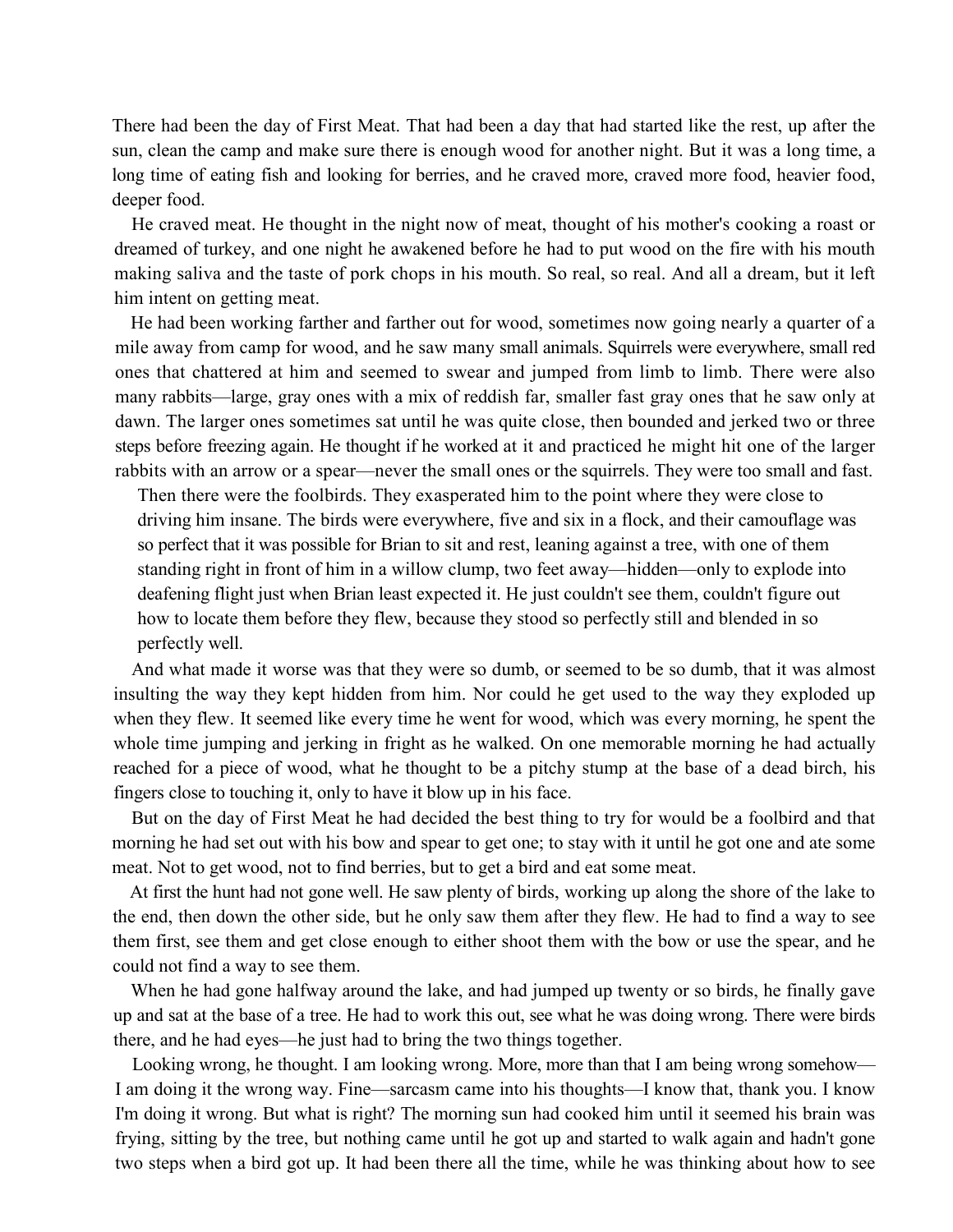them, right next to him—right there.

He almost screamed.

But this time, when the bird flew, something caught his eye and it was the secret key. The bird cut down toward the lake, then, seeing it couldn't land in the water, turned and flew back up the hill into the trees. When it turned, curving through the trees, the sun had caught it, and Brian, for an instant, saw it as a shape; sharp-pointed in front, back from the head in a streamlined bullet shape to the fat body.

Kind of like a pear, he had thought, with a point on one end and a fat little body; a flying pear.

And that had been the secret. He had been looking for feathers, for the color of the bird, for a bird sitting there. He had to look for the outline instead, had to see the shape instead of the feathers or color, had to train his eyes to see the shape...

It was like turning on a television. Suddenly he could see things he never saw before. In just moments, it seemed, he saw three birds before they flew, saw them sitting and got close to one of them, moving slowly, got close enough to try a shot with his bow.

He had missed that time, and had missed many more, but he saw them; he saw the little fat shapes with the pointed heads sitting in the brush all over the place. Time and again he drew, held, and let arrows fly but he still had no feathers on the arrows and they were little more than sticks that flopped out of the bow, sometimes going sideways. Even when a bird was seven or eight feet away the arrow would turn without feathers to stabilize it and hit brush or a twig. After a time he gave up with the bow. It had worked all right for the fish, when they came right to the end of the arrow, but it wasn't good for any kind of distance—at least not the way it was now.

But he had carried his fish spear, the original one with the two prongs, and he moved the bow to his left hand and carried the spear in his right.

He tried throwing the spear but he was not good enough and not fast enough—the birds could fly amazingly fast, get up fast. But in the end he found that if he saw the bird sitting and moved sideways toward it—not directly toward it but at an angle, back and forth—he could get close enough to put the spear point out ahead almost to the bird and thrust-lunge with it. He came close twice, and then, down along the lake not far from the beaver house he got his first meat.

The bird had sat and he had lunged and the two points took the bird back down into the ground and killed it almost instantly—it had fluttered a bit— and Brian had grabbed it and held it in both hands until he was sure it was dead.

Then he picked up the spear and the bow and trotted back around the lake to his shelter, where the fire had burned down to glowing coals. He sat looking at the bird wondering what to do. With the fish, he had just cooked them whole, left everything in and picked the meat off. This was different; he would have to clean it.

It had always been so simple at home. He would go to the store and get a chicken and it was all cleaned and neat, no feathers or insides, and his mother would bake it in the oven and he would eat it. His mother from the old time, from the time before, would bake it.

Now he had the bird, but he had never cleaned one, never taken the insides out or gotten rid of the feathers, and he didn't know where to start. But he wanted the meat—had to have the meat—and that drove him.

In the end the feathers came off easily. He tried to pluck them out but the skin was so fragile that it pulled off as well, so he just pulled the skin off the bird. Like peeling an orange, he thought, sort of. Except that when the skin was gone the insides fell out the back end.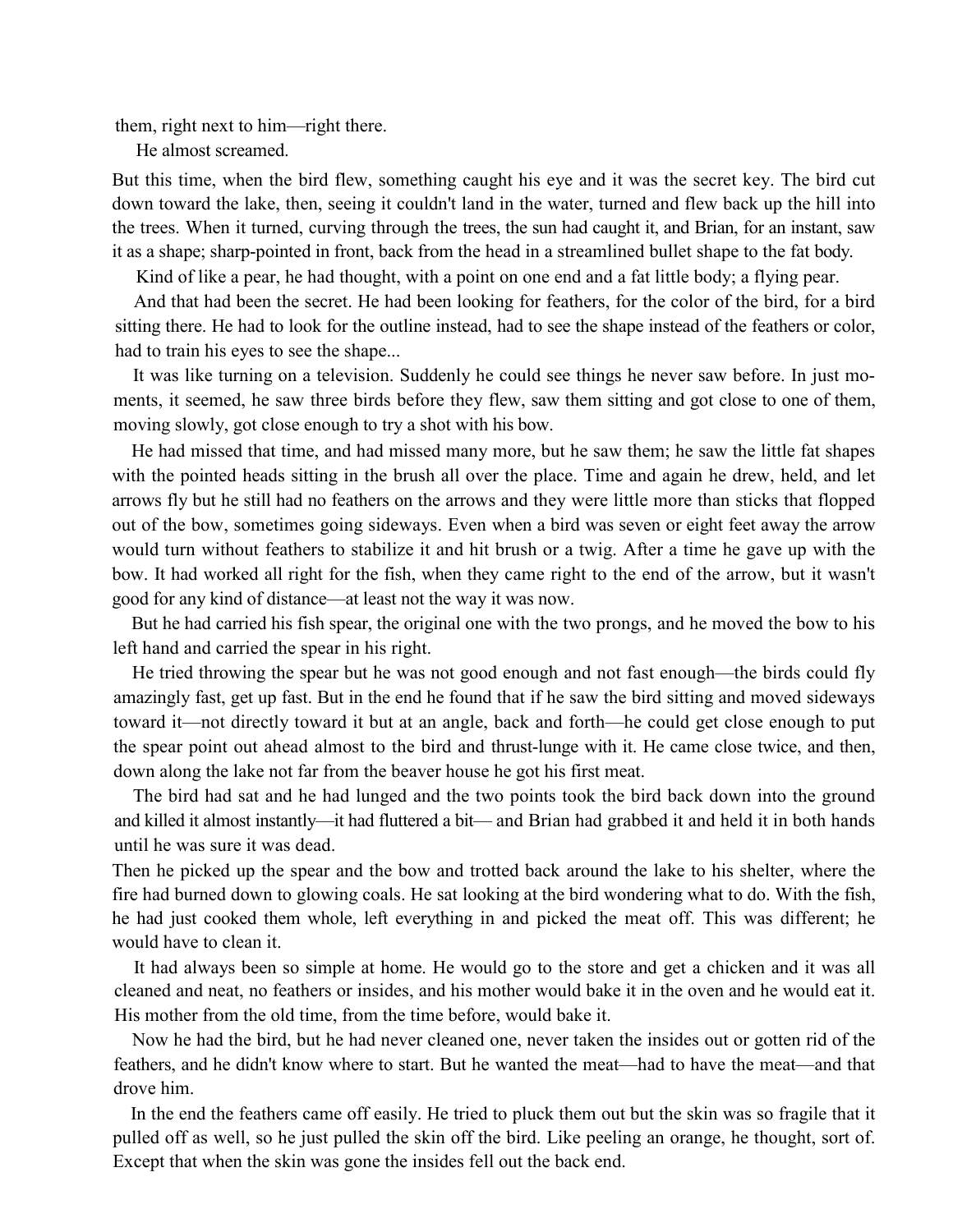He was immediately caught in a cloud of raw odor, a kind of steamy dung odor that came up from the greasy coil of insides that fell from the bird, and

he nearly threw up. But there was something else to the smell as well, some kind of richness that went with his hunger and that overcame the sick smell.

He quickly cut the neck with his hatchet, cut the feet off the same way, and in his hand he held something like a small chicken with a dark, fat, thick breast and small legs.

He set it up on some sticks on the shelter wall and took the feathers and insides down to the water, to his fish pond. The fish would eat them, or eat what they could, and the feeding action would bring more fish. On second thought he took out the wing and tail feathers, which were stiff and long and pretty—banded and speckled in browns and grays and light reds. There might be some use for them, he thought; maybe work them onto the arrows somehow.

The rest he threw in the water, saw the small round fish begin tearing at it, and washed his hands. Back at the shelter the flies were on the meat and he brushed them off. It was amazing how last they came, but when he built up the fire and the smoke increased the flies almost magically disappeared. He pushed a pointed stick through the bird and held it over the fire.

The fire was too hot. The flames hit the fat and the bird almost ignited. He held it higher but the heat was worse and finally he moved it to the side a bit and there it seemed to cook properly. Except that it only cooked on one side and all the juice dripped off. He had to rotate it slowly and that was hard to do with his hands so he found a forked stick and stuck it in the sand to put his cooking stick in. He turned it, and in this way he found a proper method to cook the bird.

In minutes the outside was cooked and the odor that came up was almost the same as the odor when his mother baked chickens in the oven and he didn't think he could stand it but when he tried to pull a piece of the breast meat off the meat was still raw inside.

Patience, he thought. So much of this was patience—waiting and thinking and doing things right. So much of all this, so much of all living was patience and thinking.

He settled back, turning the bird slowly, letting the juices go back into the meat, letting it cook and smell and smell and cook and there came a time when it didn't matter if the meat was done or not; it was black on the outside and hard and hot, and he would eat it.

He tore a piece from the breast, a sliver of meat, and put it in his mouth and chewed carefully, chewed as slowly and carefully as he could to get all the taste and he thought: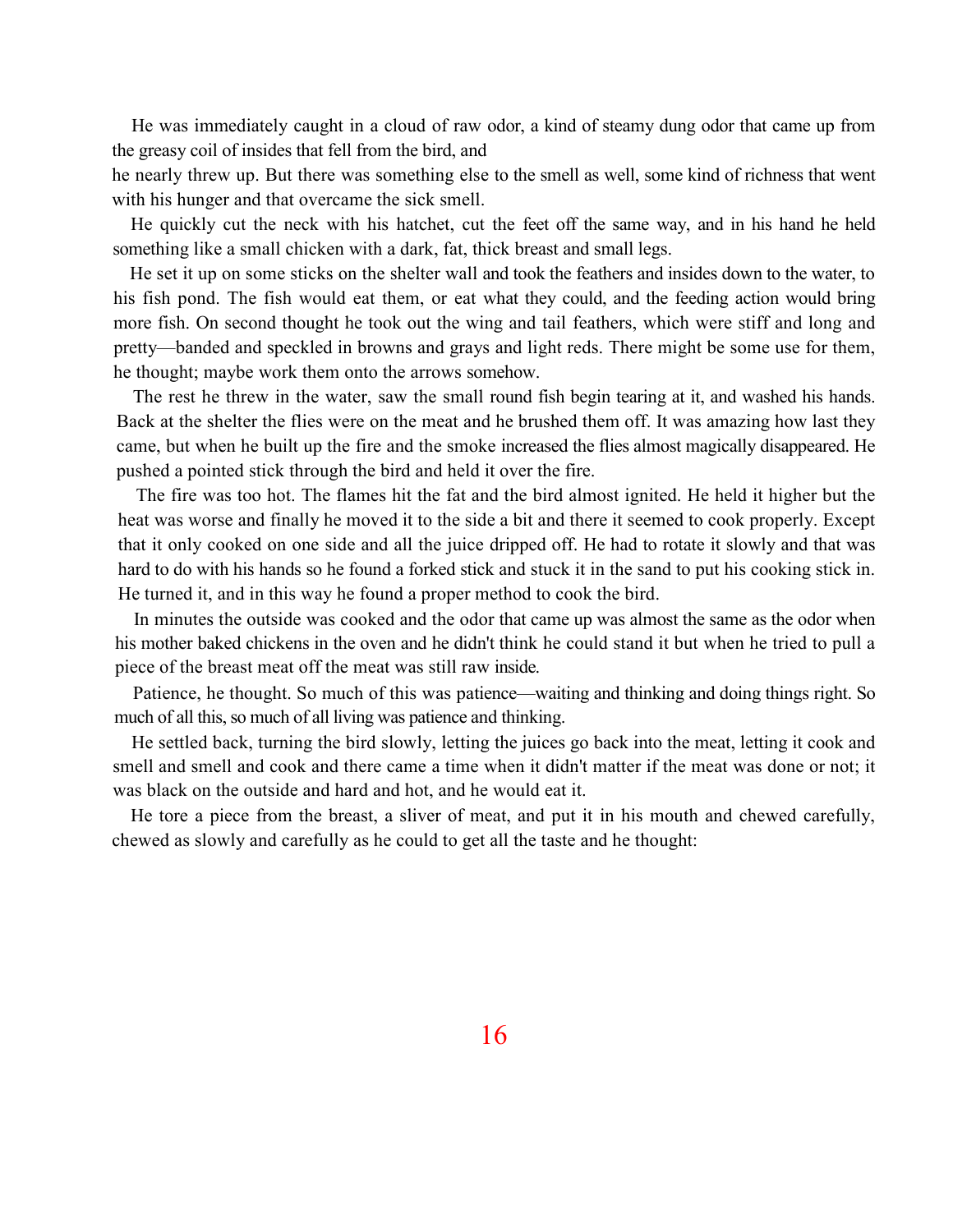AND Now he stood at the end of the long part of the lake and was not the same, would not be the same again.

There had been many First Days.

First Arrow Day—when he had used thread from his tattered old piece of windbreaker and some pitch from a stump to put slivers of feather on a dry willow shaft and make an arrow that would fly correctly. Not accurately—he never got really good with it—but fly correctly so that if a rabbit or a foolbird sat in one place long enough, close enough, and he had enough arrows, he could hit it.

That brought First Rabbit Day—when he killed one of the large rabbits with an arrow and skinned it as he had the first bird, cooked it the same to find the meat as good—not as rich as the bird, but still good—and there were strips of fat on the back of the rabbit that cooked into the meat to make it richer.

Now he went back and forth between rabbits and foolbirds when he could, filling in with fish in die middle.

Always hungry.

I am always hungry but I can do it now, I can get food and I know I can get food and it makes me more. I know what I can do.

He moved closer to the lake to a stand of nut brush. These were thick bushes with little stickler pods that held green nuts—nuts that he thought he might be able to eat but they weren't ripe yet. He was out for a foolbird and they liked to hide in the base of the thick part of the nut brush, back in where the stems were close together and provided cover.

In the second clump he saw a bird, moved close to it, paused when the head feathers came up and it made a sound like a cricket—a sign of alarm just before it flew—then moved closer when the feathers went down and the bird relaxed. He did this four times, never looking at the bird directly, moving toward it at an angle so that it seemed he was moving *off* to the side—he had perfected this method after many attempts and it worked so well that he had actually caught one witii his bare hands—until he was standing less than three feet from the bird, which was frozen in a hiding attitude in the brush.

The bird held for him and he put an arrow to the bow, one of the feathered arrows, not a fish arrow, and drew and released. It was a clean miss and he took another arrow out of the cloth pouch, at his belt, which he'd made from a piece of his wind-breaker sleeve, tied at one end to make a bottom. The foolbird sat still for him and he did not look directly at it until he drew the second arrow and aimed and released and missed again.

This time the bird jerked a bit and the arrow stuck next to it so close it almost brushed its breast. Brian only had two more arrows and he debated moving slowly to change the spear over to his right hand and use that to kill the bird. One more shot, he decided, he would try it again. He slowly brought another arrow out, put it on die string, and aimed and released and this time saw the flurry of feathers that meant he had made a hit.

The bird had been struck off-center and was flopping around wildly. Brian jumped on it and grabbed it and slammed it against the ground once, sharply, to kill it. Then he stood and retrieved his arrows and made sure they were all right and went down to the lake to wash the blood off his hands. He kneeled at the water's edge and put the dead bird and his weapons down and dipped his hands into the water.

It was very nearly the last act of his life. Later he would not know why he started to turn—some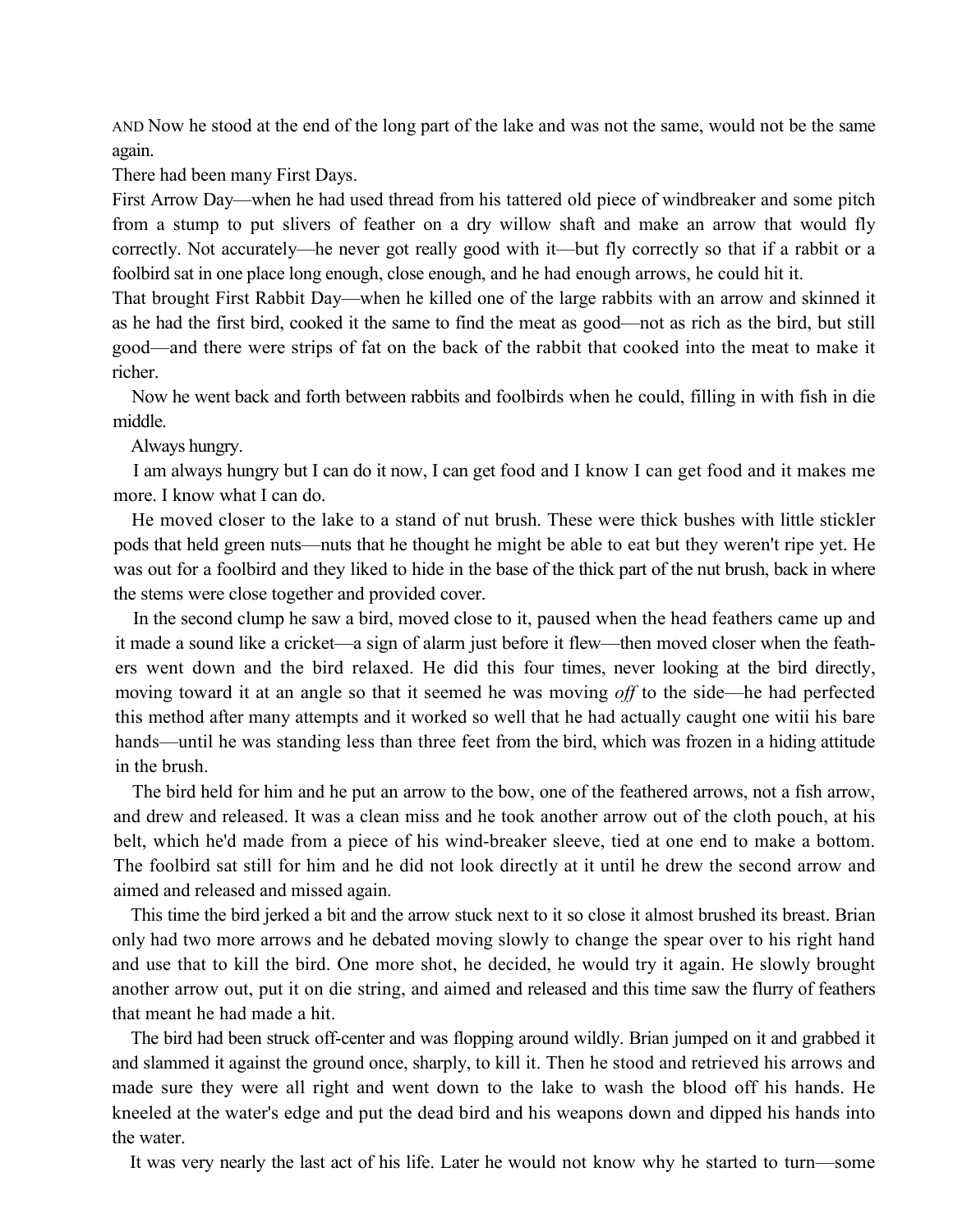smell or sound. A tiny brushing sound. But something caught his ear or nose and he began to turn, and had his head half around, when he saw a brown wall of fur detach itself from the forest to his rear and come down on him like a runaway truck. He just had time to see that it was a moose—he knew them from pictures but did not know, could not guess how large they were—when it hit him. It was a cow and she had no horns, but she took him in the left side of the back with her forehead, took him and threw him out into the water and then came after him to finish the job.

He had another half-second to fill his lungs with air and she was on him again, using her head to drive him down into the mud of the bottom. Insane, he thought. Just that, the word, insane. Mud filled his eyes, his ears, the horn boss on the moose drove him deeper and deeper into the bottom muck, and suddenly it was over and he felt alone.

He sputtered to the surface, sucking air and fighting panic, and when he wiped the mud and water out of his eyes and cleared them he saw the cow standing sideways to him, not ten feet away,

calmly chewing on a lily pad root. She didn't appear to even see him, or didn't seem to care about him, and Brian turned carefully and began to swim-crawl out of the water.

As soon as he moved, the hair on her back went up and she charged him again, using her head and front hooves this time, slamming him back and down into the water, on his back this time, and he screamed the air out of his lungs and hammered on her head with his fists and filled his throat with water and she left again.

Once more he came to the surface. But he was hurt now, hurt inside, hurt in his ribs and he stayed hunched over, pretended to be dead. She was standing again, eating. Brian studied her out of one eye, looking to the bank with the other, wondering how seriously he was injured, wondering if she would let him go this time.

Insane.

He started to move, ever so slowly; her head turned and her back hair went up—like the hair on an angry dog—and he stopped, took a slow breath, the hair went down and she ate. Move, hair up, stop, hair down, move, hair up—a half-foot at a time until

he was at the edge of the water. He stayed on his hands and knees—indeed, was hurt so he wasn't sure he could walk anyway, and she seemed to accept that and let him crawl, slowly, out of the water and up into the trees and brush.

When he was behind a tree he stood carefully and took stock. Legs seemed all right, but his ribs were hurt bad—he could only take short breaths and then he had a jabbing pain—and his right shoulder seemed to be wrenched somehow. Also his bow and spear and foolbird were in the water.

At least he could walk and he had just about decided to leave everything when the cow moved out of the deeper water and left him, as quickly as she'd come, walking down along the shoreline in the shallow water, with her long legs making sucking sounds when she pulled them free of the mud. Hanging on a pine limb, he watched her go, half expecting her to turn and come back to run over him again. But she kept going and when she was well gone from sight he went to the bank and found the bird, then waded out a bit to get his bow and spear. Neither of them were broken and the arrows, incredibly, were still on his belt in the pouch, although messed up with mud and water.

It took him most of an hour to work his way back around the lake. His legs worked well enough, but if he took two or three fast steps he would begin to breath deeply and the pain from his ribs would stop him and he would have to lean against a tree until he could slow back down to shallow breathing. She had done more damage than he had originally thought, the insane cow—no sense at all to it. Just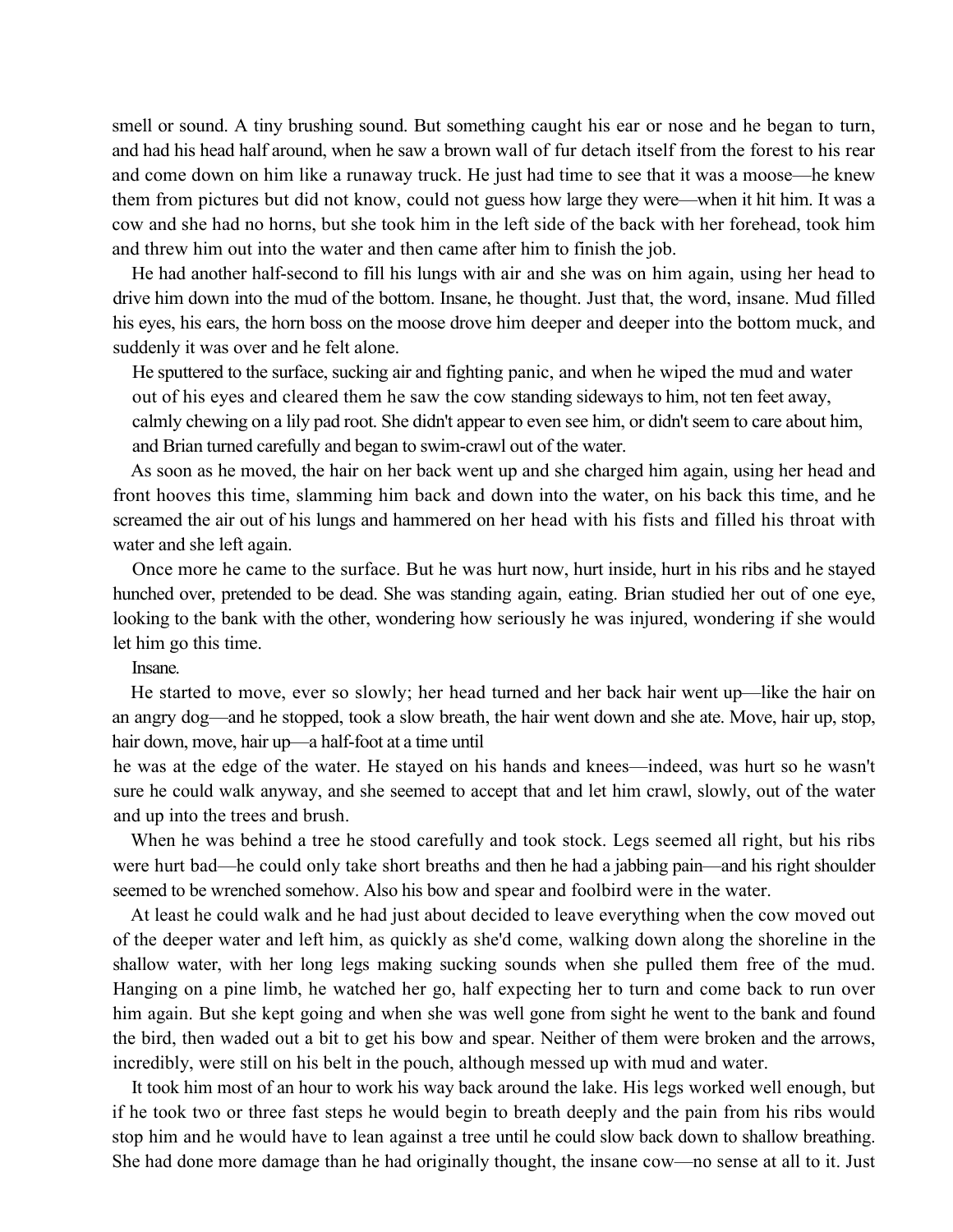madness. When he got to the shelter he crawled inside and was grateful that the coals were still glowing and that he had thought to get wood first thing in the mornings to be ready for the day, grateful that he had thought to get enough wood for two or three days at a time, grateful that he had fish nearby if he needed to eat, grateful, finally, as he dozed off, that he was alive.

So insane, he thought, letting sleep cover the pain in his Chest—such an insane attack for no reason and he fell asleep with his mind trying to make the moose have reason.

The noise awakened him.

It was a low sound, a low roaring sound that came from wind. His eyes snapped open not because it was loud but because it was new. He had felt wind in his shelter, felt the rain that came with wind and had heard thunder many times in the past forty-seven days but not this, not this noise. Low, almost alive, almost from a throat somehow, the sound, the noise was a roar, a far-off roar but coming at him and when he was fully awake he sat up in the darkness, grimacing with pain from his ribs.

The pain was different now, a tightened pain, and it seemed less—but the sound. So strange, he thought. A mystery sound. A spirit sound. A bad sound. He took some small wood and got the fire going again, felt some little comfort and cheer from the flames but also felt that he should get ready. He did not know how, but he should get ready. The sound was coming for him, was coming just for him, and he had to get ready. The sound wanted him.

He found the spear and bow where they were hanging on the pegs of the shelter wall and brought his weapons to the bed he had made of pine boughs. More comfort, but like the comfort of the flames it didn't work with this new threat that he didn't understand yet.

Restless threat, he thought, and stood out of the shelter away from the flames to study the sky but it was too dark. The sound meant something to him, something from his memory, something he had read about. Something he had seen on television. Something ... oh, he thought. Oh no.

It was wind, wind like the sound of a train, with the low belly roar of a train. It was a tornado. That was it! The roar of a train meant bad wind and it was coming for him. God, he thought, on top of the moose not this—not this.

But it was too late, too late to do anything. In the strange stillness he looked to the night sky, then turned back into his shelter and was leaning over to go through the door opening when it hit. Later he would think of it and find that it was the same as the moose. Just insanity. He was taken in the back by some mad force and driven into the shelter on his face, slammed down into the pine branches of his bed.

At the same time the wind tore at the fire and sprayed red coals and sparks in a cloud around him. Then it backed out, seemed to hesitate momentarily, and returned with a massive roar; a roar that took his ears and mind and body.

He was whipped against the front wall of the shelter like a rag, felt a ripping pain in his ribs again, then was hammered back down into the sand once more while the wind took the whole wall, his bed, the fire, his tools—all of it—and threw it out into the lake, gone out of sight, gone forever. He felt a burning on his neck and reached up to find red coals there. He brushed those off, found more in his pants, brushed those away, and the wind hit again, heavy gusts, tearing gusts. He heard trees snapping in the forest around the rock, felt his body slipping out and clawed at the rocks to hold himself down. He couldn't think, just held and knew that he was praying but didn't know what the prayer was knew that he wanted to be, stay and be, and then the wind moved to the lake.

Brian heard the great, roaring sucking sounds of water and opened his eyes to see the lake torn by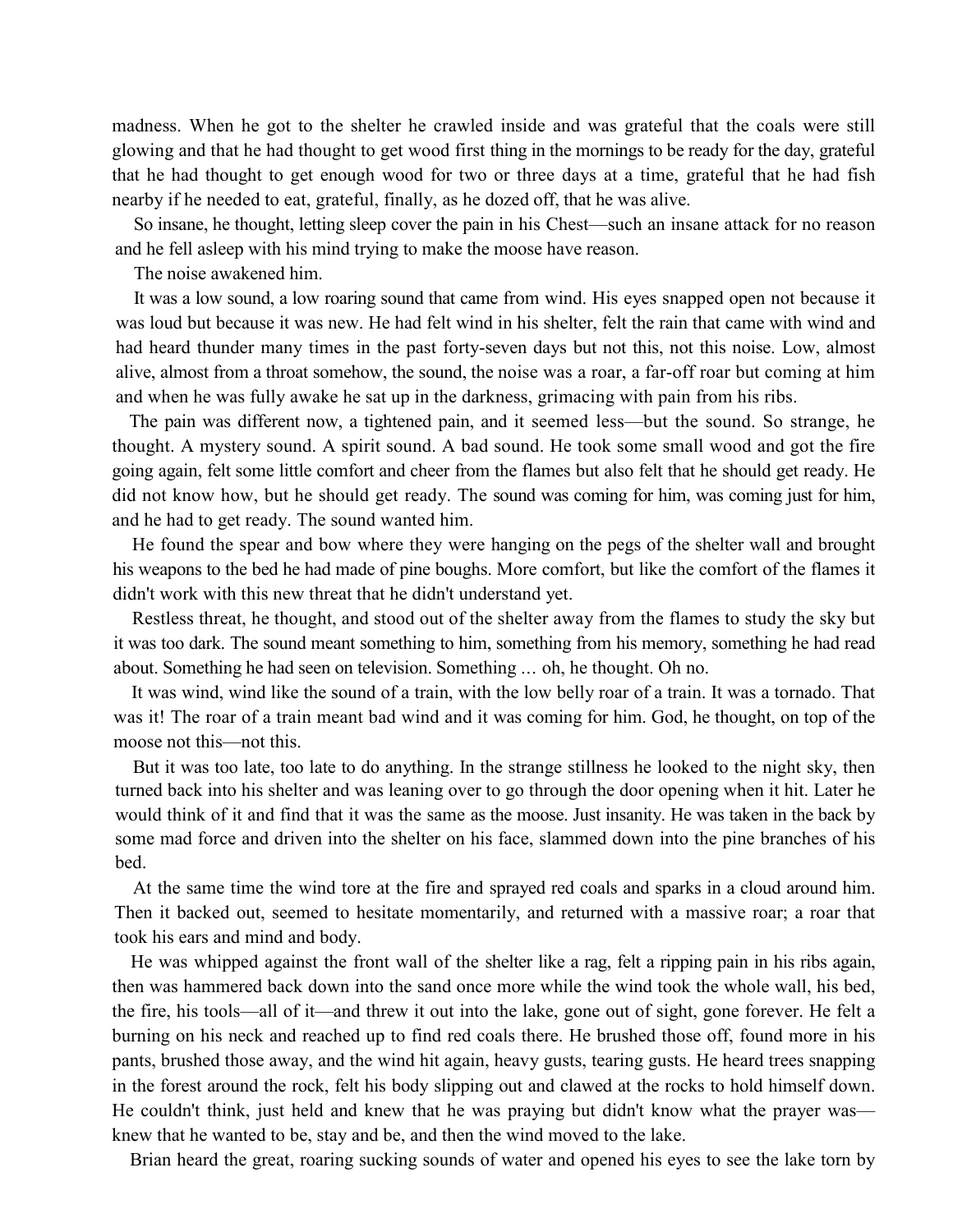the wind, the water slamming in great waves that went in all ways, fought each other and then rose in a spout of water going up into the night sky like a wet column of light. It was beautiful and terrible at the same time.

The tornado tore one more time at the shore on the opposite side of the lake—Brian could hear trees being ripped down—and then it was done, gone as rapidly as it had come. It left nothing, nothing but Brian in the pitch dark. He could find nothing of where his fire had been, not a spark, nothing of his shelter, tools, or bed, even the body of the foolbird was gone. I am back to nothing he thought, trying to find things in the dark—back to where I was when I crashed. Hurt, in the dark, just the same.

As if to emphasize his thoughts the mosquitoes— with the fire gone and protective smoke no longer saving him—came back in thick, nostril-clogging swarms. All that was left was the hatchet at his belt. Still there. But now it began to rain and in the downpour he would never find anything dry enough to get a fire going, and at last he pulled his battered body back in under the overhang, where his bed had been, and wrapped his arms around his ribs.

Sleep didn't come, couldn't come with the insects ripping at him, so he lay the rest of the night, slapping mosquitoes and chewing with his mind on the day. This, morning he had been fat—well, almost fat—and happy, sure of everything, with good weapons and food and the sun in his face and things looking good for the future, and inside of one day, just one day, he had been run over by a moose and a tornado, had lost everything and was back to square one. Just like that.

A flip of some giant coin and he was the loser.

But there is a difference now, he thought—there really is a difference. I might be hit but I'm not done. When the light comes I'll start to rebuild. I still have the hatchet and that's all I had in the first place.

Come on, he thought, baring his teeth in the darkness—come on. Is that the best you can do? Is that all you can hit me with—a moose and a tornado? Well, he thought, holding his ribs and smiling, then spitting mosquitoes out of his mouth. Well, that won't get the job done. That was the difference now. He had changed, and he was tough. I'm tough where it counts—tough in the head.

In the end, right before dawn a kind of cold snap came down—something else new, this cold snap and the mosquitoes settled back into the damp grass and under the leaves and he could sleep. Or doze. And the last thought he had that morning as he closed his eyes was: I hope the tornado hit the moose.

When he awakened die sun was cooking the inside of his mouth and had dried his tongue to leather. He had fallen into a deeper sleep with his mouth open just at dawn and it tasted as if he had been sucking on his foot all night.

He rolled out and almost bellowed with pain from his ribs. They had tightened in the night and seemed to pull at his chest when he moved. He slowed his movements and stood slowly, without stretching unduly, and went to the lake for a drink. At the shore he kneeled, carefully and with great gentleness, and drank and rinsed his mouth. To his right he saw that the fish pond was still there, although the willow gate was gone and there were no fish. They'll come back, he thought, as soon as I can make a spear or bow and get one or two for bait they'll come back.

He turned to look at his shelter—saw that some of the wood for the wall was scattered around the beach but was still there, then saw his bow jammed into a driftwood log, broken but with the precious string still intact. Not so bad now—not so bad. He looked down the shoreline for other parts of his wall and that's when he saw it.

Out in the lake, in the short part of the L, something curved and yellow was sticking six or eight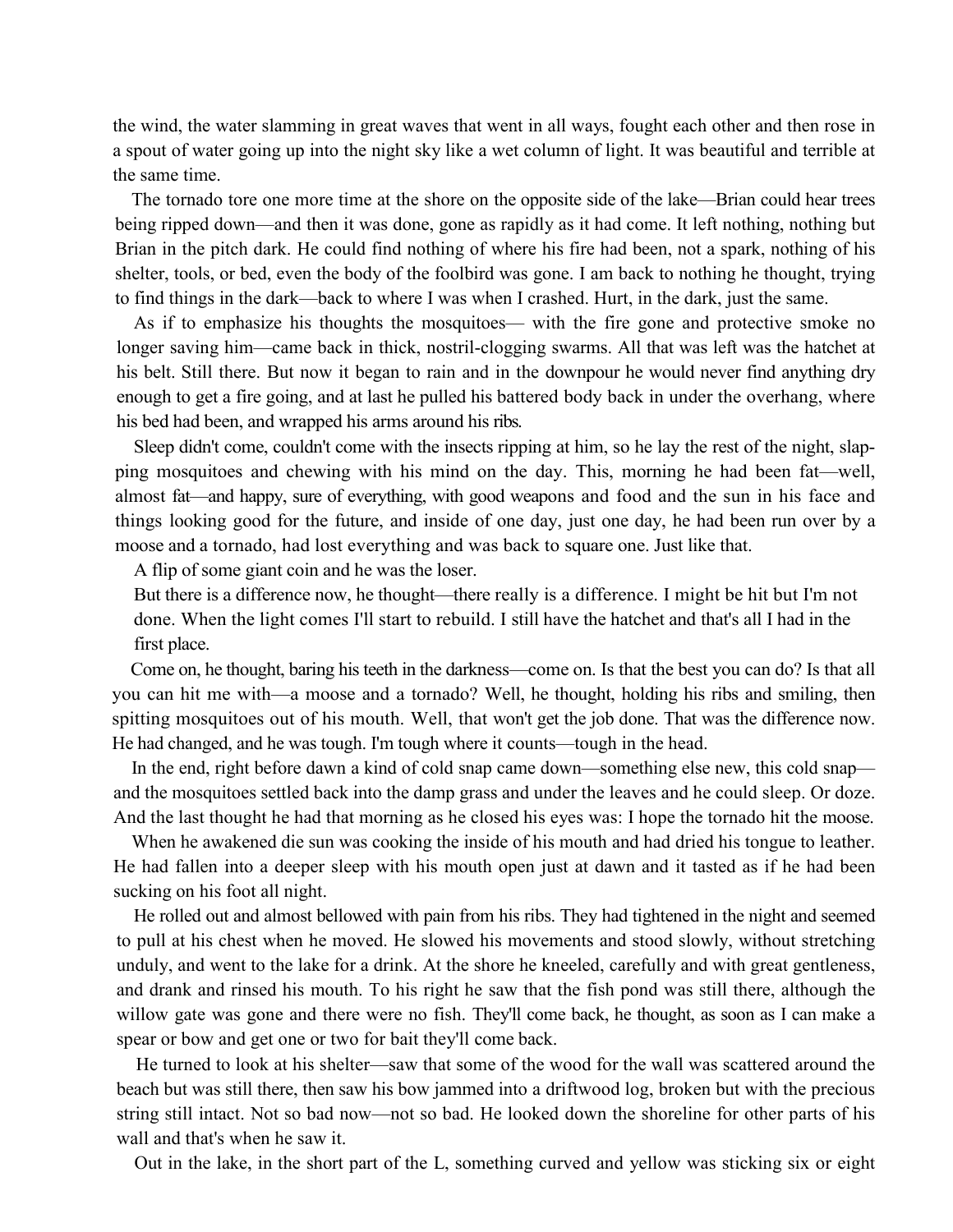inches out of the water. It was a bright color, not an earth or natural color, and for a second he could not place it, then he knew it for what it was.

# 17

HE TURNED BACK to his campsite and looked to the wreckage. He had a lot to do, rebuild his shelter, get a new fire going, find some food or get ready to find some food, make weapons—and he had to work slowly because his ribs hurt.

First things first. He tried to find some dry grass and twigs, then peeled bark from a nearby birch to shred into a fire nest. He worked slowly but even so, with his new skill he had a fire going in less than an hour. The flames cut the cool damp morning, crackled and did much to bring his spirits up, not to mention chasing away the incessant mosquitoes. With the fire going he searched for dry wood—the rain had driven water into virtually all the wood he could find—and at last located some in a thick evergreen where the top branches had covered the lower dead ones, keeping them dry.

He had great difficulty breaking them, not being able to pull much with his arm or chest muscles, but finally got enough to keep the fire going all day and into the night. With that he rested a bit, eased his chest, and then set about getting a shelter squared away.

Much of the wood from his original wall was still nearby and up in back of the ridge he actually found a major section of the weave still intact. The wind had torn it out, lifted it, and thrown it to the top of the ridge and Brian felt lucky once more that he had not been killed or more seriously injured which would have been the same, he thought. If he couldn't hunt he would die and if he were injured badly he would not be able to hunt.

He jerked and dragged wood around until the wall was once more in place—crudely, but he could improve it later. He had no trouble finding enough pine boughs to make a new bed. The storm had torn the forest to pieces—up in back of the ridge it looked like a giant had become angry and used some kind of a massive meat grinder on the trees. Huge pines were twisted and snapped off, blown sideways. The ground was so littered, with limbs and tree-tops sticking every which way, that it was hard to get through. He pulled enough thick limbs in for a bed, green and spicy with die new broken sap smell, and by evening he was exhausted, hungry, and hurting, but he had something close to a place to live again, a place to be.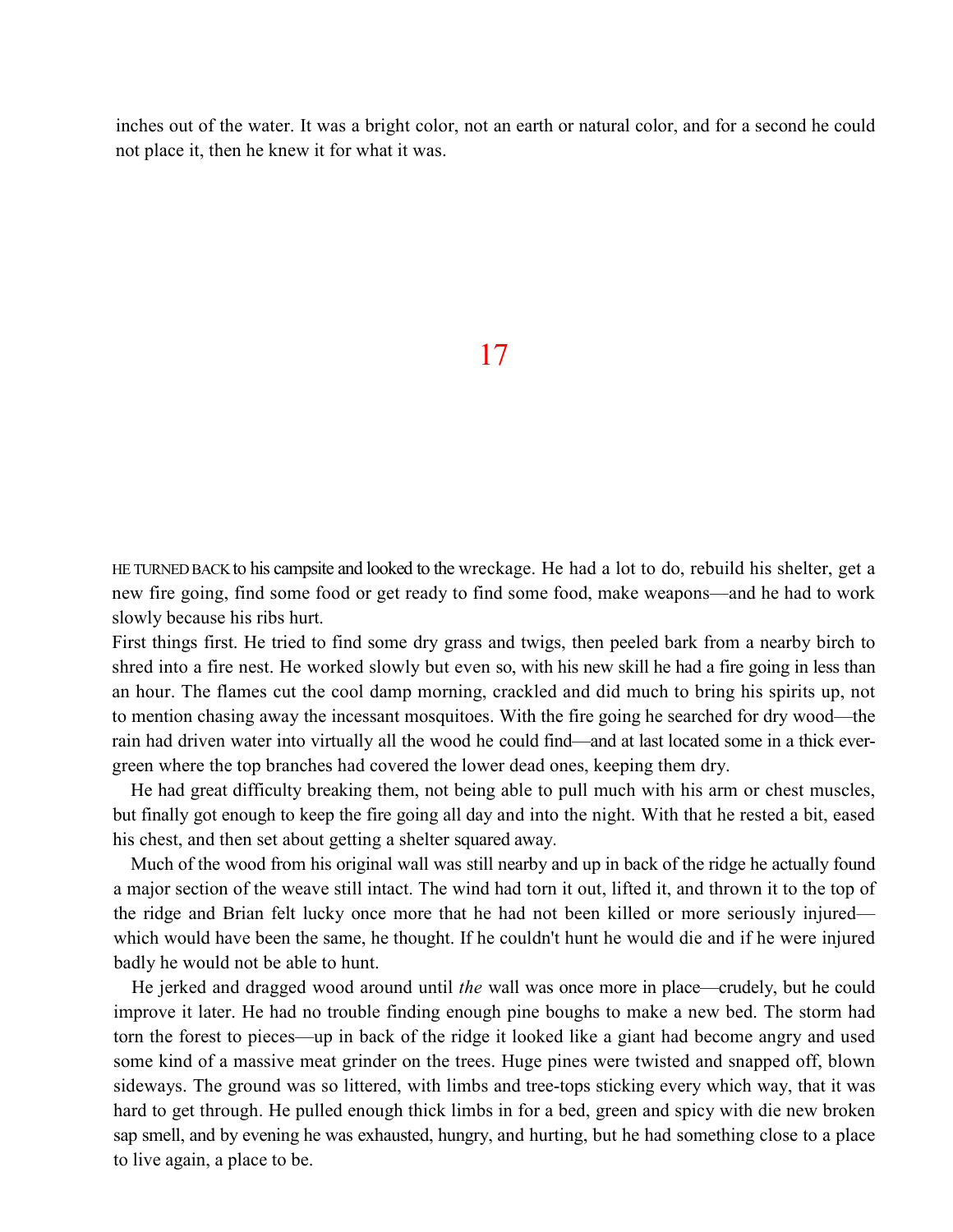Tomorrow, he thought, as he lay back in the darkness. Tomorrow maybe the fish would be back and he would make a spear and new bow and get some food. Tomorrow he would find food and refine the camp and bring things back to sanity from the one completely insane day.

He faced the fire. Curving his body, he rested his head on his arm, and began to sleep when a picture came into his head. The tail of the plane sticking out of the water. There it was, the tail sticking up. And inside the plane, near the tail somewhere, was the survival pack. It must have survived the crash because the plane's main body was still intact. That was the picture—the tail sticking up and the survival pack inside—right there in his mind as he dozed. His eyes snapped opened. If I could get at the pack, he thought. Oh, if I could get at the pack. It probably had food and knives and matches. It might have a sleeping bag. It might have fishing gear. Oh, it must have so many wonderful things—if I could get at the pack and just get some of those things. I would be rich. So rich if I could get at the pack.

Tomorrow. He watched the flames and smiled. Tomorrow I'll see. All things come tomorrow.

He slept, deep and down with only the picture of the plane tail sticking up in his mind. A healing sleep.

In the morning he rolled out before true light. In the gray dawn he built up the fire and found more wood for the day, feeling almost chipper because his ribs were much better now. With camp ready for the day he looked to the lake. Part of him half-expected the plane tail to be gone, sunk back into the depths, but he saw that it was still there, didn't seem to have moved at all.

He looked down at his feet and saw that there were some fish in his fish pen looking for the tiny bits of bait still left from before the wind came. He fought impatience to get on the plane project and remembered sense, remembered what he had learned. First food, because food made strength; first food, then thought, then action. There were fish at hand here, and he might not be able to get anything from the plane. That was all a dream.

The fish were real and his stomach, even his new shrunken stomach, was sending signals that it was savagely empty.

He made a fish spear with two points, not peeling the bark all the way back but just working on die pointed end. It took him an hour or so and all the time he worked he sat looking at the tail of die plane sticking up in the air, his hands working on the spear, his mind working on the problem of the plane.

When the spear was done, although still crude, he jammed a wedge between the points to spread them apart and went to the fish pond. There were not clouds of fish, but at least ten, and he picked one of the larger ones, a round fish almost six inches long, and put the spear point in die water, held it, then thrust with a flicking motion of his wrist when the fish was just above the point.

The fish was pinned neatly and he took two more with the same ease, then carried all three back up to the fire. He had a fish board now, a piece of wood he had flattened with the hatchet, that leaned up by the fire for cooking fish so he didn't have to hold a stick all the time. He put the three fish on the board, pushed sharpened pegs through their tails into cracks on the cooking board, and propped it next to die reddest part of the coals. In moments the fish were hissing and cooking with the heat and as soon as they were done, or when he could stand the smell no longer, he picked the steaming meat from under the loosened skin and ate it.

The fish did not fill him, did not even come close—fish meat was too light for that. But they gave him strength—he could feel it moving into his arms and legs—and he began to work on the plane project.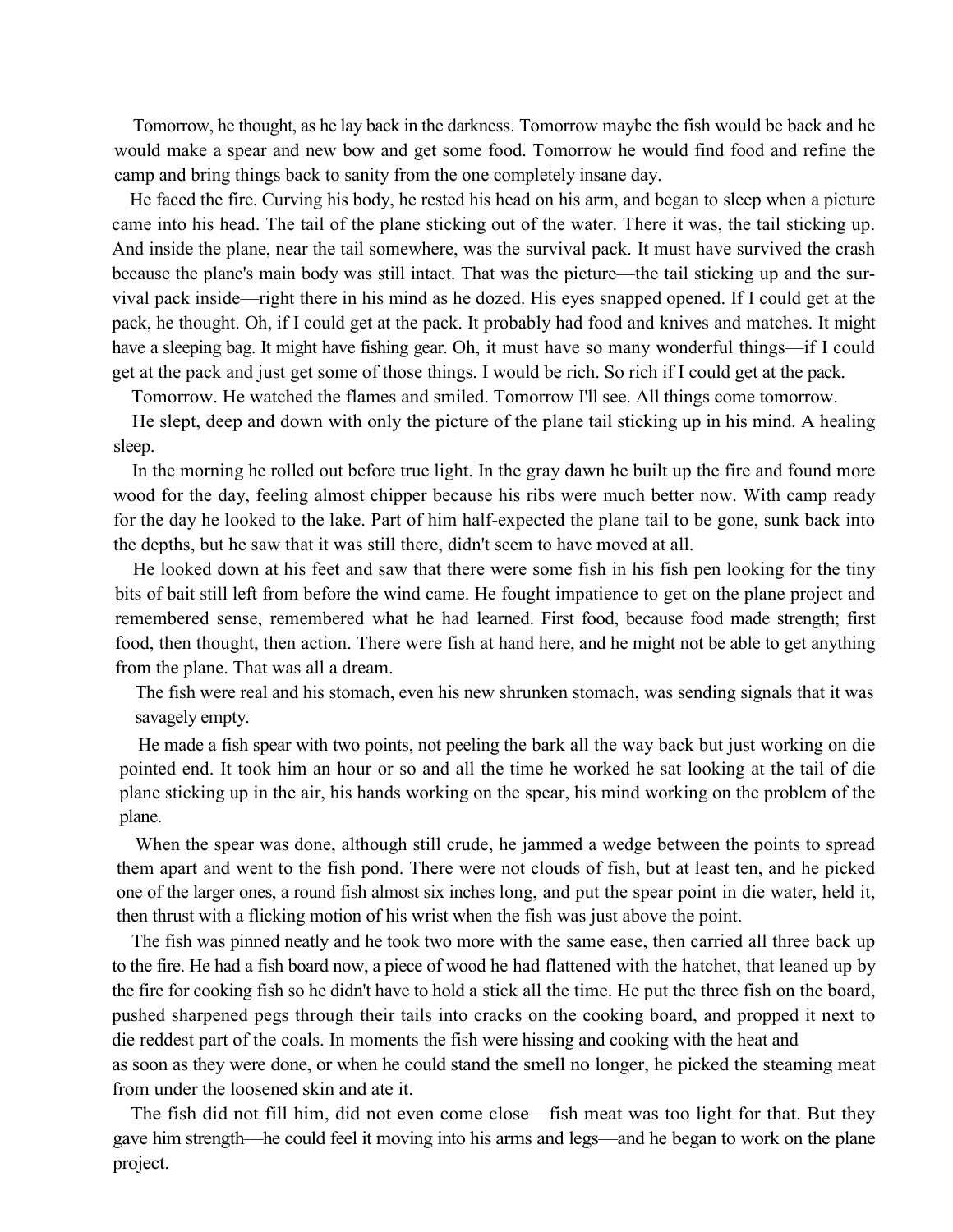While making the spear he had decided that what he would have to do was make a raft and pushpaddle the raft to the plane and tie it there for a working base. Somehow he would have to get into the tail, inside the plane—rip or cut his way in— and however he did it he would need an operating base of some kind. A raft.

Which, he found ruefully, was much easier said than done. There were plenty of logs around. The shore was littered with driftwood, new and old, tossed up and scattered by the tornado. And it was a simple matter to find four of them about the same length and pull them together.

Keeping them together was the problem. Without rope or crosspieces and nails the logs just rolled and separated. He tried wedging them together, crossing them over each other—nothing seemed to work. And he needed a stable platform to get the job done. It was becoming frustrating and he had a momentary loss of temper—as he would have done in the past, when he was the other person.

At that point he sat back on the beach and studied the problem again. Sense, he had to use his sense. That's all it took to solve problems— just sense.

It came then. The logs he had selected were smooth and round and had no limbs. What he needed were logs with limbs sticking out, then he could cross the limbs of one log over the limbs of another and "weave" them together as he had done his wall, the food shelf cover, and the fish gate. He scanned the area above the beach and found four dry treetops that had been broken off by the storm. These had limbs and he dragged them down to his work area at the water's edge and fitted them together.

It took most of the day. The limbs were cluttered and stuck any which way and he would have to cut one to make another fit, then cut one from another log to come back to the first one, then still another from a third log would have to be pulled in.

But at last, in the late afternoon he was done and the raft—which he called Brushpile One for its looks—hung together even as he pulled it into the water off the beach. It floated well, if low in the water, and in the excitement he started for the plane. He could not stand on it, but would have to swim alongside.

He was out to chest depth when he realized he had no way to keep the raft at the plane. He needed some way to tie it in place so he could work from it.

And for a moment he was stymied. He had no rope, only the bowstring and the other cut shoestring in his tennis shoes—which were by now looking close to dead, his toes showing at the tops. Then he remembered his windbreaker and he found the tattered part he used for an arrow pouch. He tore it into narrow strips and tied them together to make a rope or tie-down about four feet long. It wasn't strong, he couldn't use it to pull a Tarzan and swing from a tree, but it should hold the raft to the plane.

Once more he slid the raft off the beach and out into the water until he was chest deep. He had left his tennis shoes in the shelter and when he felt the sand turn to mud between his toes he kicked off the bottom and began to swim.

Pushing the raft, he figured, was about like trying to push an aircraft carrier. All the branches that stuck down into the water dragged and pulled and the logs themselves fought any forward motion and he hadn't gone twenty feet when he realized that it was going to be much harder than he thought to get the raft to the plane. It barely moved and if he kept going this way he would just about reach the plane at dark. He decided to turn back again, spend the night and start early in the morning, and he pulled the raft once more onto the sand and wipe-scraped it dry with his hand.

Patience. He was better now but impatience still ground at him a bit so he sat at the edge of the fish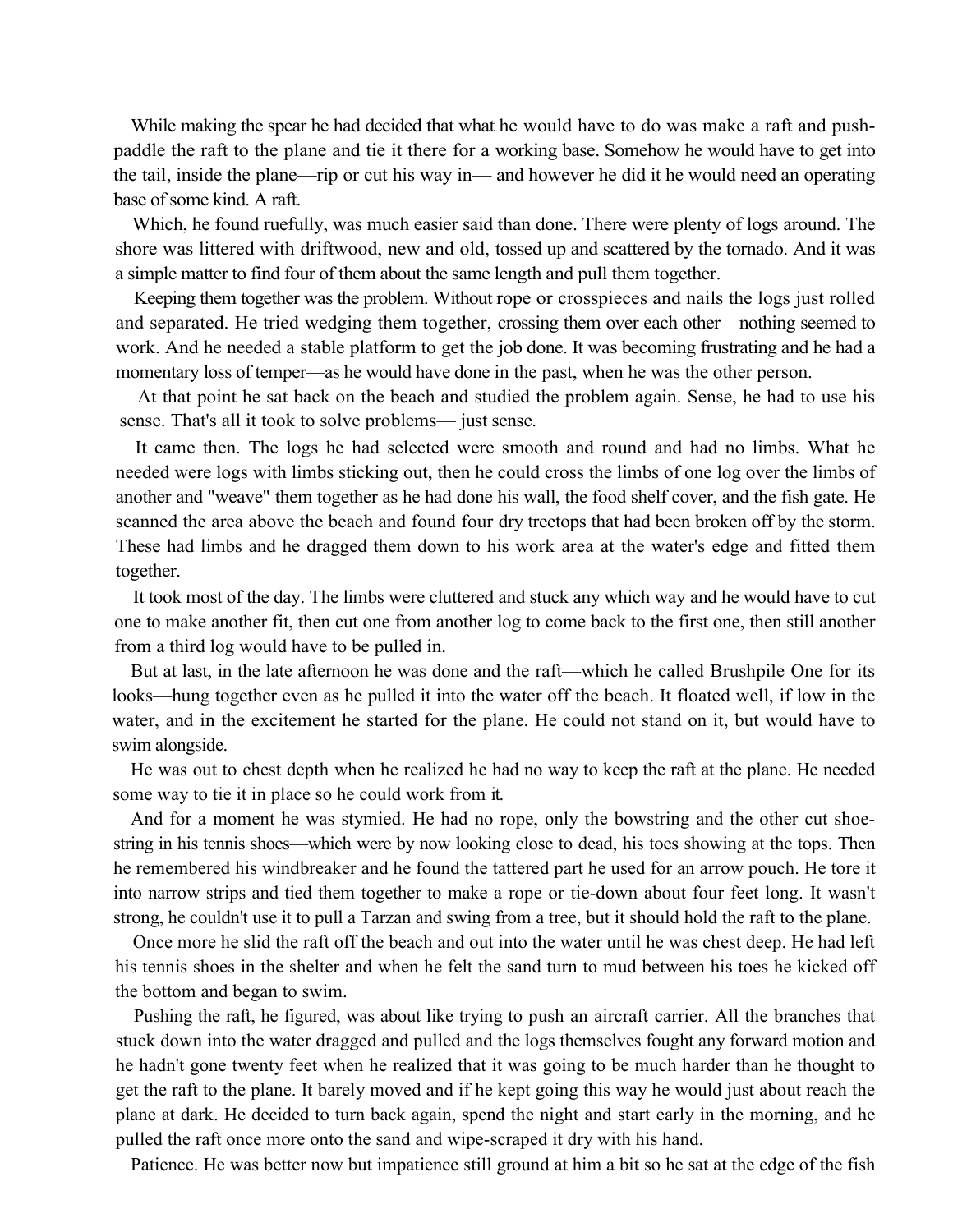pond with the new spear and took three more fish, cooked them up and ate them, which helped to pass die time until dark. He also dragged in more wood— endless wood—and then relaxed and watched the sun set over the trees in back of the ridge. West, he thought. I'm watching the sun set in the west. And that way was north where his father was, and that way east and that way south—and somewhere to the south and east his mother would be. The news would be on the television. He could visualize more easily his mother doing things than his father because he had never been to where his lather lived now. He knew everything about how his mother lived. She would have the small television on the kitchen counter on and be watching the news and talking about how awful it was in South Africa or how cute the baby in the commercial looked. Talking and making sounds, cooking sounds.

He jerked his mind back to the lake. There was great beauty here—almost unbelievable beauty.

The sun exploded the sky, just blew it up with the setting color, and that color came down into the water of the lake, lit the trees. Amazing beauty and he wished he could share it with somebody and say, "Look there, and over there, and see that..."

But even alone it was beautiful and he fed the fire to cut the night chill. There it is again, he thought, that late summer chill to the air, the smell of fall. He went to sleep thinking a kind of reverse question. He did not know if he would ever get out of this, could not see how it might be, but if he did somehow get home and go back to living the way he had lived, would it be just the opposite? Would he be sitting watching television and suddenly think about the sunset up in back of the ridge and wonder how the color looked in the lake?

#### Sleep.

In the morning the chill was more pronounced and he could see tiny wisps of vapor from his breath. He threw wood on the fire and blew until it flamed, then banked the flames to last and went down to the lake. Perhaps because the air was so cool the water felt warm as he waded in. He made sure the hatchet was still at his belt and the raft still held together, then set out pushing the raft and kick-swimming toward the tail of the plane.

As before, it was very hard going. Once an eddy of breeze came up against him and he seemed to be standing still and by the time he was close enough to the tail to see the rivets in the aluminum he had pushed and kicked for over two hours, was nearly exhausted and wished he had taken some time to get a fish or two and have breakfast. He was also wrinkled as a prune and ready for a break.

The tail looked much larger when he got next to it, with a major part of the vertical stabilizer showing and perhaps half of the elevators. Only a short piece of the top of the fuselage, the plane's body toward the tail, was out of the water, just a curve of aluminum, and at first he could see no place to tie the raft. But he pulled himself along the elevators to the end and there he found a gap that went in up by the hinges where he could feed his rope through.

With the raft secure he climbed on top of it and lay on his back for fifteen minutes, resting and letting the sun warm him. The job, he thought, looked impossible. To have any chance of success he would have to be strong when he started.

Somehow he had to get inside the plane. All openings, even the small rear cargo hatch, were underwater so he couldn't get at them without diving and coming up inside the plane.

Where he would be trapped.

He shuddered at that thought and then remembered what was in the front of die plane, down in the bottom of the lake, still strapped in the seat, the body of tile pilot. Sitting there in the water—Brian could see him, the big man with his hair waving in the current, his eyes open...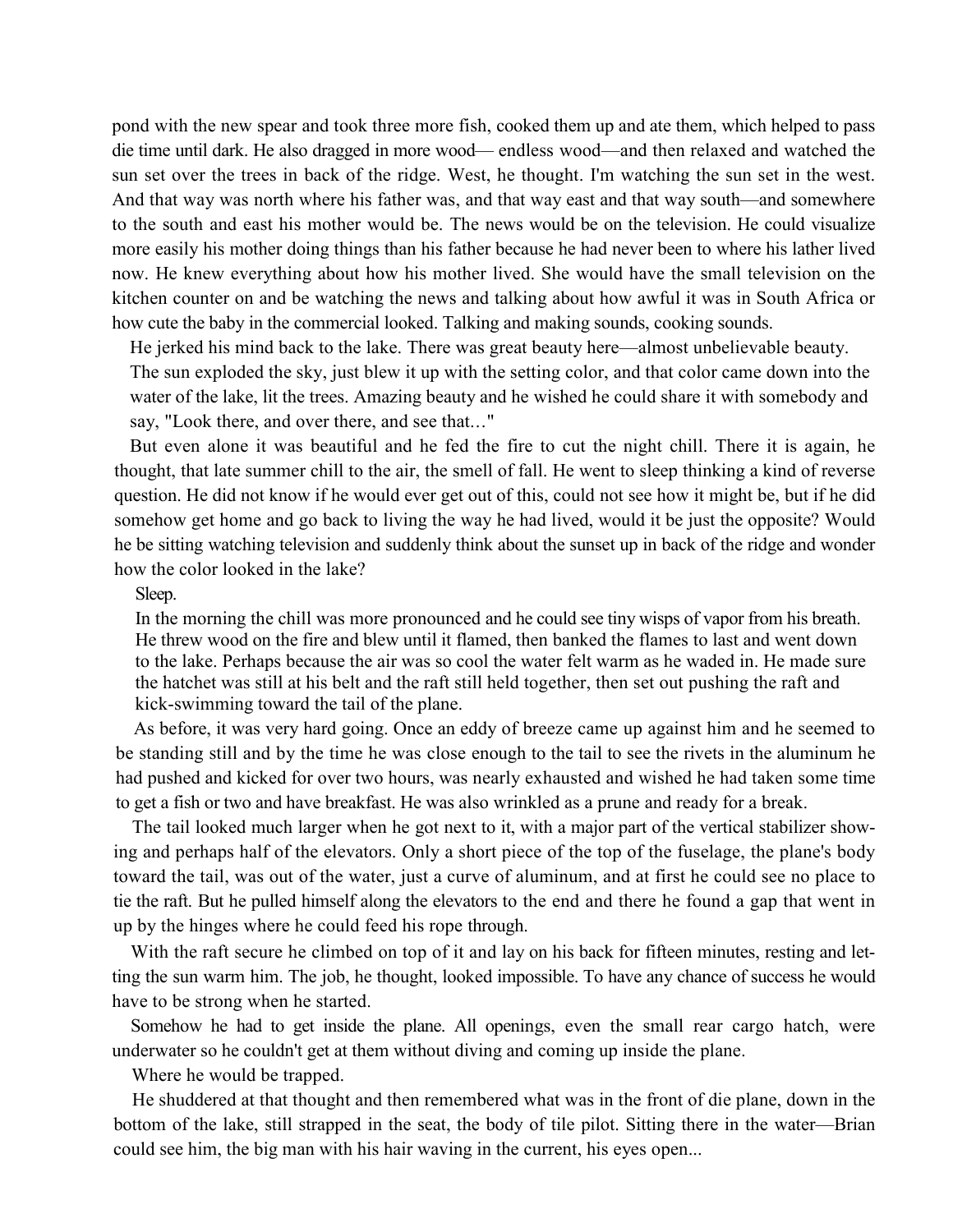Stop, he thought. Stop now. Stop that thinking. He was nearly at the point of swimming back to shore and forgetting the whole thing. But the image of the survival pack kept him. If he could get it out of the plane, or if he could just get into it and pull something out. A candy bar.

Even that—just a candy bar. It would be worth it.

But how to get at the inside of the plane?

He rolled off the raft and pulled himself around the plane. No openings. Three times he put his face in the water and opened his eyes and looked down. The water was murky, but he could see perhaps six feet and there was no obvious way to get into the plane. He was blocked.

# 18

BRIAN WORKED around the tail of the plane two more times, pulling himself along on the stabilizer and the elevator, but there simply wasn't a way in.

Stupid, he thought. I was stupid to think I could just come out here and get inside the plane. Nothing is that easy. Not out here, not in this place. Nothing is easy.

He slammed his fist against the body of the plane and to his complete surprise the aluminum covering gave easily under his blow. He hit it again, and once more it bent and gave and he found that even when he didn't strike it but just pushed, it still moved. It was really, he thought, very thin aluminum skin over a kind of skeleton and if it gave that easily he might be able to force his way through...

The hatchet. He might be able to cut or hack with the hatchet. He reached to his belt and pulled the hatchet out, picked a place where the aluminum gave to his push and took an experimental swing at it.

The hatchet cut through the aluminum as if it were soft cheese. He couldn't believe it. Three more hacks and he had a triangular hole the size of his hand and he could see four cables that he guessed were the control cables going back to the tail and he hit the skin of the plane with a frenzied series of hacks to make a still larger opening and he was bending a piece of aluminum away from two aluminum braces of some kind when he dropped the hatchet.

It went straight down past his legs. He felt it bump his foot and then go on down, down into the water and for a second he couldn't understand that he had done it. For all this time, all the living and fighting, the hatchet had been everything—he had always worn it. Without the hatchet he had nothing—no fire, no tools, no weapons—he was nothing. The hatchet was, had been him.

And he had dropped it.

"Arrrgghhh!" He yelled it, choked on it, a snarl-cry of rage at his own carelessness. The hole in the plane was still too small to use for anything and now he didn't have a tool.

"That was the kind of thing I would have done before," he said to the lake, to the sky, to the trees. "When I came here—I would have done that. Not now. Not now..."

Yet he had and he hung on the raft for a moment and felt sorry for himself. For his own stupidity. But as before, the self-pity didn't help and he knew that he had only one course of action.

He had to get the hatchet back. He had to dive and get it back.

But how deep was it? In the deep end of the gym pool at school he had no trouble getting to the bottom and that was, he was pretty sure, about eleven feet.

Here it was impossible to know the exact depth. The front end of the plane, anchored by the weight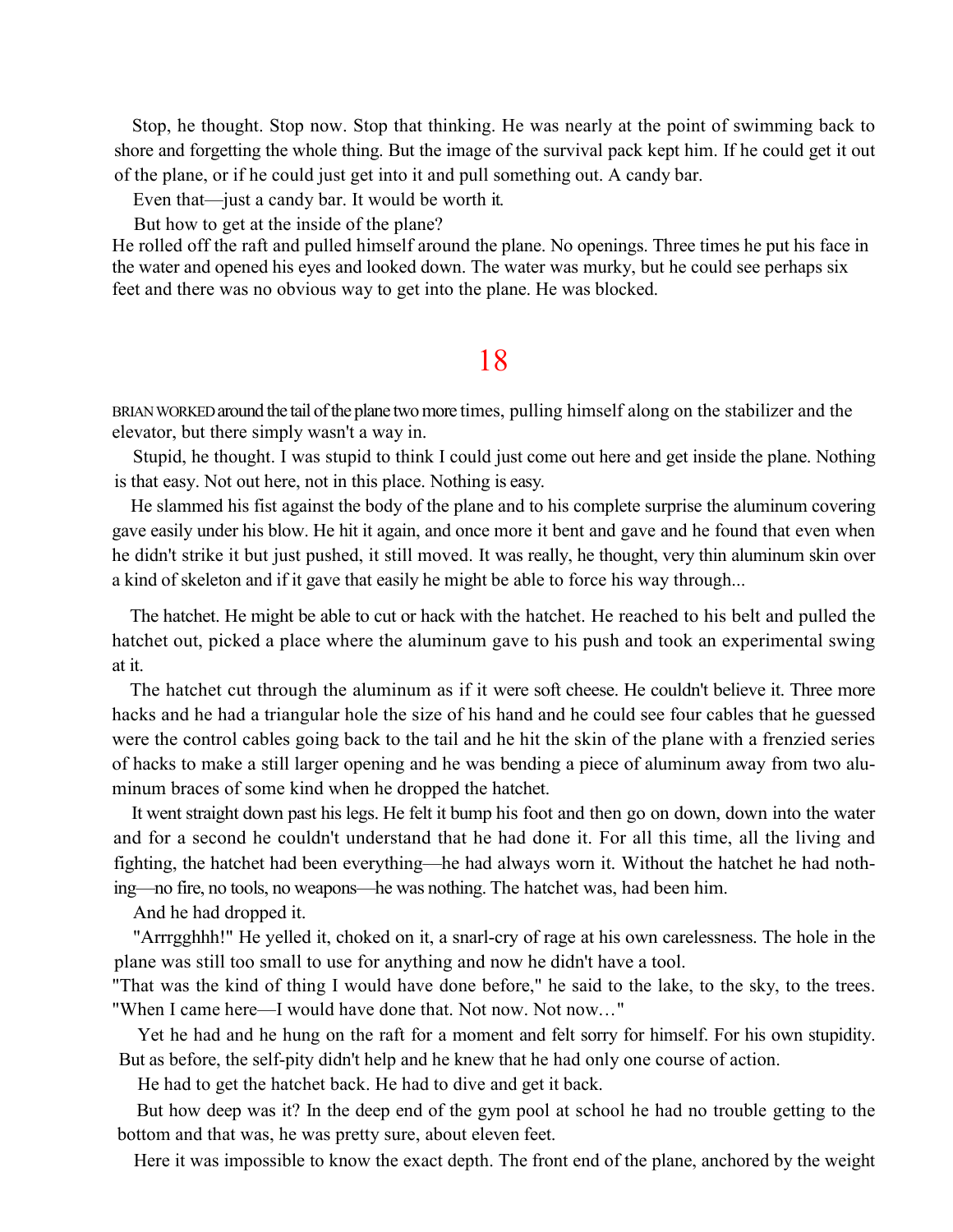of the engine, was obviously on the bottom but it came back up at an angle so the water wasn't as deep as the plane was long.

He pulled himself out of the water so his chest could expand, took two deep breaths and swiveled and dove, pulling his arms and kicking off the raft bottom with his feet.

His first thrust took him down a good eight feet but the visibility was only five feet beyond that and he could not see bottom yet. He clawed down six or seven more feet, the pressure pushing in his ears until he held his nose and popped them and just as

he ran out of breath and headed back up he thought he saw the bottom—still four feet below his dive.

He exploded out of the surface, bumping his head on the side of the elevator when he came up and took air tike a whale, pushing the stale air out until he wheezed, taking new in. He would have to get deeper yet and still have time to search while he was down there.

Stupid, he thought once more, cursing himself— just dumb. He pulled air again and again, pushing his chest out until he could not possibly get any more capacity, then took one more deep lungful, wheeled and dove again.

This time he made an arrow out of his arms and used his legs to push off the bottom of the raft, all he had in his legs, to spring-snap and propel him down. As soon as he felt himself slowing a bit he started raking back with his arms at his sides, like paddles, and thrusting with his legs like a frog and this time he was so successful that he ran his face into the bottom mud.

He shook his head to clear his eyes and looked around. The plane disappeared out and down in front of him. He thought he could see the windows and that made him think again of the pilot sitting inside and he forced his thoughts from it—but he could see no hatchet. Bad air triggers were starting to go off in his brain and he knew he was limited to seconds now but he held for a moment and tried moving out a bit and just as he ran out of air, knew that he was going to have to blow soon, he saw the handle sticking out of the mud. He made one grab, missed, reached again and felt his fingers close on the rubber. He clutched it and in one motion slammed his feet down into the mud and powered himself up. But now his lungs were ready to explode and he had flashes of color in his brain, explosions of color, and he would have to take a pull of water, take it into his lungs and just as he opened his mouth to take it in, to pull in all the water in the lake his head blew out of the surface and into the light.

"Tcbaaak!" It was as if a balloon had exploded. Old air blew out of his nose and mouth and he pulled new in again and again. He reached for the side of the raft and hung there, just breathing, until he could think once more—the hatchet clutched and shining in his right hand.

"All right... the plane. Still the plane..." He went back to the hole in the fuselage and began to chop and cut again, peeling the aluminum skin off in pieces. It was slow going because he was careful, very careful with the hatchet, but he hacked and pulled until he had opened a hole large enough to pull his head and shoulders in and look down

into the water. It was very dark inside the fuselage and he could see nothing—certainly no sign of the survival pack. There were some small pieces and bits of paper floating on the surface inside the plane—dirt from the floor of the plane that had floated up—but nothing substantial.

Well, he thought. Did you expect it to be easy? So easy that way? Just open her up and get the pack—right?

He would have to open it more, much more so he could poke down inside and see what he could find. The survival pack had been a zippered nylon bag, or perhaps canvas of some kind, and he thought it had been red, or was it gray? Well, that didn't matter. It must have been moved when the plane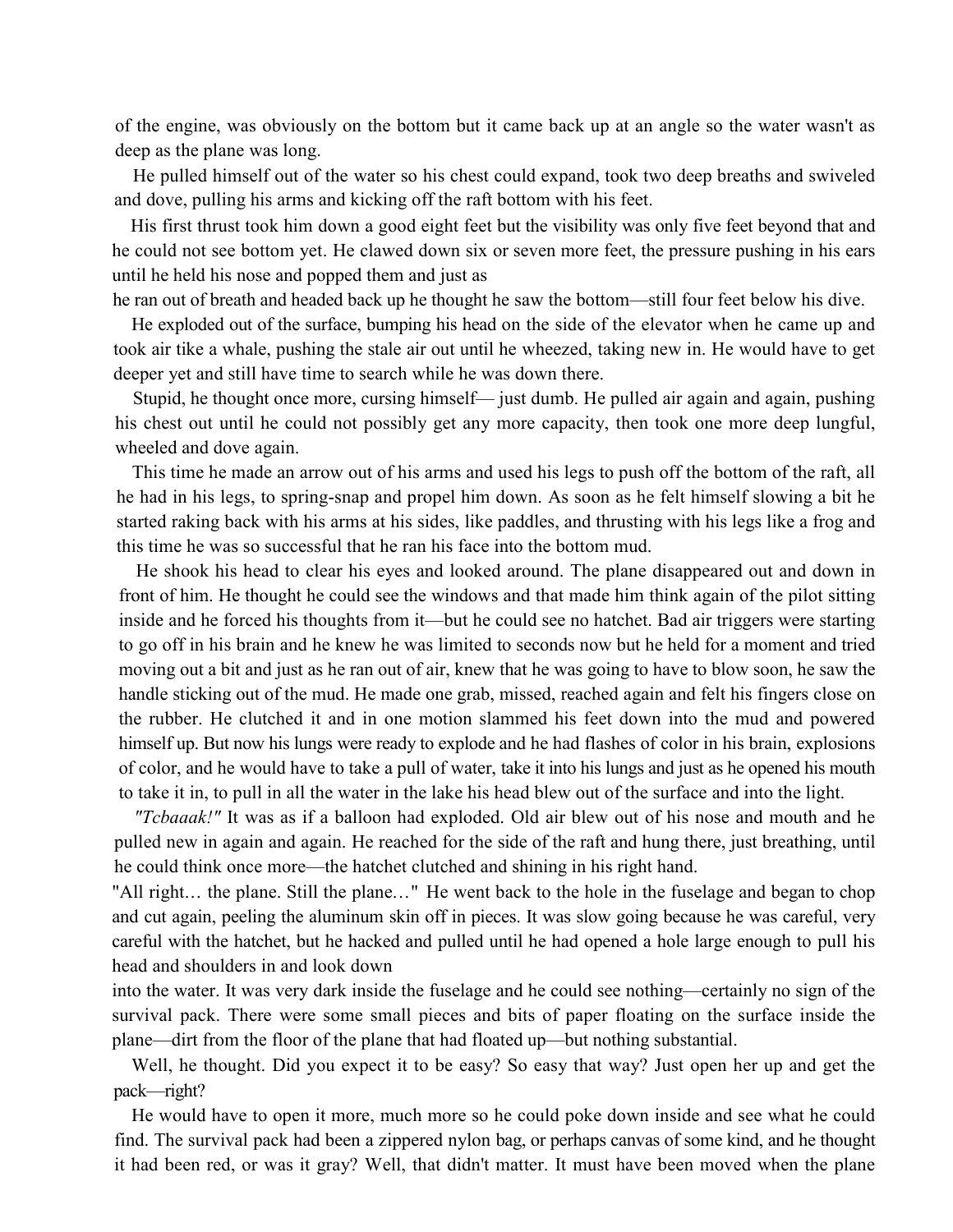crashed and it might be jammed down under something else.

He started chopping again, cutting the aluminum away in small triangles, putting each one on the raft as he chopped—he could never throw anything away again, he thought—because they might be useful later. Bits of metal, fish arrowheads or lures, maybe. And when he finally finished again he had cleaned away the whole side and top of the fuselage that stuck out of the water, had cut down into the water as far as he could reach and had a hole almost as big as he was, except that it was crossed and crisscrossed with aluminum—or it might be steel, he couldn't tell—braces and formers and cables. It was an awful tangled mess, but after chopping some braces away there was room for him to wiggle through and get inside.

He held back for a moment, uncomfortable with the thought of getting inside the plane. What if the tail settled back to the bottom and he got caught and couldn't get out? It was a horrible thought. But then he reconsidered. The thing had been up now for two days, plus a bit, and he had been hammering and climbing on it and it hadn't gone back down. It seemed pretty solid.

He eeled in through the cables and formers, wiggling and pulling until he was inside the tail with his head clear of the surface of the water and his legs down on the angled floor. When he was ready, he took a deep breath and pushed down along the floor with his legs, feeling for some kind of fabric or cloth—anything—with his bare feet. He touched nothing but the floor plates.

Up, a new breath, then he reached down to formers underwater and pulled himself beneath the water, his legs pushing down and down almost to the backs of the front seats and finally, on the left side of the plane, he thought he felt his foot hit cloth or canvas.

Up for more air, deep breathing, then one more grab at the formers and pushing as hard as he could he jammed his feet down and he hit it again, definitely canvas or heavy nylon, and this time when he pushed his foot he thought he felt something inside it; something hard.

It had to be the bag. Driven forward by the crash, it was jammed into the backs of the seats and caught on something. He tried to reach for it and pull but didn't have the air left and went up for more.

Lungs filled in great gulps, he shot down again, pulling on the formers until he was almost there, then wheeling down head first he grabbed at the cloth. It was the survival bag. He pulled and tore at it to loosen it and just as it broke free and his heart leaped to feel it rise he looked up, above the bag. In the light coming through the side window, the pale green light from the water, he saw the pilot's head only it wasn't the pilot's head any longer.

The fish. He'd never really thought of it, but the fish—the fish he had been eating all this time had to eat, too. They had been at the pilot all this time, almost two months, nibbling and chewing and all that remained was the not quite cleaned skull and when he looked up it wobbled loosely.

Too much. Too much. His mind screamed in horror and he slammed back and was sick in the water, sick so that he choked on it and tried to breathe water and could have ended there, ended with the pilot where it almost ended when they first arrived except that his legs jerked. It was instinctive, fear more than anything else, fear of what he had seen. But they jerked and pushed and he was headed up when they jerked and he shot to the surface, still inside the birdcage of formers and cables.

His head slammed into a bracket as he cleared and he reached up to grab it and was free, in the air, hanging up in the tail.

He hung that way for several minutes, choking and heaving and gasping for air, fighting to clear the picture of the pilot from his mind. It went slowly— he knew it would never completely leave—but he looked to the shore and there were trees and birds, the sun was getting low and golden over his shelter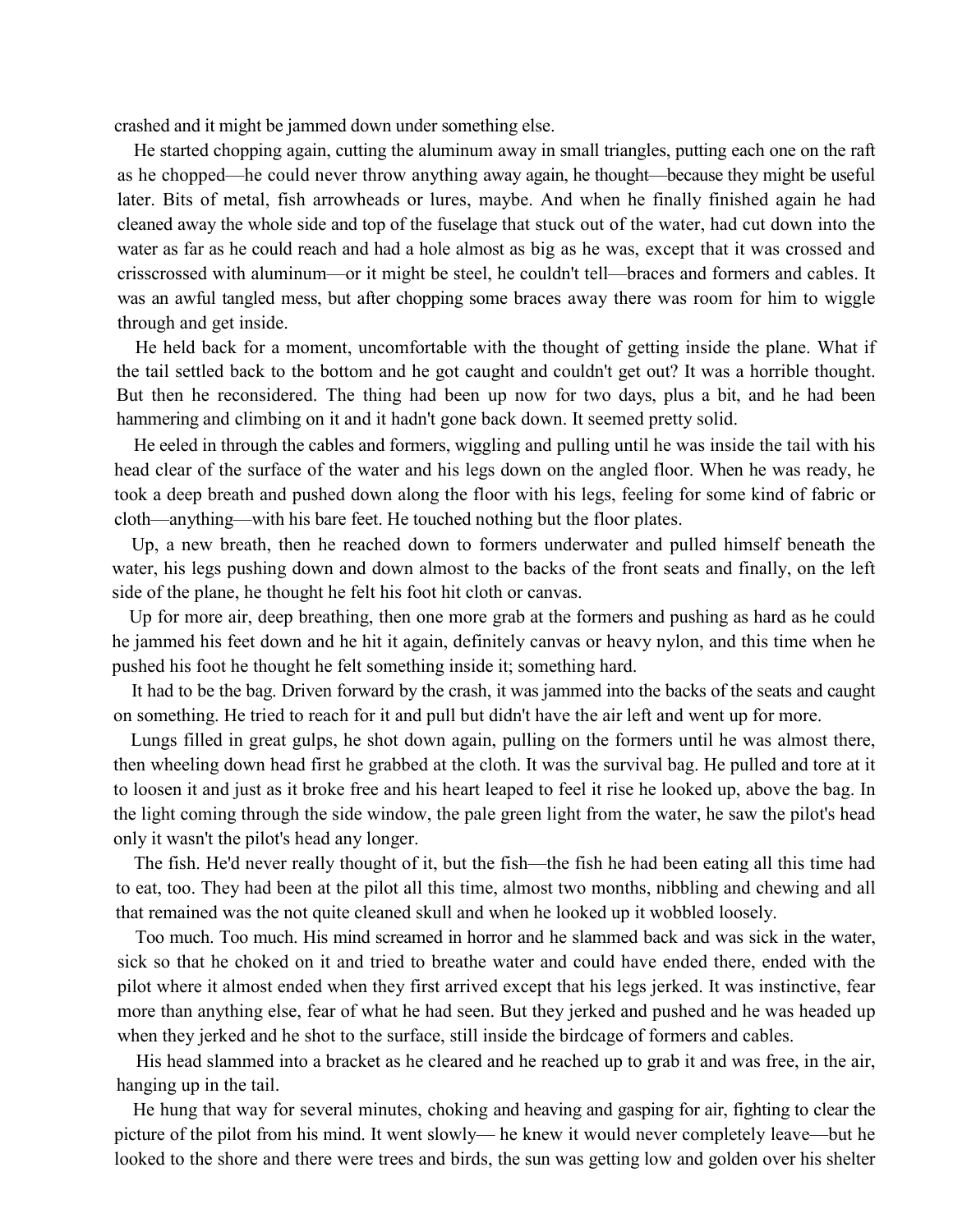and when he stopped coughing he could hear the gentle sounds of evening, the peace sounds, the bird sounds and the breeze in the trees.

The peace finally came to him and he settled his breathing. He was still a long way from being finished—had a lot of work to do. The bag was floating next to him but he had to get it out of die plane and onto the raft, then back to shore.

He wiggled out through the formers—it seemed harder than when he came in—and pulled the raft around. The bag fought him. It was almost as if it didn't want to leave the plane. He pulled and jerked and still it wouldn't fit and at last he had to change the shape of it, rearranging what was inside by pushing and pulling at the sides until he had narrowed it and made it longer. Even when it finally came it was difficult and he had to pull first at one side, then another, an inch at a time, squeezing it through.

All of this took some time and when he finally got the bag out and tied on top of the raft it was nearly dark, he was bone tired from working in the water all day, chilled deep, and he still had to push the raft to shore.

Many times he thought he would not make it. With the added weight of the bag—which seemed to get heavier by the foot—coupled with the fact that he was getting weaker all the time, the raft seemed barely to move. He kicked and pulled and pushed, taking the shortest way straight back to shore, hanging to rest many times, then surging again and again.

It seemed to take forever and when at last his feet hit bottom and he could push against the mud and slide the raft into the shore weeds to bump against the bank he was so weak he couldn't stand, had to crawl; so tired he didn't even notice the mosquitoes that tore into him like a gray, angry cloud.

He had done it.

That's all he could think now. He had done it.

He turned and sat on the bank with his legs in the water and pulled the bag ashore and began the long drag—he couldn't lift it—back down the shoreline to his shelter. Two hours, almost three he dragged and stumbled in the dark, brushing the mosquitoes away, sometimes on his feet, more often on his knees, finally to drop across the bag and to sleep when he made the sand in front of the doorway. He had done it.

## 19

#### TREASURE.

Unbelievable riches. He could not believe the contents of the survival pack.

The night before he was so numb with exhaustion he couldn't do anything but sleep. All day in the water had tired him so much that, in the end, he had fallen asleep sitting against his shelter wall, oblivious even to the mosquitoes, to the night, to anything. But with false gray dawn he had awakened, instantly, and began to dig in the pack—to find amazing, wonderful things.

There was a sleeping bag—which he hung to dry over his shelter roof on the outside—and foam sleeping pad. An aluminum cook set with four little pots and two frying pans; it actually even had a fork and knife and spoon. A waterproof container with matches and two small butane lighters. A sheath knife with a compass in the handle. As if a compass would help him, he thought, smiling. A first-aid kit with bandages and tubes of antiseptic paste and small scissors. A cap that said CESSNA across the front in large letters. Why a cap? he wondered. It was adjustable and he put it on immediately. A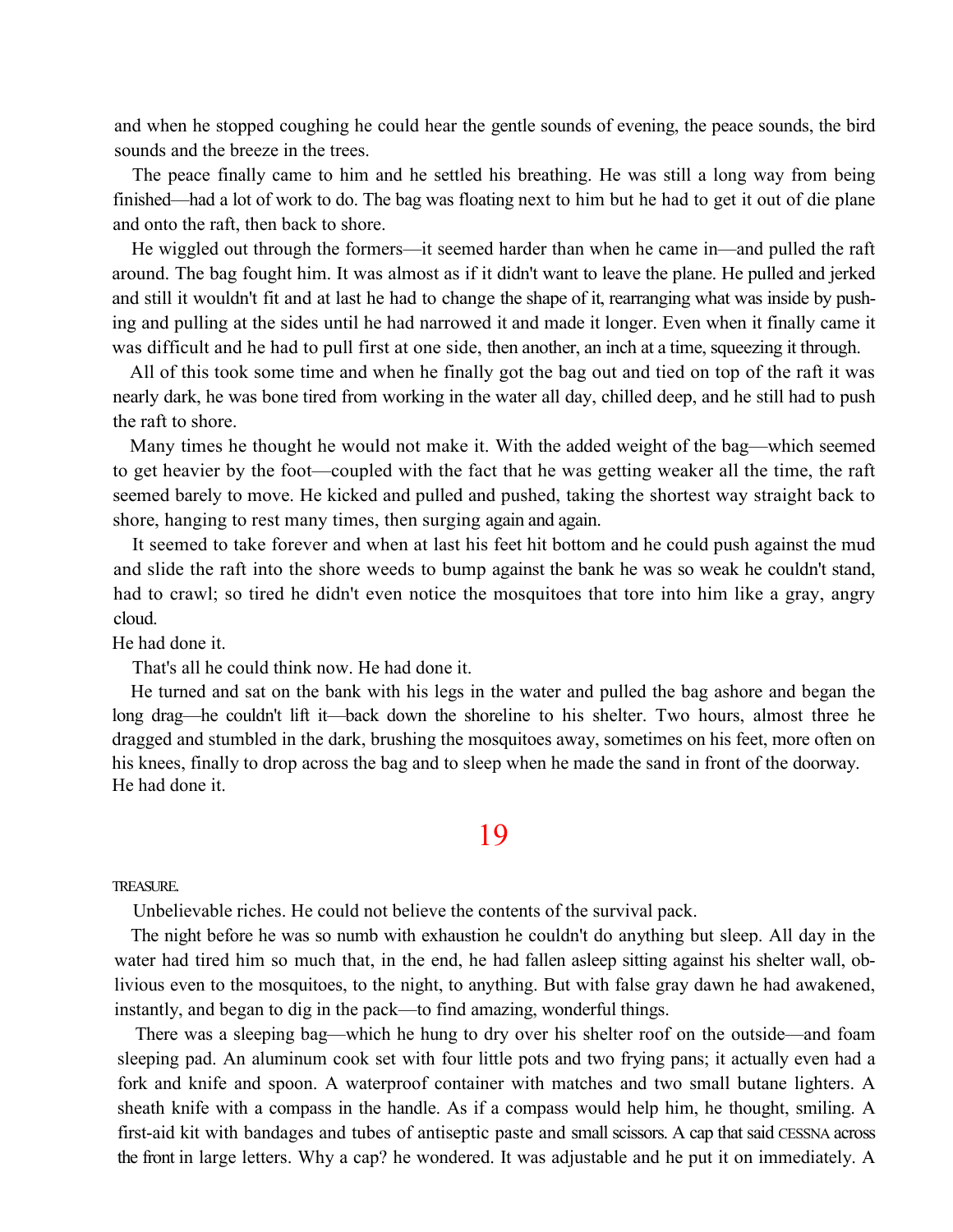fishing kit with four coils of line, a dozen small lures, and hooks and sinkers.

Incredible wealth. It was like all the holidays in the world, all the birthdays there were. He sat in the sun by die doorway where he had dropped the night before and pulled the presents—as he thought of them—out one at a time to examine them, turn them in the light, touch them and feel them with his hands and eyes.

Something that at first puzzled him. He pulled out what seemed to be the broken-off, bulky stock of a rifle and he was going to put it aside, thinking it might be for something else in the pack, when he shook it and it rattled. After working at it a moment he found the butt of the stock came off and inside there was a barrel and magazine and action assembly, with a clip and a full box of fifty shells. It was a .22 survival rifle—he had seen one once

in the sporting goods store where he went for bike parts—and the barrel screwed onto the stock-He had never owned a rifle, never fired one, but had seen them on television, of course, and after a few moments figured out how to put it together by screwing the action onto the stock, how to load it and put the clip full of bullets into the action.

It was a strange feeling, holding the rifle. It somehow removed him from everything around him. Without the rifle he had to fit in, to be part of it all, to understand it and use it—the woods, all of it. With the rifle, suddenly, he didn't have to know; did not have to be afraid or understand. He didn't have to get close to a foolbird to kill it—didn't have to know how it would stand if he didn't look at it and moved off to the side.

The rifle changed him, the minute he picked it up, and he wasn't sure he liked the change very much. He set it aside, leaning it carefully against the wall. He could deal with that feeling later. The fire was out and he used a butane lighter and a piece of birchbark with small twigs to get another one started—marveling at how easy it was but feeling again that the lighter somehow removed him from where he was, what he had to know. With a ready flame he didn't have to know how to make a spark nest, or how to feed the new flames to make them grow. As with the rifle, he wasn't sure he liked the change.

Up and down, he thought. The pack was wonderful but it gave him up and down feelings.

With the fire going and sending up black smoke and a steady roar from a pitch-smelling chunk he put on, he turned once more to the pack. Rummaging through the food packets—he hadn't brought them out yet because he wanted to save them until last, glory in them—he came up with a small electronic device completely encased in a plastic bag. At first he thought it was a radio or cassette player and he had a surge of hope because he missed music, missed sound, missed hearing another voice. But when he opened the plastic and took the thing out and turned it over he could see that it wasn't a receiver at all. There was a coil of wire held together on the side by tape and it sprung into a three foot long antenna when he took the tape off. No speaker, no lights, just a small switch at the top and on the bottom he finally found, in small print:

Emergency Transmitter.

That was it. He turned the switch back and forth a few times but nothing happened—he couldn't even hear static—so, as with the rifle, he set it against the wall and went back to the bag. It was probably ruined in the crash, he thought.

Two bars of soap.

He had bathed regularly in the lake, but not with soap and he thought how wonderful it would be to wash his hair. Thick with grime and smoke dirt, frizzed by wind and sun, matted with fish and fool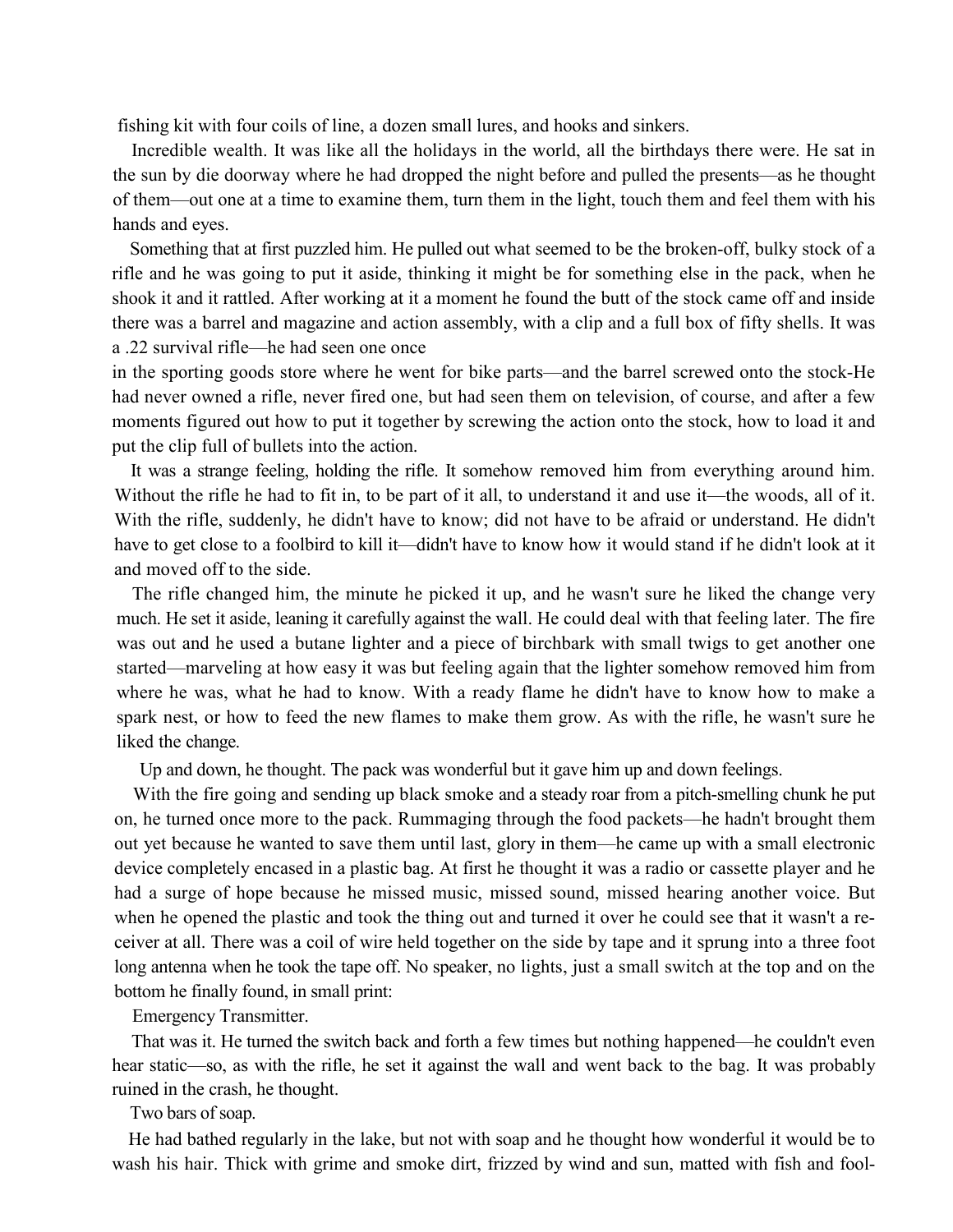bird grease, his hair had grown and stuck and tangled and grown until it was a clumped mess on his head. He could use the scissors from the first-aid kit to cut it off, then wash it with soap.

And then, finally—the food.

It was all freeze-dried and in such quantity that he thought, with this I could live forever. Package after package he took out, beef dinner with potatoes, cheese and noodle dinners, chicken dinners, egg and potato breakfasts, fruit mixes, drink mixes, dessert mixes, more dinners and breakfasts than he could count easily, dozens and dozens of them all packed in waterproof bags, all in perfect shape and when he had them all out and laid against the wall in stacks he couldn't stand it and he went through them again.

If I'm careful, he thought, they'll last as long as... as long as I need them to last. If I'm careful.... No. Not yet. I won't be careful just yet. First I am going to have a feast. Right here and now I am going to cook up a feast and eat until I drop and then I'll be careful.

He went into the food packs once more and selected what he wanted for his feast: a four-person beef and potato dinner, with orange drink for an appetizer and something called a peach whip for dessert. Just add water, it said on the packages, and cook for half an hour or so until everything was normal-size and done.

Brian went to the lake and got water in one of the aluminum pots and came back to the fire. Just that amazed him—to be able to carry water to the fire in a pot. Such a simple act and he hadn't been able to do it for almost two months. He guessed at the amounts and put the beef dinner and peach dessert on to boil, then went back to the lake and brought water to mix with the orange drink.

It was sweet and tangy—almost too sweet—but so good that he didn't drink it fast, held it in his mouth and let the taste go over his tongue. Tickling on the sides, sloshing it back and forth and then down, swallow, then another.

That, he thought, that is just fine. Just fine. He got more lake water and mixed another one and drank it fast, then a third one, and he sat with that near the fire but looking out across the lake, thinking how rich the smell was from the cooking beef dinner. There was garlic in it and some other spices and the smells came up to him and made him think of home, his mother cooking, the rich smells of the kitchen, and at that precise instant, with his mind full of home and the smell from the food filling him, the plane appeared.

He had only a moment of warning. There was a tiny drone but as before it didn't register, then suddenly, roaring over his head low and in back of the ridge a bushplane with floats fairly exploded into his life.

It passed directly over him, very low, tipped a wing sharply over the tail of the crashed plane in the lake, cut power, glided down the long part of the L of the lake, then turned and glided back, touching the water gently once, twice, and settling with a spray to taxi and stop with its floats gently bumping the beach in front of Brian's shelter.

He had not moved. It had all happened so fast that he hadn't moved. He sat with die pot of orange drink still in his hand, staring at the plane, not quite understanding it yet; not quite knowing yet that it was over.

The pilot cut the engine, opened the door, and got out, balanced, and stepped forward on the float to hop onto the sand without getting his feet wet. He was wearing sunglasses and he took them off to stare at Brian.

"I heard your emergency transmitter—then I saw the plane when I came over..." He trailed off,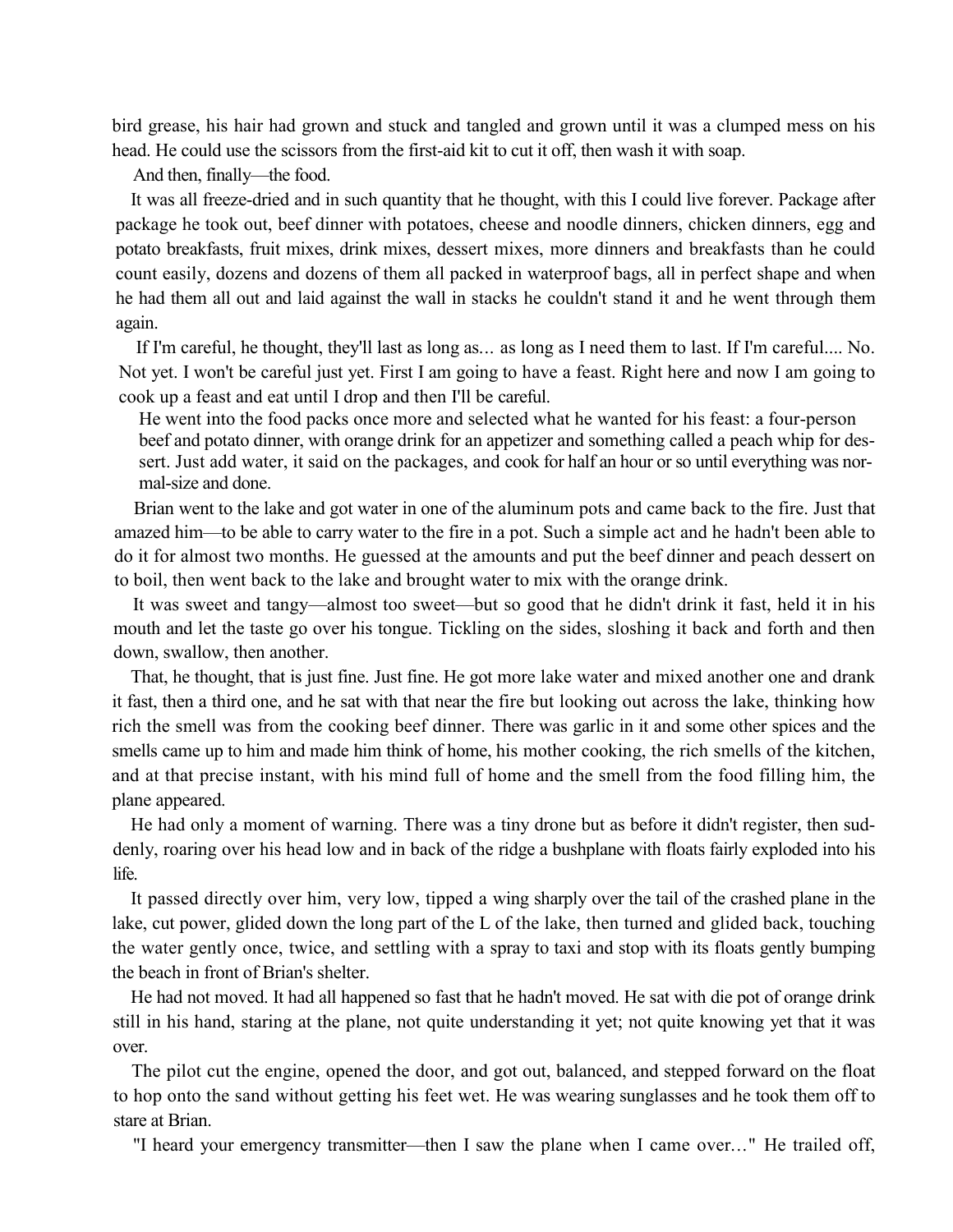cocked his head, studying Brian. "Damn. You're him, aren't you? You're that kid. They quit looking, a month, no, almost two months ago. You're him, aren't you? You're that kid..."

Brian was standing now, but still silent, still holding the drink. His tongue seemed to be stuck to the roof of his mouth and his throat didn't work right. He looked at the pilot, and the plane, and down at himself—dirty and ragged, burned and lean and tough—and he coughed to clear his throat.

"My name is Brian Robeson," he said. Then he saw that his stew was done, the peach whip almost done, and he waved to it with his hand. "Would you like something to eat?"

## Epilogue

THE PILOT who landed so suddenly in the lake was a fur buyer mapping Cree trapping camps for future buying runs—drawn by Brian when he unwittingly turned on the emergency transmitter and left it going. The Cree move into the camps for fall and winter to trap and the buyers fly from camp to camp on a regular route.

When the pilot rescued Brian he had been alone on the L-shaped Lake for fifty-four days. During that time he had lost seventeen percent of his body weight. He later gained back six percent, but had virtually no body fat—his body had consumed all extra weight and he would remain lean and wiry for several years.

Many of the changes would prove to be permanent. Brian had gained immensely in his ability to observe what was happening and react to it; that would last him all his life. He had become more thoughtful as well, and from that time on he would think slowly about something before speaking.

Food, all food, even food he did not like, never lost its wonder for him. For years after his rescue he would find himself stopping in grocery stores to just stare at the aisles of food, marveling at the quantity and the variety.

There were many questions in his mind about what he had seen and known, and he worked at research when he got back, identifying the game and berries. Gut cherries were termed choke cherries, and made good jelly. The nut bushes where the foolbirds hid were hazelnut bushes. The two kinds of rabbits were snowshoes and cottontails; the foolbirds were ruffed grouse (also called fool hens by trappers, for their stupidity); the small food fish were bluegills, sunfish, and perch; the turtle eggs were laid by a snapping turtle, as he had thought; the wolves were timber wolves, which are not known to attack or bother people; the moose was a moose.

There were also the dreams—he had many dreams about the lake after he was rescued. The Canadian government sent a team in to recover the body of the pilot and they took reporters, who naturally took pictures and film of the whole campsite, the shelter—all of it. For a brief time the press made much of Brian and he was interviewed for several networks but the furor died within a few months. A writer showed up who wanted to do a book on the "complete adventure" (as he called it) but he turned out to be a dreamer and it all came to nothing but talk. Still Brian was given copies of the pictures